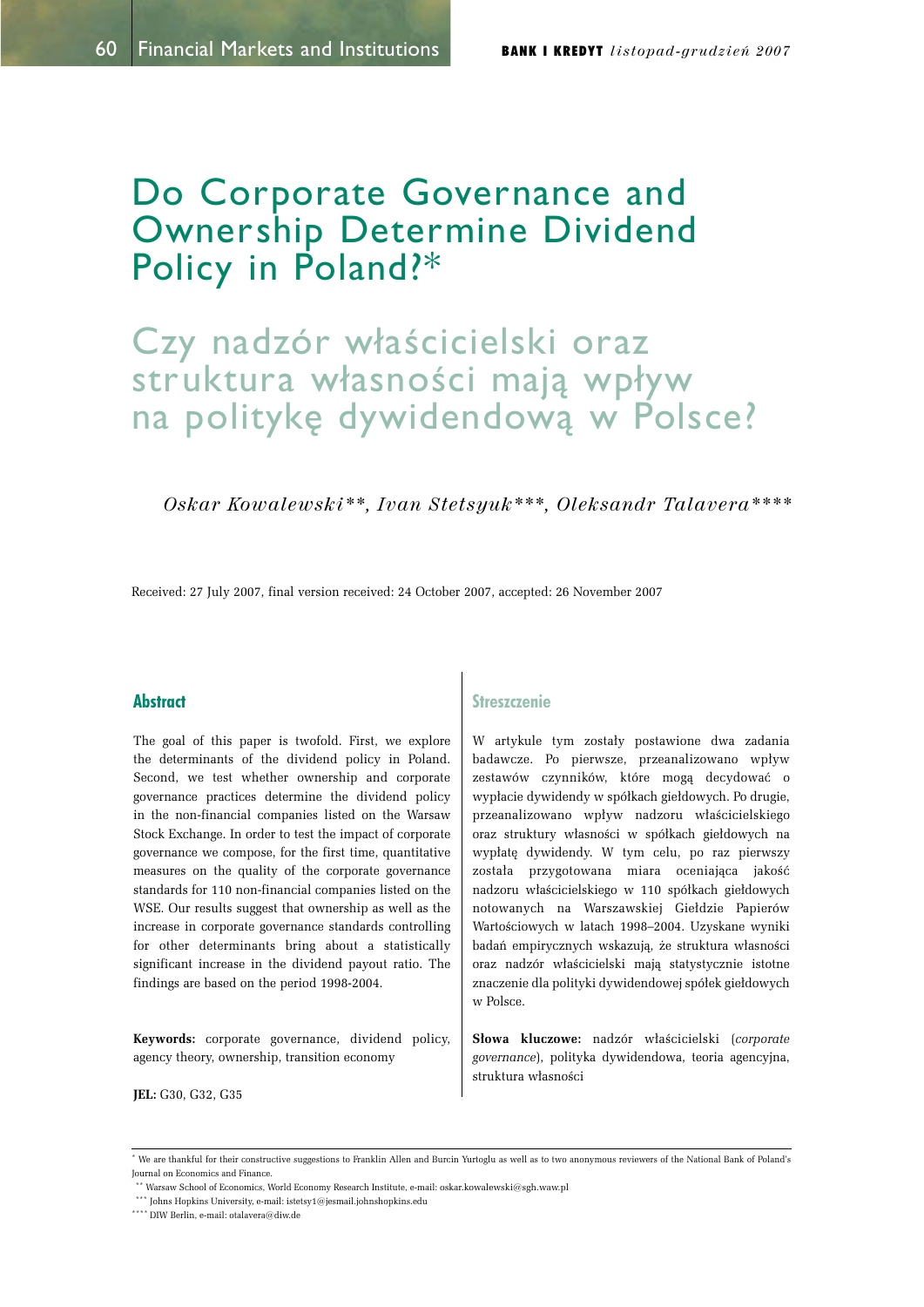## 1. Introduction

Recent literature has shown that the patterns of corporate dividend payout policies vary tremendously between developed and transition equity markets. Glen et al.  $(1995)$  find that the payout ratios in developing countries are only about two thirds that of developed countries. Similar results are observed by Ramcharran (2001) who reports lower dividend yields for the emerging markets. However, a scarce body of literature has not provided a uniform explanation for these existing differences.

In our paper we investigate the determinants of corporate dividend policy and ownership in Poland. The equity market in Poland is quite young and underdeveloped, has less information efficiency and is more volatile. In addition, it also differs from those developed markets in such characteristics on firm levels as the ownership structure and corporate governance standards.

In developed countries, firms decide to be listed when they grow in size and need additional capital in order to grow. The ownership of these companies tends to become more diffuse and passes from a single entrepreneur or his family to other investors. In order to attract outside investors, family firms need to enforce corporate governance standards which provide protection of the interests of new shareholders. This trend of companies and stock market development is relatively new in the transition countries. Till recently the setting up of listed companies and the creation of stock markets was related mainly to the privatisation process of state owned companies. In the first decade of the transformation, governments used stock markets to transfer ownership of state owned companies through privatisation, which placed ownership of shares in the hands of domestic and foreign investors (Berglöf, Bolton 2002). At that time, the legal environment was weak and the corporate governance mechanisms were practically non existent. Under such circumstances, shareholders were from the very beginning at risk as they were often too dispersed to take action against non value maximization behaviour of insiders (Jensen, Meckling 1976). As a result, the dispersion of ownership and the weakness of the corporate governance mechanism/s led to a substantial diversion of assets by managers of many privatised firms in Russia and other transition countries (Boycko et al. 1995).

Despite the early dispersion following privatisation programmes, in many transition countries, including Poland, ownership has become significantly concentrated. The increased concentration of ownership and control in listed companies is the result of substantial foreign investments. Gugler and Peev (2006) document that the ownership concentration measured by the share of the largest owner was very high in the 15 transition economies over the period 1995-2005. Berglöf and Pajuste (2005) attributed the increase in ownership concentration to the introduction of mandatory bid rules in most of these transition countries. One of the regulations requires that investors passing a certain threshold must offer to buy either more shares or even an entire company. The mandatory bid rules have been introduced with the aim of protecting the interests of minority shareholders against an unwanted investor. Yet, the result is an increase of foreign ownership in listed companies in most of the transition countries.

Concentrated ownership is not only a feature of transition countries but is also present in developed Continental European countries. Barca and Becht (2001) show that concentrated ownership is the distinguishing feature of the listed and unlisted companies across Continental Europe. The literature suggests that minority shareholders may be at risk in companies controlled by strategic stakeholders (Shleifer, Vishny 1986). Additionally, with the lack of board independence, many companies are open to potential expropriation. Gugler and Yurtoglu (2003) claim that the power of the largest equity holder reduces the dividend payout ratio in Germany, whereas the power of the second largest shareholder increases dividend payout. Accordingly, in transition countries, the main conflict could be between a large, foreign controlling owner and a small, domestic minority shareholder. Hence, we assume that the preference for dividends should be even stronger in transition countries as shareholders encounter a great risk of expropriation by insiders.

As professional managers have yet to emerge in transition economies and the management in any case cannot be expected to be independent in countries with weak legal environment and heavily concentrated ownership structures, the main conflict in many listed companies is currently between controlling owners and minority shareholders. Given the weak legal environment and the low protection of minority shareholders' interests in transition countries, the question arises whether shareholders are able to extract from listed companies some returns in the form of dividends.

La Porta, Lopez-de-Silanes, Shleifer, and Vishny (2000), hereafter referred to as LLSV, indicate that dividend payouts are higher, on average, in countries with stronger legal protection of minority shareholders. Therefore, if the protection of minority shareholders has a positive impact on dividend payouts, then shareholder protection represented by the corporate governance standards should help explain differences in dividend payouts on firmlevel. Indeed, while country-level investor protection is an important factor in preventing expropriation, firmlevel corporate governance could carry equal or greater importance. Furthermore, corporate governance practices can vary widely even among firms in the same country operating under the same legal regime.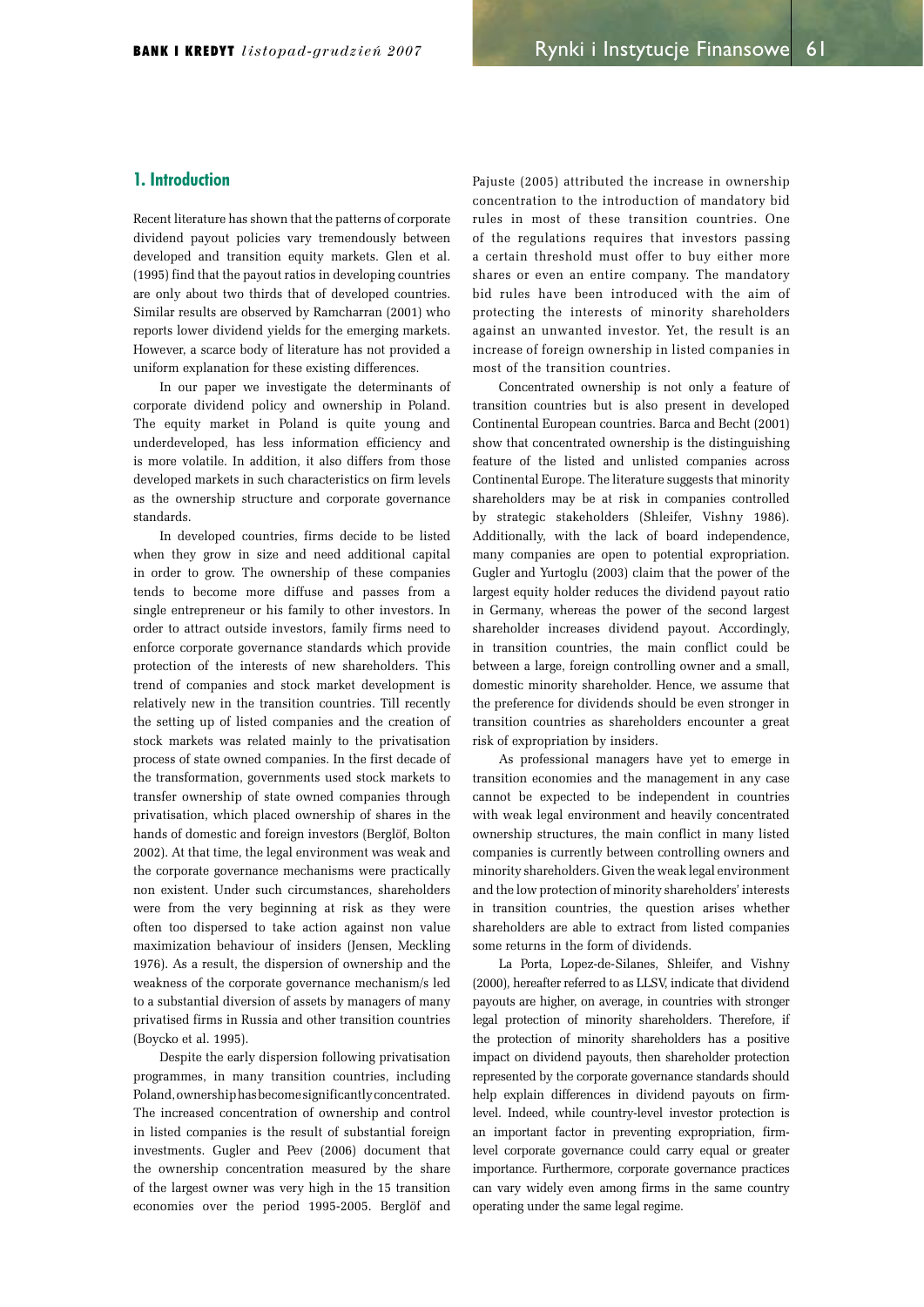The existing studies for developed countries often fail to find statistically significant effects of corporate governance on firm performance in developed countries. Even when significant results are reported, they are often economically insignificant. (Gompers et al. 2003). In contrast, transition economies may offer more fertile ground for study. Black (2001) argues that substantial effects are likely to be found in the emerging economies, which often have weaker rules and wider variations among firms in corporate governance practices. For the above reasons, a study on the determinants of dividend policy and its association to corporate governance in a transition economy both offers an interesting subject and complements the existing corporate governance literature.

The agency theory points out that dividends may mitigate agency costs by distributing free cash flows that otherwise would be spent on unprofitable projects by the management (Jensen 1986). It is argued that dividends expose firms to more frequent scrutiny by the capital markets as dividend payout increases the likelihood that a firm has to issue new common stock more often (Easterbrook 1984). Alternatively, scrutiny by the markets helps alleviate opportunistic management behaviour, and, thus, agency costs. In turn, agency costs are related to the strength of shareholder rights and they are associated with corporate governance (Gompers et al. 2003). Furthermore, agency theory suggests that shareholders may prefer dividends, particularly when they fear expropriation by insiders. As a consequence, we hypothesize in this paper that dividend payouts are determined by the strength of corporate governance in a transition economy.

Taking into account the existence of two alternatives**,** i.e. the outcome and substitute models that explain dividend payouts, we test which model is more appropriate for explaining dividend policies in Poland. Specifically, our research examines how dividends are related to corporate governance standards that represent the strength of minority shareholder rights. In order to measure corporate governance standards, we construct the Transparency Disclosure Index (TDI) for listed companies in Poland. The TDI most accurately reflects corporate governance policies in Polish companies; they differ from the policies in developed countries as well as from practices in the emerging economies of Asia or Latin America. The construction of the subindices allows us to study particular corporate practices in depth. We include some control variables in the regressions in order to control for other characteristics that may also influence the dividend payout of a company. It is a crucial element because the former estimates, presented in the pertinent literature, tend to be fragile after the inclusion of additional controls used in standard corporate finance models.

In this paper, our objective is two-fold. We first analyse the impact of firm-level corporate governance

standards and ownership on dividend policy for Polish companies listed on the Warsaw Stock Exchange (WSE). Second, we test additional hypotheses that may determine dividend policy. Our results are statistically strong and economically important. The findings imply a positive association between dividend payouts and corporate governance practices, indicating that firms pay higher dividends if shareholder rights are better protected. Our results support the hypothesis that in companies providing strong minority shareholder rights, the power is often used to extract dividends, especially when investment opportunities are poor. As a result, companies with weak shareholder rights pay dividends less generously than firms with high corporate governance standards. In addition, we show that an important determinant of the dividend payout ratio is the ownership and voting structure of the listed companies. However, we find only weak evidence for signalling effects of dividend payout in Poland.

The rest of the paper is organised as follows. Section 2 presents a literature review and our main hypothesis. In the second part of Section 2, we present the development of Corporate Governance practices in Poland. Section 3 presents the methodology used in this paper. Section 4 offers a discussion on the data, and section 5 is an overview of the results. Our conclusions and a discussion are given in the final section.

## 2. Corporate governance, ownership and dividend payout hypothesis

In a pioneering effort, Black (1976) finds no convincing explanation of why companies pay cash dividends to their shareholders. Since that introduction of the "dividend puzzle", a voluminous amount of research offers alternative and appealing approaches to solve it. Most of them are rooted in information asymmetries between firm insiders and outsiders, ownership and controlling structures and suggest that firms may indicate their future profitability by paying dividends.<sup>1</sup>

Gómes (1996), Fluck (1998), Myers, Mailuf (1984) recognize that dividend policies address agency problems between corporate insiders and shareholders. Grossman and Hart (1980) point out that dividend payouts mitigate agency conflicts by reducing the amount of free cash flow available to managers who do not necessarily act in the best interests of shareholders. In line with that, Jensen (1986) argues that a company with substantial free cash flows is inclined to adopt investment projects with negative net present values. If managers increase the amount of dividend, all else being equal, they reduce the amount of free cash flows, thereby mitigating the free cash flow problem. Thus, dividend payouts may help control agency problems by getting rid of excess

 $1$  See Bhattacharya (1979); John, Williams (1982); Miller, Rock (1985).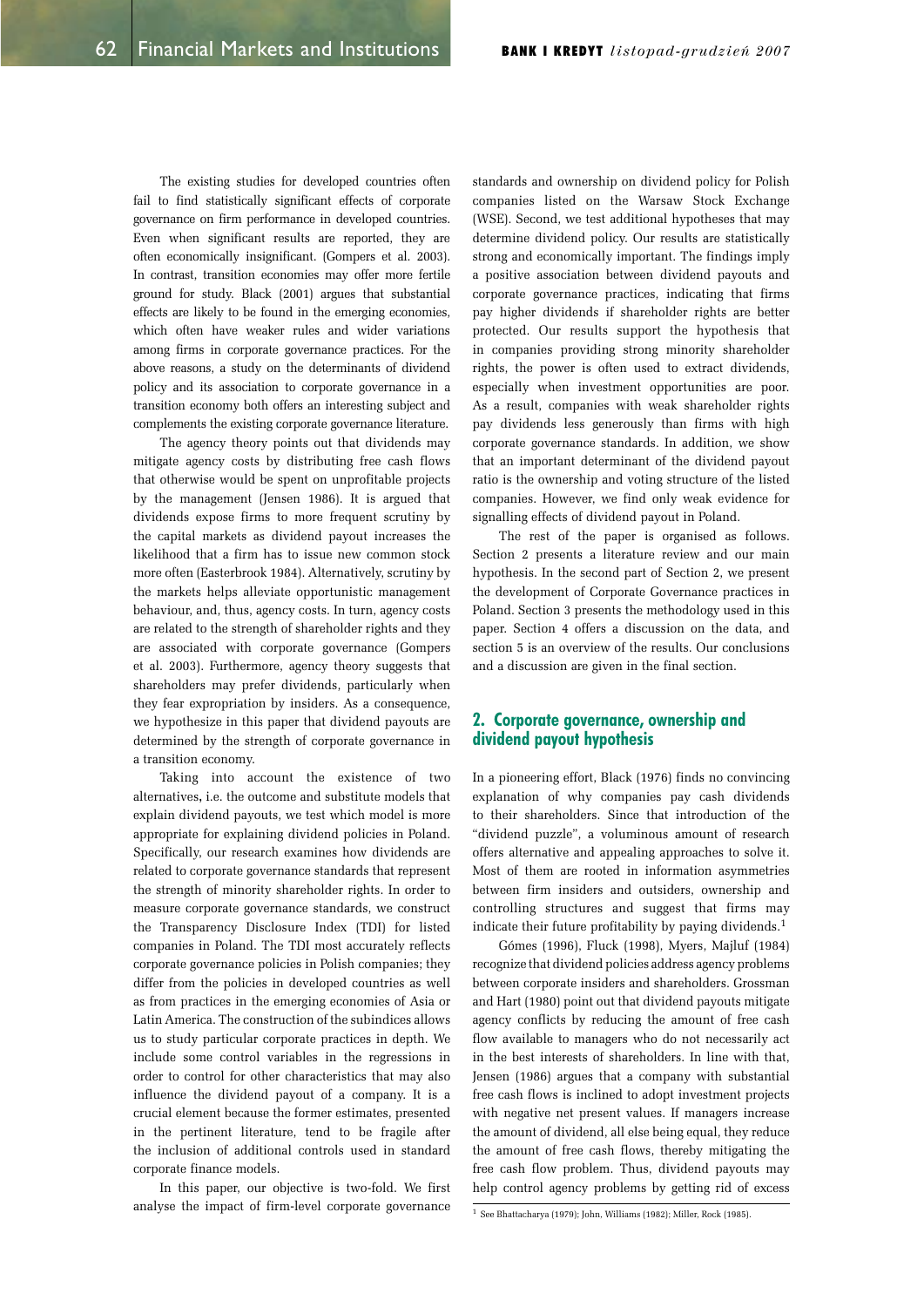cash that otherwise could result in unprofitable projects. Furthermore, Easterbrook (1984) argues that dividends help alleviate agency conflicts by exposing firms to more frequent monitoring by primary capital markets because paying dividends increases the probability that new shares have to be issued. This, in turn, leads to the investigation of management by investment banks, rating agencies and investors.

LLSV (2000) outline and test two agency models of dividends. First, the substitution model predicts that firms with weak shareholder rights need to establish a reputation for not exploiting shareholders. Hence, these companies pay dividends more generously than firms with strong shareholder rights. In other words, dividends substitute for minority shareholder rights. Second, the outcome model suggests that dividends are paid because minority shareholders put pressure on corporate insiders to disgorge cash. Accordingly, it is reasonable that outside minority shareholders prefer dividends over retained earnings. The results of LLSV  $(2000)$  on a cross section study of  $4,000$  companies from 33 countries with different levels of minority shareholder rights support the outcome agency model of dividends.

The severity of agency costs is likely to be inversely related to the strength of shareholder rights (Gompers et al. 2003). Companies exposed to agency conflicts are more likely to experience a wider divergence of ownership and control, where shareholder rights are more suppressed. Shareholder rights are related to agency problems and thus also to dividend payouts. In line with that, Bebczuk (2004) states that the testable prediction of this theoretical body is that dividend disbursements will be the higher, the better are the corporate governance practices in a company. In this case, corporate governance reflects the power of minority shareholders in the company. Therefore, our main hypothesis is that the strength of shareholder rights influences the dividend policy. In our opinion, the relationship should be especially strong in Poland, a country in transition, where the agency conflicts are strong and shareholder rights are weak. *We assume that in profitable companies with low investment opportunities, the dividend payout ratio will be positively related to the corporate governance standards on a firm level.*

The relation between control structures and dividend payout is a subject of several empirical studies. Barclay and Holderness (1989) note that large ownership stakes reduce the probability of bidding by other agents, thereby reducing the value of the firm. The role of the family in selecting managers and chairmen may also create impediments for third parties in capturing control of the firm. According to Burkart and Fausto  $(2001)$ , when the protection of minority shareholders is the weakest, the agency problems are too severe to permit the separation of ownership and management.

The danger is that owner-managers have a strong preference for control and do not encourage dividend payments. Claessens, Djankov and Klingebiel (2000) have documented that in transition economies there is a small separation between managers and stockholders, making a backlash against minority protection very likely.

Zeckhauser and Pound (1990) do not find significant differences in the dividend payout ratios between firms with and without large block holders using data on US companies. Hence, they conclude that ownership concentration and dividend policy cannot be considered substitute monitoring devices. However, Moh'd et al. (1995) document that in the US, more dispersed ownership, as measured by the number of owners, results in higher dividend payout.

The identity of the block holders is found to affect the payout ratios as well. A high payout in companies with considerable institutional ownership is consistent with the idea that dividends are used as a way of compensating block holders for their monitoring activities (Shleifer, Vishny 1986). Short et al. (2002) have shown for the UK companies that larger managerial ownership translates into lower dividend payout ratios, while larger institutional stakes are associated with higher payouts. They interpret these results as a support for the free cash flow explanation of payout.

In Continental European countries, as compared with the UK and the US, the ownership structure is more concentrated and thus a conflict between a large shareholder and small minority shareholders is more likely. According to Gugler and Yurtogul (2003). dividends may signal the severity of this conflict. In their opinion, dividend change announcements may provide new information about this conflict. In order to test this hypothesis, Gugler and Yurtogul (2003) analyse 736 dividend change announcements and dividend payout ratios in Germany over the period 1992-1998. Their results show that dividends signal the severity of a conflict between a large controlling owner and small outside shareholders. Furthermore, they present evidence that larger holdings of the largest owner reduce the dividend payout ratio, while larger holdings of the second largest shareholder increase it.

Shleifer and Vishny (1997) emphasize that large investors represent their own interests, which need not coincide with the interests of other investors in the firm, or with the interests of employees or managers. In the majority of listed companies in Poland, ownership is highly concentrated. As a result, we assume that a conflict between controlling investors and small shareholders may be present. *Therefore, we hypothesize that the probability of dividend payout decreases with the increasing equity stakes of the largest shareholders*.

In Poland, the one-share-one-vote principle was adopted for listed companies in 2001. The new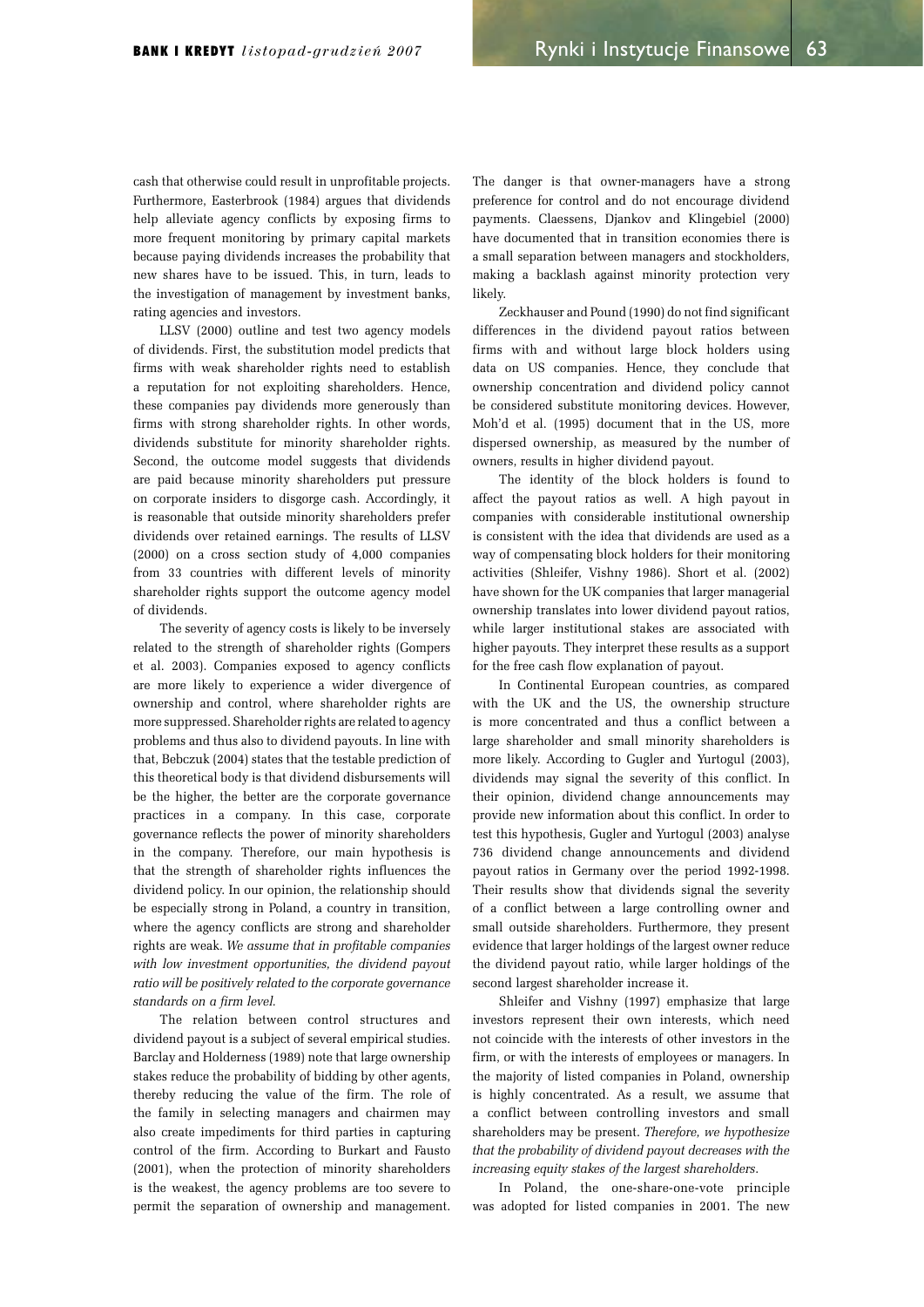Commercial Companies Code reduced the possibility of issuing preferred shares only to unlisted companies and narrowed from five to two the number of voting rights attributed to one share. Nevertheless, the principle of one-share-one-vote had an impact only in the case of new share issues. Preferential shares with up to five voting rights were still legally binding if they were issued prior to the introduction of the new Commercial Companies Code. As a consequence, even as the Polish law adopted the one-share-one-vote principle, multiple voting shares are still present in a large number of listed companies. Gugler and Yurtogul (2003) document for German companies that deviations from the one-shareone-vote principle of ultimate owners due to pyramidal and cross-ownership structures are associated with larger negative wealth effects and lower dividend payout ratios. *Based on the above, we assume that companies with a deviation from the one-share-one-vote will have a lower dividend payout ratio*.

In European business groups, Johnson, La Porta, Lopez-de-Silanes and Shleifer (2000) showed that controlling shareholders have strong incentives to siphon resources off member firms to increase their individual wealth. In Poland, controlling shareholders in listed companies are often foreign strategic investors. As a consequence, those companies have either a pyramiding or cross-holding structure, which potentially may alleviate rent extraction of minority shareholders. In India, Bertrand, Mehta and Mullainathan (2000) document that the ultimate owners of the companies' pyramids have strong incentives to divert resources from the firms low down in the pyramid towards the ones high up in the pyramid. The empirical evidence shows that when ownership concentration is high, excess funds are often redistributed for paying excessive compensations and investing in high private benefits projects. In Poland, it is assumed that intra-group transfers and transfer pricing may be used by foreigners to accumulate profits at the top of the pyramid where the controlling shareholder has the largest cash flow rights. We also expect that a conflict between controlling and minority shareholders should be present in foreign majority controlled companies. On the other hand, Bebczuk (2005) puts forward that foreign-owned firms are likely to have less stringent financial constraints and overcome situations of financial distress more easily. In addition, foreign shareholders may be interested in recovering fast the investments in economically and politically unstable countries, which may induce these firms to pay higher dividends than domestically-owned companies. However, we assume that even in this case foreign companies will rather use intra-group transfers than dividends in order to recover their investments. Therefore, we assume that companies controlled by domestic shareholders are more likely to be dividend payers.

LLSV (2000) argue that differences among countries in the structure of laws and their enforcement may explain the prevailing differences in financial markets and also show that financial market development is promoted by the better protection of investors. Analysing the European Union financial system, we should take into account that civil law prevails in most of its member states (Allen et al. 2006). Civil law promotes concentration of ownership and the possibilities to expropriate minority shareholders. LLSV (2002) show that it is mainly civil law countries, as compared with common law nations, that do not protect minority shareholders properly. In such states, divergence between control rights and cash flow rights constitute a rule rather than an exception. The existing discrepancy creates the incentives and the ability to seek other forms of compensation than dividends. *In Poland, where the discrepancy is often present, we expect the positive effect of the cash flow rights on dividend payouts*.

The importance of monitoring by investment banks has been recognized in literature (Smith, 1996). Shleifer and Vishny (1986) and Allen, Bernardo, and Welch (2000) note that institutional investors prefer to own shares of firms making regular dividend payments, and argue that large institutional investors are more willing and able to monitor corporate management than smaller and diffused owners. As a result, corporate dividend policies can be tailored to attract institutional investors who, in turn, may introduce corporate governance practices.

Lintner (1956) suggests that managers change dividends primarily in response to unanticipated and non-transitory changes in their firm's earnings, and they have reasonably well-defined policies in terms of the speed with which they adjust dividends towards a long run target payout ratio. Thus, the cash flow signalling hypothesis assumes that managers gradually adjust dividends in response to changes in cash-flows. Empirical studies by Fama and Babiak (1968) and recently Goergen, Renneboog and Correia da Silvia (2004) confirm the signalling hypothesis and find that managers reduce the dividends only when they face a persistent decline in earnings. In transition countries, the role of institutional investors has gradually increased, yet their ownership in public companies remains insignificant. In addition, most companies are listed for a very short period and therefore it is hard to assume that they have a long-term target dividend payout policy. *Therefore, we assume that the previous dividend payout will have a positive yet weak impact on the current payout ratio.*

Black (2001) reports a powerful correlation between the market value and corporate governance of Russian firms. A worst-to-best improvement in governance predicts a 700-fold increase in the market value of a Russian firm as a percentage of theoretical market value in developed countries. However, his sample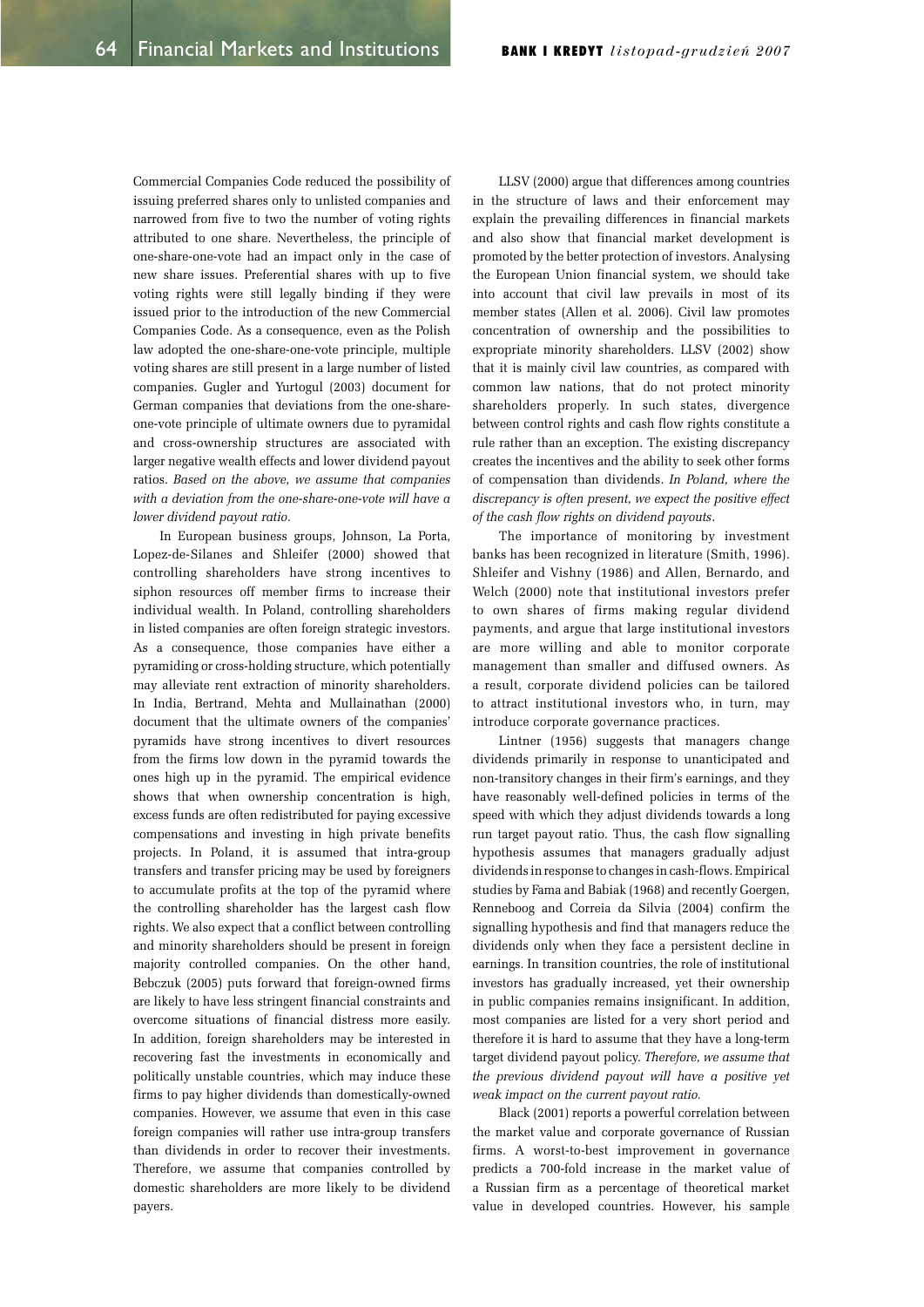with 21 companies is small, and it is not controlled for endogeneity. Similarly, Durney and Kim (2002) find that higher scores on both the CLSA corporate governance index and the S&P disclosure and transparency index predict a higher firm value for a sample of 859 large firms in 27 countries. Comparable results are documented by Klapper and Love (2002) who use the CLSA index for a sample of 495 large firms in 25 countries.

To capture the characteristics of specific countries and their markets, it is of primary importance to construct separate transparency indices. Whereas the existing studies on companies from transition economies employed either the CLSA corporate governance or the S&P disclosure index, for instance Black, Jang, and Kim (2006a), use unique features of Korea's corporate governance rules to construct the governance index for that particular emerging economy. The comprehensive corporate governance index is tested for a sample of 515 Korean companies. The paper proves that an overall corporate governance index is an important and likely causal factor in explaining the market value of Korean public companies. Being the reflection of the real corporate practices in Korea, the overall index produces statistically significant results.

In order to estimate the influence of particular governance practices on the amount of dividends more accurately, it is necessary to construct a corporate governance measure consisting of several subindices. Our empirical strategy follows Bebczuk (2005) who splits the general index of TDI into several subindices and constructs the TDI using public information on 65 non-financial public Argentinean companies, reflecting their transparency standards. His results point to a positive effect of the TDI on the amount of dividends, which disappears after controlling for size and Tobin's q. In contrast to Bebczuk (2005), Polish data show that corporate governance measures are statistically significant and explain some of the motivation in dividend payout even after controlling for firm specific characteristics. Thus, our results reveal an existing difference in the impact of corporate governance on dividend policy between an emerging country from South America and a Central European transition country.

#### 3.1. Corporate governance in Poland

According to Bonin and Wachtel (2003), the stock markets in Central Europe leaped into existence before the institutional infrastructure was established. As a consequence, the equity listings often did not guarantee a transparent share registration, the ability to transfer ownership or the absence of manipulation of prices. To make things worse, the market regulations neither required any minimum standards for financial disclosure for firms nor promoted competitive activity. Hence, during the transition period corporate governance standards were very weak in Poland.

Following other stock exchanges in the region, the WSE started to implement corporate governance principles in 2001. At first, the Best Practices Committee, consisting of government and industry representatives, was set up with the aim to create the Best Practice Code for listed companies. The first Code was presented in autumn 2002 and since then all listed companies could declare if they would follow all or just selected rules of the Code. The Code has been reviewed and amended by the Committee twice. The modifications of the Code have been made based on the practical experience and recommendations of the European Commission. As of August 2006, the declaration on Best Practices was filled by 263 of 268 listed companies on the WSE. However, many of these companies follow only selected rules. To illustrate it, the least followed rule in the Code is the number and procedure of appointing independent members of the supervisory board. Thus, we assume that the Best Practice Code de facto presents only a partial implementation of corporate governance standards and minority shareholder protection in Poland.

On the other hand, the development of the stock exchange and the growing share of foreign investors enhanced the improvement of the corporate governance standards. Berglöf and Pajuste (2003) classify CEE countries into four groups, in terms of their approach to enforcement of investor protection and securities markets' regulations. According to their study, Poland and Hungary have chosen the strictest regulatory mechanisms aimed at investor protection from management and large block holder fraud in comparison to the remaining countries in the region. Furthermore, these two countries have also put considerable effort into enforcement often the most deficient part of the legal framework in transition economies, however with mixed results. Thereby, in our study we assume that corporate governance standards have improved in Poland and it may have an impact on the protection of minority shareholders and the dividend payout of listed companies.

It is notable that empirical studies on ownership structure in the CEE countries reveal strong ownership concentration. Using available information on the voting power held by the largest owner in the listed companies, Pajuste (2002) observes a median voting power of 39.5 percent for Poland in 2000. This number is close to respective figures observed in Continental European countries, e.g. 54.1 percent for Austria and 52.3 percent for Italy. The fact leads us to the conclusion that Polish corporations operate under the strong influence of strategic or controlling investors. It follows that insiders would be reluctant to pay dividends to outsiders, and that weaker minority shareholder rights would be associated with lower dividend payouts that are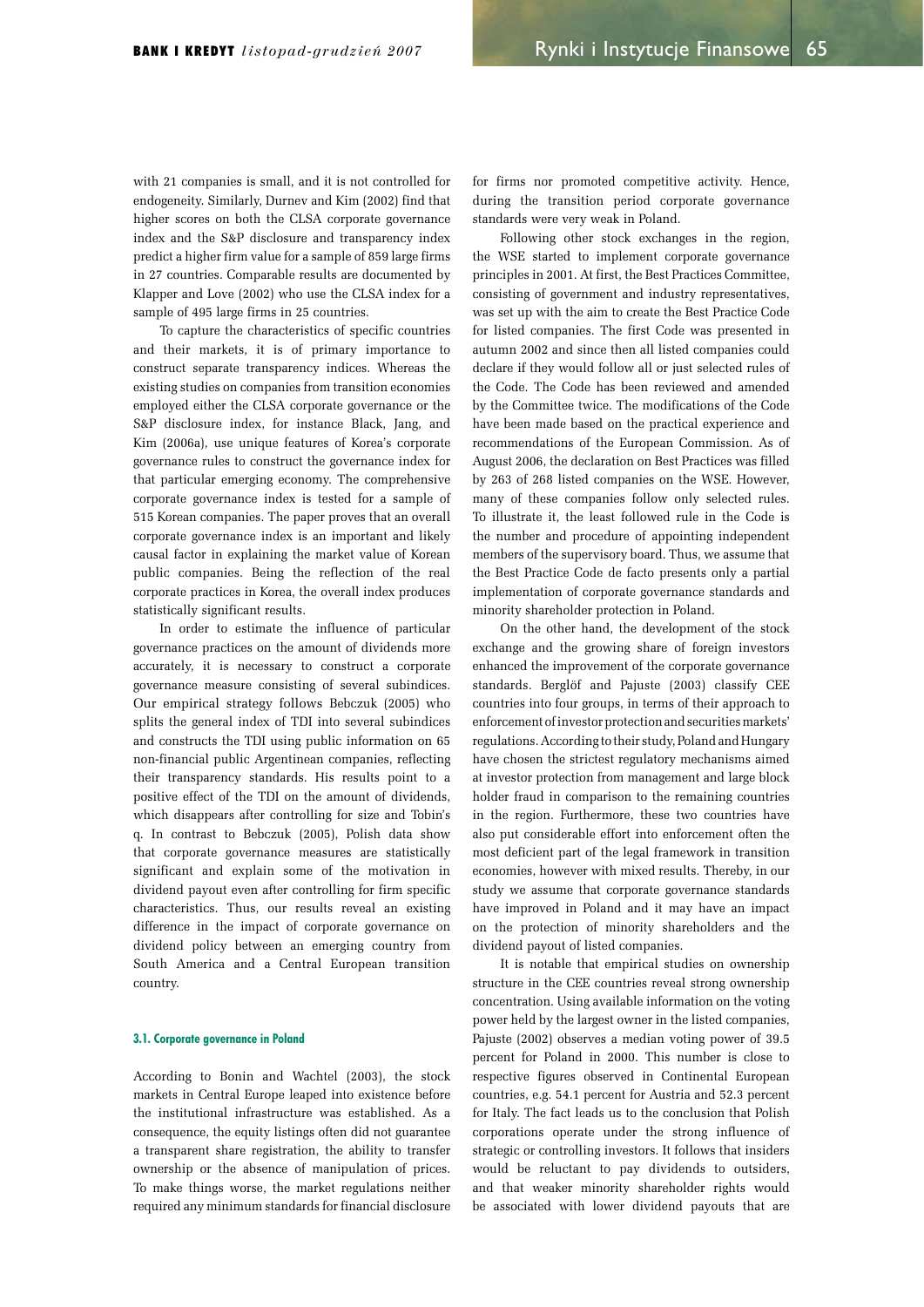offered by large block holders. Large blocks of shares enable investors to appoint managers and the majority of supervisory board members. In Poland, the main device enabling a block holder to control a firm while retaining a relatively small fraction of the cash flow claims is chiefly stock pyramids and dual-class share structures. Undeniably, a recent wave of reported abuses of minority rights by controlling shareholders and by the state in Poland is a predicted outcome.

Special consideration of the protection of shareholder rights is advocated by various institutions such as the World Bank and the Polish Forum for Corporate Governance (PFCG) that has conducted research in this field. The PFCG highlights that Poland has still to implement some of the solutions that would safeguard sufficient protection of shareholders. Among these solutions are the legal devices that should protect minority interests, improve supervisory board and management functioning, and raise corporate transparency. Additionally, the 2005 *World Bank Report on the Observance of Standards and Codes* highlights that in Poland the lack of rules on the approval of related party transactions is a relatively major weakness of corporate governance practices. The report mentions the case of Stomil Olsztyn to indicate that minority shareholders may be at risk in companies controlled by foreign strategic shareholders.

Michelin, the French tire manufacturer, acquired a majority stake in the Polish company Stomil Olsztyn. The French company was suspected by minority shareholders to have transferred profits through excessive license fees, disadvantageous export agreements and R&D support. All these transactions are estimated  $-$  by some analysts - to have caused about \$50 million of additional costs for Stomil Olsztyn (Tamowicz, Dzierzanowski 2002). Furthermore, Michelin was suspected of being interested in pushing down the price in order to take private the company cheaply. The same situation may be applicable to a number of other cases as in the last decade the majority of going private transactions have been executed by foreign investors (Jackowicz, Kowalewski 2006). A large number of going private transactions may also indicate the existence of a potential conflict between foreign investors and minority shareholders in Poland.

Additionally, with the lack of supervisory board independence many companies are open to potential expropriation by large shareholders who, in turn, may create the necessary conditions for the dividend policies well explained by the outcome model and the concentrated ownership structure hypothesis. The ability to disgorge cash is detrimental to outside shareholders' interests, otherwise excess funds might be wasted by managers or diverted by large shareholders. Taking into account both the literature on dividend policies, companies' ownership structure and the development of corporate standards we hypothesize that *firms' corporate governance practices have a significant impact on the amount of the dividend payout ratio in Poland.*

## 3. Methodology

This section describes the three econometric methods we have used to investigate how dividend behaviour is affected by shareholder power restrictions, ownership structures and other firm characteristics. Methodologically, the three econometric techniques in the paper are:  $(1)$  pooled OLS,  $(2)$  pooled probit and (3) pooled Tobit. We describe briefly each procedure below.

The regressions analyse pooled cross-firm and timeseries data to exploit additional information provided by the over-time variation in the dividend payout ratio and its determinants. This added information allows us to obtain more precise estimates and, most importantly, correct for potential biases associated with studies of the relationship between dividend payout and corporate governance. We employ the pooled OLS and probit estimators as a consistency check on the Tobit findings.

#### 3.1. Pooled ordinary least squares model

First, we examine the relation between corporate governance, ownership and dividend payout and various controls for firm specific variables using cross-sectional time-series ordinary least squares (OLS) regression model with panel-corrected standard errors. Our general specification of the pooled OLS model is:

Dividend<sub>i,t</sub> = 
$$
\alpha + \beta_1 TDI_{i,t} + \beta_2 \text{OWnership}_{i,t} + \beta_3 X_{i,t} + \varepsilon_{i,t}
$$
 (1)

where the dependent variable *Dividend* is one of our three dividend payout ratios for firm *i* at time *t*. The main variable of interest in this paper is the corporate governance index *TDI*, as well as a set of *Ownership* variables. In addition, the model includes a fixed set of regressors *X* to control for firm-specific characteristics. We also control for industryspecific and year-specific effects.

#### 3.2. Random effect probit model

We explain the likelihood that a firm pays dividends using random-effects panel probit regressions. In these models, the dependent variable equals 1 if a firm paid dividends in a particular year and 0 otherwise. The basic specification is given by:

$$
Prob(Dividend)_{i,t} = \alpha + \beta_1 T D I_{i,t} + \beta_2 Ownership_{i,t} + \beta_3 X_{i,t} + \varepsilon_{i,t}
$$
\n(2)

where the dependent variable is the probability that the firm *i* would pay dividends in period *t*. As before,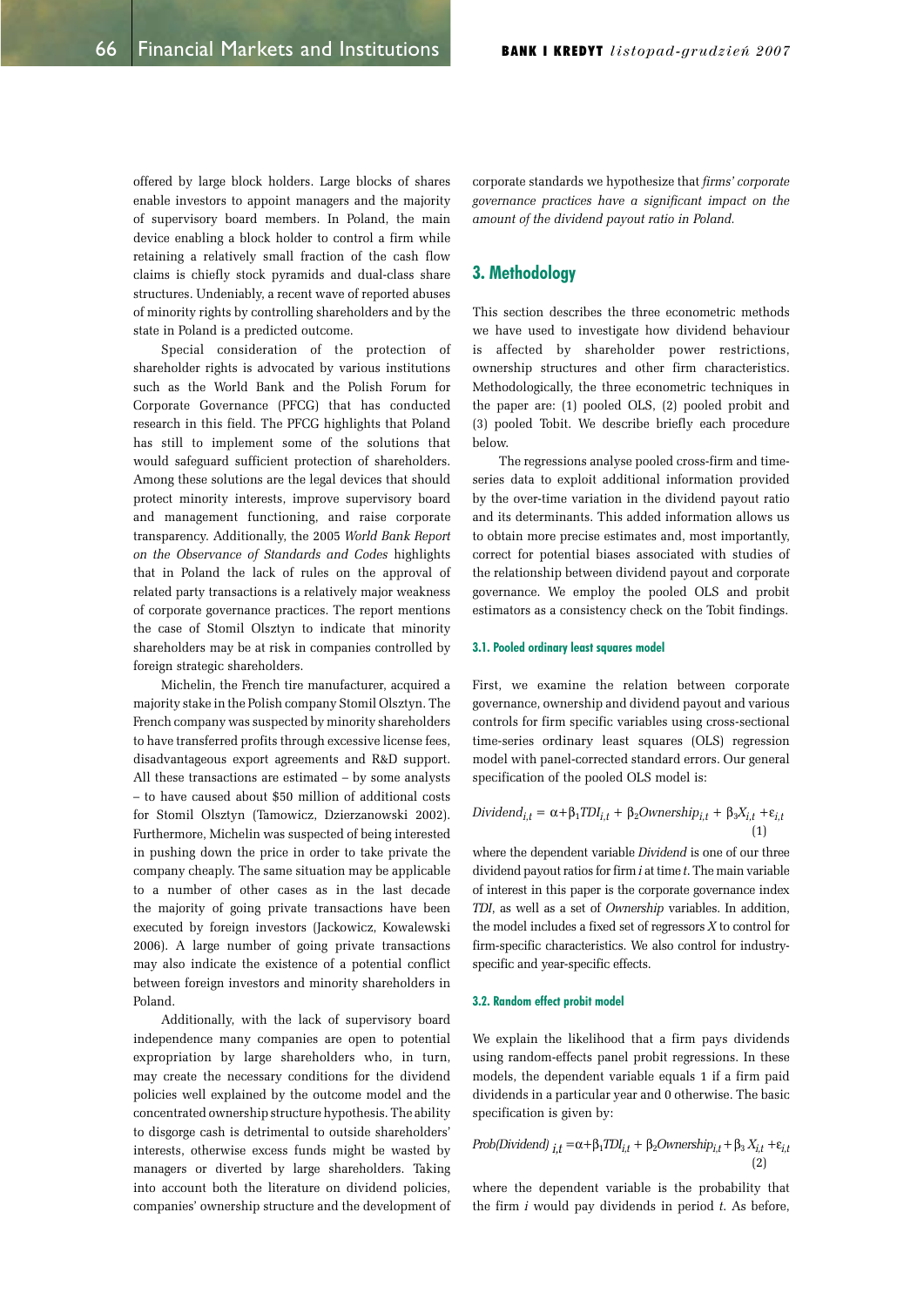the model includes a fixed set of regressors to control for firm-specific characteristics that include Return on Assets, firm size, leverage, and investment opportunities as measured by Tobin's Q. In addition, we employ indicator variables corresponding to ownership and shareholder power restriction, and later include the ownership variables defined above. We also control for industry-specific and year-specific effects.

#### 3.3. Random effect tobit model

Finally, we employ the random-effect tobit regression model, which is similar to the study of Bebczuk (2005). This empirical methodology is applied as the dependent variable is censored at zero and it has numerous individual observations displaying such value in our sample. The basic specification is given by:

Dividend<sub>it</sub> = 
$$
\alpha + \beta_1 TDI_{it} + \beta_2 Ownership_{it} + \beta_3 X_{it} + v_{it} + \varepsilon_{it}
$$
  
(3)

As before, we add to the basic model a fixed set of regressors to control for firm-specific characteristics, i.e. firm size, leverage and Tobin's Q, and later a lagged payout is also included in the regressions. Finally, as before we control for industry and year effects. The random effect are  $v_{it}$ , and the error term is  $\varepsilon_{it}$ 

There are two econometric problems with the regression models presented above. First, there may be simultaneity or reverse causality between the dividend payout ratio dependent variable and the independent variable corporate governance. We try to ameliorate the effects of simultaneity and reverse causality between the dividend payout ratio and corporate governance using of instrumental variables in the sensitivity analysis. Also, in the corporate governance literature the GMM-based techniques as well Granger causality tests have been recently employed in order to eliminate these effects. However, these methods are not appropriate in this study. First, we have only seven annual observations, and the instruments' structure for this technique would consume a great deal of our sample. Secondly, the short time span of our database creates biased estimates of its own, reducing the attractiveness of these methods. Finally, there are strengths and weaknesses associated with each methodology used in this study to examine the relationship between corporate governance, ownership and dividend payout. However, while the different methodologies have distinct strengths and weaknesses, they all produce remarkably consistent results in our study. As a consequence, we assume that our results are consistent, yet we are aware of the weaknesses of the applied econometric methods in this study.

## 4. Data and sample characteristics

In this section we briefly discuss our data sources and the variables' definitions. The financial and ownership data come from ISI Emerging Market and Notoria data bases as well as from the annual reports of the companies listed on the WSE. The statistics for the corporate governance index come from annual reports, filings with domestic regulatory agencies, and companies' websites. Data collection for the corporate governance index was completed between August and November 2005. Based on it we are presenting information on corporate governance index on the total 155 listed companies as of November 2005. The sample is later substantially reduced because we exclude the companies with missing performance or control variables. The final data set for the panel regressions consists of 110 listed companies.

The period analysed is 1998-2004. In addition, we have broken down our sample to run separate cross-section regressions for 1998-2001 and 2002-2004 sub-periods. Analysing the sub-samples, we hope to control for the rapid decline of the stock markets around the world as well as Poland's economic growth at the end of 2001, which might affect the behaviour and performance of firms.

#### 4.1. Determinants of dividend policies

In this paper we attempt to distinguish the corporate governance and ownership perspective of dividend policy from other competing explanations.

In order to empirically test the impact of the corporate governance standards as well as our three hypotheses on the determinants of payout ratios we need appropriate indicators for dividend measure. Following the corporate finance literature, first we apply the ratio of cash dividend to cash flows as the main dividend measure and our dependent variable (Faccio et al. 2001; Bebczuk 2005). As cash flow is the relevant measure of company's disposable income, the ratio captures the choice either to distribute the money generated each year to shareholders or not. In the regression we employ as the depended variable the ratio of cash dividend to earnings and the ratio of cash dividend to sales. The diversity of measures of the dividend rate should help insulate our overall conclusions from biases in individual measures that might arise from accounting practices and manipulations by insiders. Our results show that employing the different dependent variables does not change the significance of our results.

We measure the strength of shareholder rights, following Black et al.  $(2006b)$  and Bebczuk  $(2005)$ , by employing the corporate governance index TDI. It allows us to gauge the corporate governance practices in listed companies in Poland and is based on public information. The index reflects the norms of transparency and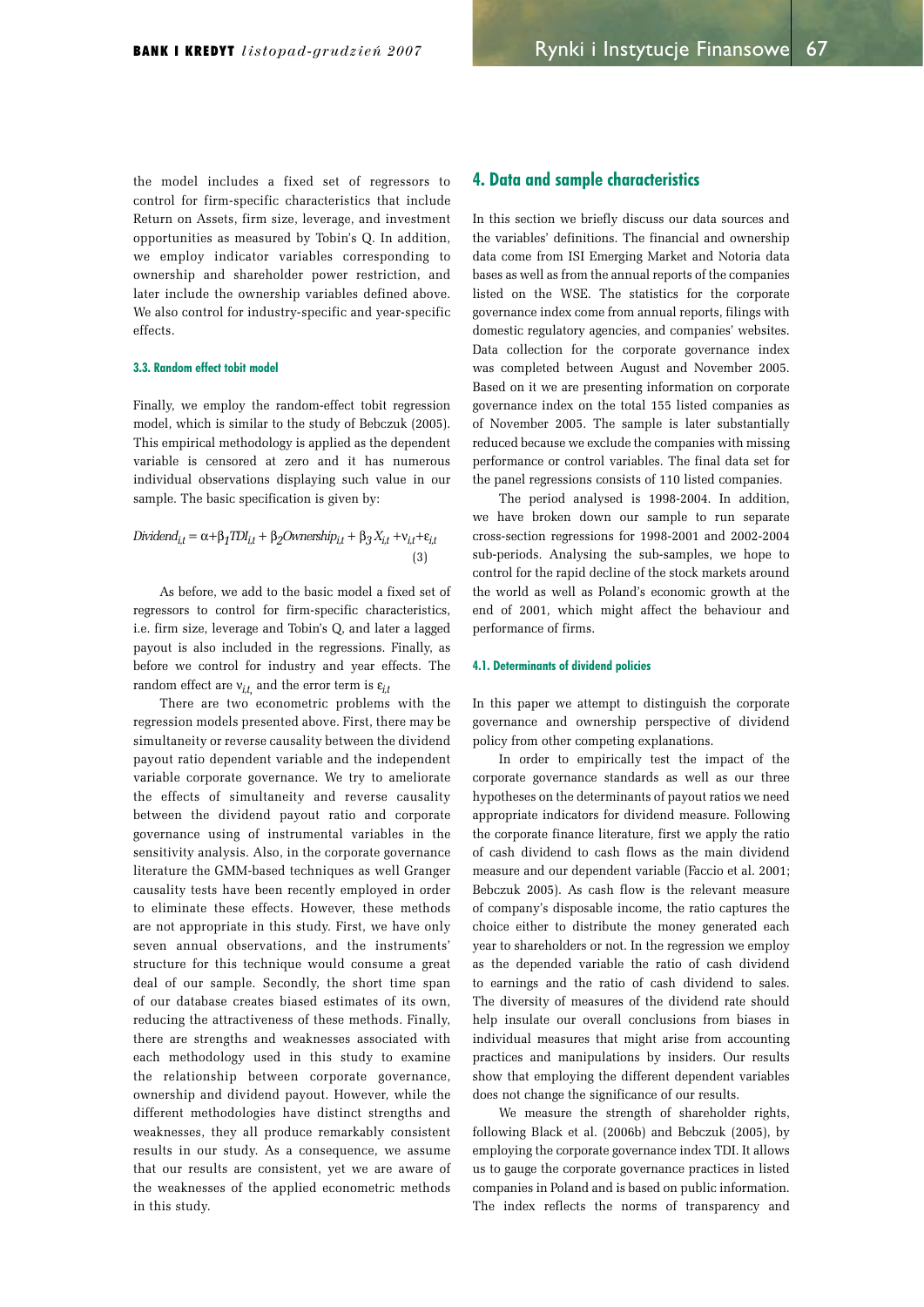|                                                                                          | % of firms with<br>public information<br>on each item |
|------------------------------------------------------------------------------------------|-------------------------------------------------------|
| A. Board structure and procedures (TDI-Board)                                            |                                                       |
| Independency criteria for directors                                                      | 22.08                                                 |
| Years in office of present Directors                                                     | 23.38                                                 |
| Code of Conduct for Directors                                                            | 74.68                                                 |
| Manager and director fees                                                                | 70.78                                                 |
| Form of manager and director fee payment (cash, stock, stock options)                    | 51.30                                                 |
| Rationale of manager and director fees                                                   | 34.42                                                 |
| Information on whether manager and director fees are performance-based                   | 38.96                                                 |
| Shareholdings of managers and directors                                                  | 74.03                                                 |
| Number and percentage of independent directors                                           | 24.68                                                 |
| Details on the nomination process of new directors                                       | 1.30                                                  |
| Report on issues by dissident directors                                                  | 0.00                                                  |
| Composition of different Board committees                                                | 6.49                                                  |
| Details on activities of different Board committees                                      | 1.30                                                  |
| <b>B. Disclosure (TDI-Disclosure)</b>                                                    |                                                       |
| Bio of main company officers                                                             | 34.42                                                 |
| <b>Bio of Directors</b>                                                                  | 27.92                                                 |
| Calendar of future events                                                                | 41.56                                                 |
| English-translated corporate website                                                     | 85.71                                                 |
| Financial indicators for the last 5 years                                                | 81.82                                                 |
| Strategic plan and projections for the following years                                   | 29.87                                                 |
| Publication of Board meeting resolutions                                                 | 94.16                                                 |
| Publication of shareholders' meeting resolutions                                         | 94.81                                                 |
| Details on the appointment process of new directors                                      | 0.65                                                  |
| Details on attendance of minority and controlling shareholders in shareholders' meetings | 1.30                                                  |
| Reports on issues raised by dissident shareholders                                       | 0.00                                                  |
| Year of hiring of the external auditor                                                   | 97.40                                                 |
| Report of the external auditor                                                           | 97.40                                                 |
| C. Shareholders (TDI-Shareholders)                                                       |                                                       |
| Details of corporate ownership (principal shareholders)                                  | 94.81                                                 |
| Type and amount of outstanding shares                                                    | 89.61                                                 |
| Document on internal corporate governance standards                                      | 1.30                                                  |
| Dividend policy in the past 5 years                                                      | 18.83                                                 |
| Projected dividend policy for the following years                                        | 7.14                                                  |
| Rationale of the past and/or future dividend policy                                      | 11.04                                                 |

## Table 1. Structure of the Transparency and Disclosure Index (TDI)\*

\* The Transparency and Disclosure Index (TDI) measures a broad set of corporate governance features for 154 listed firms in Poland, using public information as of August 2005 to November 2005. Public sources include Annual Reports, filings with national regulators, Internet sources, and business publications. For each feature, the company is given a value 1 if there is partial or total public information, and 0 otherwise. The subindex Board measures the structure, procedures and compensation of Board and Top Management members. The subindex Disclosure measures the degree to which the company reports relevant corporate facts to outside stakeholders. Finally, the subindex Shareholders measures the quality of information regarding the compensation to minority shareholders

*Source: Own elaboration from public sources.* 

disclosure at the company level. The TDI comprises 32 binary items presented in Table 1, which cover a broad range of governance topics.

In the regression, our main explanatory variables for the free cash hypothesis and the dividend policy are Return on Assets and Tobin's q. We include Return on Assets as an accounting measure that is beyond management manipulation and shows a balance-sheet effect. It is calculated at the firm level as earnings before interest and taxes over total assets. The advantage of this measure is that it is not influenced by the liability structure of the corporation as it excludes interest payments and financial income. The ratio reflects the availability of resources to distribute once investment funding is secured, which should increase dividend payments. Tobin's q reflects expectations about future earnings and market perceptions about the value of the company. Companies' demand for funds for further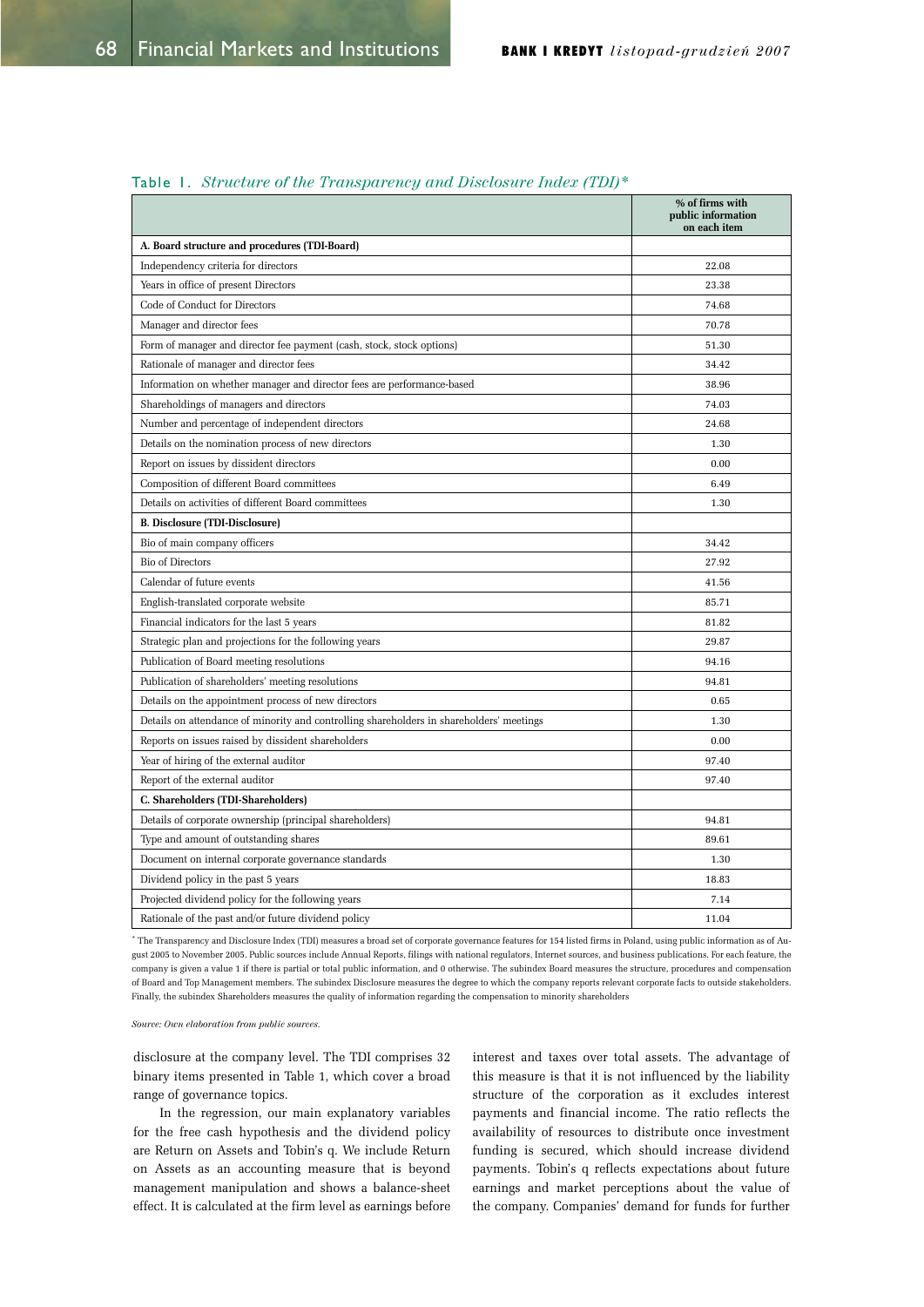investments is represented by a high Tobin's q as a proxy for the firm's growth opportunities, which should have a negative impact on dividends.

Table 3 shows the different nature of implications for the two indicators as it is underscored by a weak significance in their correlation. It is worth mentioning that for the given indicators we observe a high standard deviation that is evidently attributed to the dot com crisis and the slowdown of the Polish and global economy in the years 2001-2002. We hypothesize that the higher the net income which is proxied by Return on Assets, the more dividends will be paid out to shareholders. On the contrary, a high value of the Tobin's q measure reflects growth opportunities for the company. This ratio has been applied in many studies, yet we are aware that the literature is still inconclusive about this ratio and its ability to predict future investment opportunities.

We test the hypothesis that dividends signal the severity of the conflict between a large, controlling owner and minority shareholders. In order to test this hypothesis we include into the regression the share of voting rights and cash flow rights held by the controlling investor. Ownership is defined as a percentage of the company's shares directly or indirectly controlled by the firm's largest, ultimate shareholder as disclosed in the firm's annual reports. In the same manner, cash-flow rights are defined as the cash flow rights of the largest shareholder. Consistent with the existing literature, we employ the ownership variable for companies where the largest shareholder owns 20 percent or more of the company's shares.

Voting rights mean control of the company and so dividend policy may become less important as a monitoring vehicle. In contrast, cash-flow rights represent the proportion of dividends received by investors. According to Gugler and Yurtoglu (2003) the discrepancy between the two creates the incentives and the ability to seek other forms of compensation than dividends. Therefore, we expect a negative sign for the coefficients of voting rights and a positive one for cash-flow rights. We also examine the relation between the ownership and cash-flow rights of the shareholder by including a dummy one vote rule, which equals 1 if the listed company imposes one-share-one-vote mechanism and 0 otherwise. A divergence from the one-share-one-vote mechanism permits a shareholder to control a company while retaining only a small fraction of the equity claims on a company's cash flows. Thus, the deviation from the one-share-one-vote most likely causes lower dividends (Gugler, Yurtoglu 2003). In addition, we control for the nationality of the largest shareholder. The dummy domestic equals 1 if the largest shareholder is domestic and 0 otherwise. Bebczuk (2005) puts forward that foreign owned companies are likely to have less stringent financial constraints and overcome more easily situations of financial distress.

This, coupled with an alleged desire of recovering the investment as fast as possible in macroeconomic and politically unstable countries, may induce these firms to pay higher dividends than domestically owned companies.

We include the one year lagged dividend ratio of the dependent variables with the aim to test empirically the signaling cash flow hypothesis. According to Lintner (1956) and the more recent cash-flow signaling models, we should presume that companies attempt to maintain stable dividends, creating a persistent pattern over time. According to this hypothesis, managers change dividends primarily in response to unanticipated and non-transitory changes in their firms' earnings, and they have reasonably well defined policies in terms of the speed with which they adjust dividends towards a long run target payout ratio. Therefore, we expect to find a positive correlation between the present dividend payout ratio and its lagged value.

In order to assess the robustness of our results, we include more potential determinants of firms' performance in our empirical analysis. Following the tradition of the regression equations used in the corporate finance and dividend policy literature, we use some control variables, which may determine dividend payout. These variables are leverage, sales growth, size and years of listing.

The ratio of long term debt to assets is employed as a measure of firms' leverage and closeness to debt covenant restrictions. Leverage may influence firms' choices of payout policy because debt can also be used to alleviate potential free cash flow problems (Jensen 1986). High leverage and the implied financial risk should be associated with a lower dividend payout because it discourages both paying out dividends and taking further loans. Furthermore, highly levered companies may prefer to pay fewer dividends in order to contain default risk.

The variable annual growth rate of sales is used as a proxy for the product demand faced by the firm and its productivity. As in La Porta et al. (2000), the growth of sales controls for a corporation's growth opportunities, which might call for retention of earnings to finance investment projects internally. Thus, for those companies with high growth prospects we assume a negative relation to the dividend payout ratio.

We control for firm size which is often considered as a proxy for firm maturity and has been shown to affect dividend policy (Grullon et al. 2002). As a rule, large firms are well diversified and their further growth opportunities are often exhausted. Thus, we assume that large companies are more likely to use free cash flows to pay out dividends than to invest in growth opportunities. Moreover, firms with more assets-in-place tend to have higher dividend payout ratios (Smith, Watts 1992). Thus, we anticipate that firm size has a positive effect on dividend payout.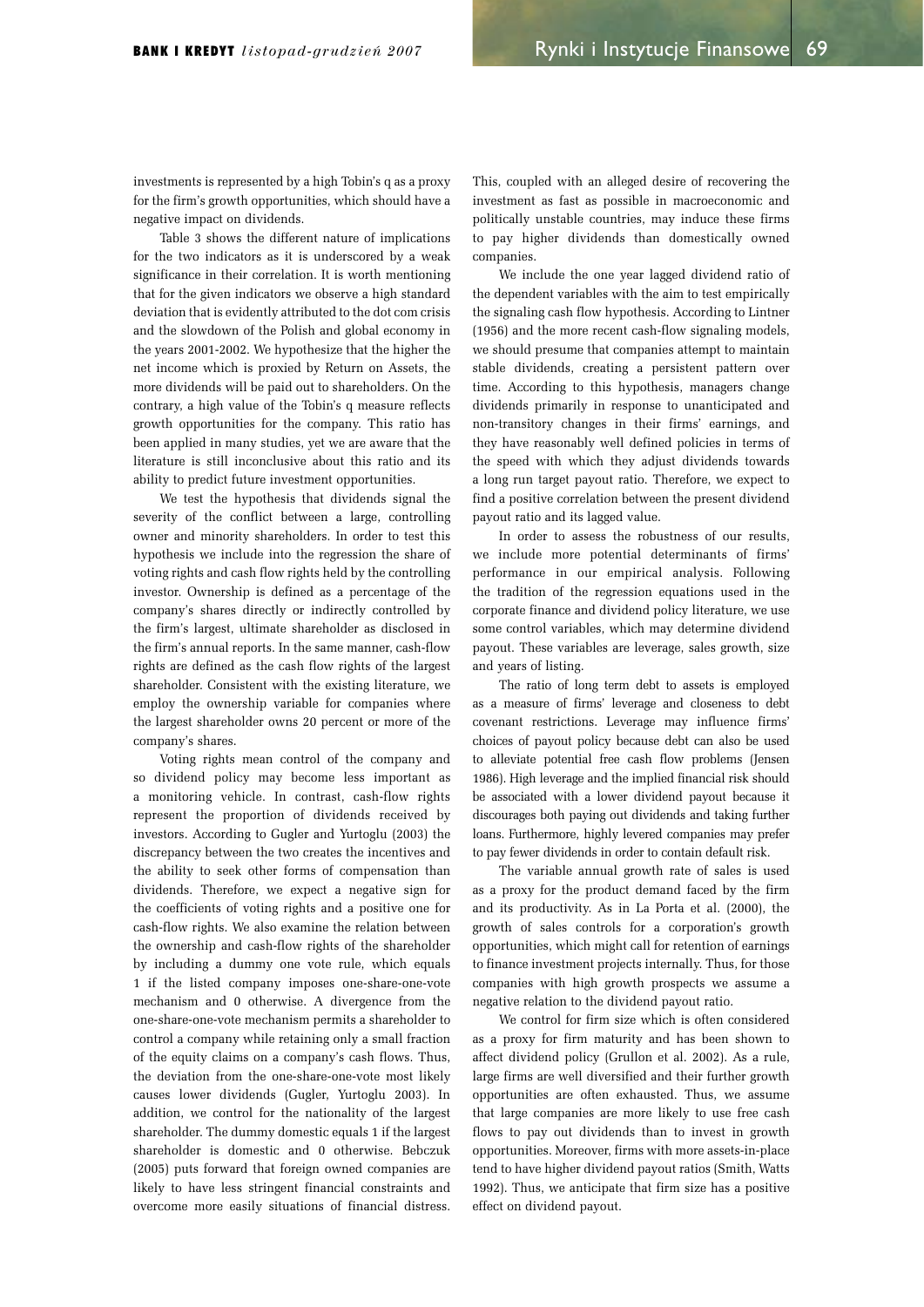Following Black et al. (2003) we also control for firm years of listing as a control variable. We expect a negative coefficient because more recently listed firms are likely to grow faster and have more investment opportunities. Thus, we assume that recently listed companies will use free cash flow in order to expand rather than to pay out dividends.

In order to correct assessment whether there is a correlation between corporate governance and dividend payments we also include control variables to test the industry and other effects on governance. For instance, having added industry dummies, Gillan, Hartzell, and Starks (2003) find that industry factors play a dominant role in explaining the index of total governance as well as the variation of subindices. Likewise, Black, Jang and Kim (2006b) find that both governance and Tobin's q reflect industry characteristics. Taking into account the importance of industry effects on companies' performance, firms are classified into three broad sectors: primary, industry, services and utilities. They all vary in productive technology and international tradability. Finally, we also include year dummies to control for macroeconomic shocks.

#### 4.2. Descriptive statistics and correlations

In Table 2, we present the descriptive statistics for our sample of 110 listed firms. The variation in the corporate governance measure across listed companies is noticeable. The average TDI equal to 0.41 illustrates that the corporate governance standards are on average relatively low in the listed companies. The minimum value of the TDI is 0.09 and the maximum is 0.78. Two of the three subindices of the TDI are relatively low. As expected, the subindex Shareholders is quite low at 0.35, and the subindex Board is even lower with a value of 0.32. The subindex Disclosure, with a value of 0.51, is the highest among the subindices. All the three subindices of the TDI report a minimum value of 0, while the maximum values are 0.73, 0.77 and 0.83, respectively. Thus, the subindices present large variation in corporate governance standards across listed companies in our sample. The high value of the TDI subindex Disclosure reflects good corporate governance practices in informing the shareholder, and the low value of the two other subindices indicate relatively low standards regarding management, board and minority shareholders.

Panel B of Table 2 shows that in our sample the average firm has corporate assets of PLN 626 million. Whereas the largest company has assets above PLN 3 billion, the smallest has assets amounting to only PLN 873,000. We employ three alternative measures of cash dividends. We use the cash dividend payout ratio to cash flow, cash dividend payout ratio to earnings and cash dividend payout ratio to sales. Panel B of Table 2 shows the descriptive statistics for the dividend payout ratios. The dividend payout ratio to cash flow averages 0.05. The minimum and maximum values of the dividend payout ratio are -4.24 and 2.87, respectively. Also, the dividends to earnings and dividends to sales present a large variation across companies. The mean value for this payout ratios are 0.1 and 0.01, respectively.

| <b>Variable</b>                                       | Observ. | <b>Mean</b> | Std. Dev.    | Min      | <b>Max</b>   |  |  |  |  |  |
|-------------------------------------------------------|---------|-------------|--------------|----------|--------------|--|--|--|--|--|
| Panel A: Corporate Governance Index                   |         |             |              |          |              |  |  |  |  |  |
| TDI                                                   | 110     | 0.406       | 0.134        | 0.094    | 0.781        |  |  |  |  |  |
| TDI-Board                                             | 110     | 0.322       | 0.189        | 0.000    | 0.769        |  |  |  |  |  |
| TDI-Disclosure                                        | 110     | 0.513       | 0.152        | 0.000    | 0.846        |  |  |  |  |  |
| TDI-Shareholder                                       | 110     | 0.355       | 0.159        | 0.000    | 0.833        |  |  |  |  |  |
| Panel B: Performance, Ownership and Control Variables |         |             |              |          |              |  |  |  |  |  |
| Dividends to cash flow                                | 760     | 0.053       | 0.409        | $-4.244$ | 2.873        |  |  |  |  |  |
| Dividends to earnings                                 | 760     | 0.096       | 0.673        | $-4.340$ | 12.675       |  |  |  |  |  |
| Dividends to sales                                    | 760     | 0.014       | 0.166        | 0.000    | 4.585        |  |  |  |  |  |
| Debt to Assets                                        | 760     | 0.517       | 0.389        | 0.005    | 5.566        |  |  |  |  |  |
| Sales                                                 | 760     | 0.314       | 7.832        | $-0.975$ | 215.730      |  |  |  |  |  |
| Assets                                                | 760     | 625 620     | $3.04e + 06$ | 873      | $3.38e + 07$ |  |  |  |  |  |
| Age                                                   | 760     | 4.932       | 2.831        | 0.5      | 13           |  |  |  |  |  |
| <b>ROA</b>                                            | 760     | 0.020       | 0.132        | $-1.162$ | 0.329        |  |  |  |  |  |
| Tobin's q                                             | 760     | 1.417       | 2.420        | 0.233    | 36.252       |  |  |  |  |  |
| Ownership                                             | 760     | 0.336       | 0.219        | 0.040    | 0.974        |  |  |  |  |  |
| CF rights                                             | 760     | 0.319       | 0.219        | 0.030    | 0.974        |  |  |  |  |  |
| One vote rule                                         | 760     | 0.682       | 0.466        | 0.000    | 1.000        |  |  |  |  |  |
| Domestic                                              | 760     | 0.685       | 0.465        | 0.000    | 1.000        |  |  |  |  |  |
| Primary Dummy                                         | 760     | 0.164       | 0.370        | 0.000    | 1.000        |  |  |  |  |  |
| <b>Industry Dummy</b>                                 | 760     | 0.627       | 0.484        | 0.000    | 1.000        |  |  |  |  |  |
| Services Dummy                                        | 760     | 0.200       | 0.400        | 0.000    | 1.000        |  |  |  |  |  |
| <b>Utility Dummy</b>                                  | 760     | 0.009       | 0.096        | 0.000    | 1.000        |  |  |  |  |  |

#### Table 2. *Descriptive statistics*<sup>\*</sup>

Table shows the mean, standard deviation, minimum and maximum values of the corporate governance index, performance and control variables whose definitions are provided in Appendix.

 $Source: own compilation$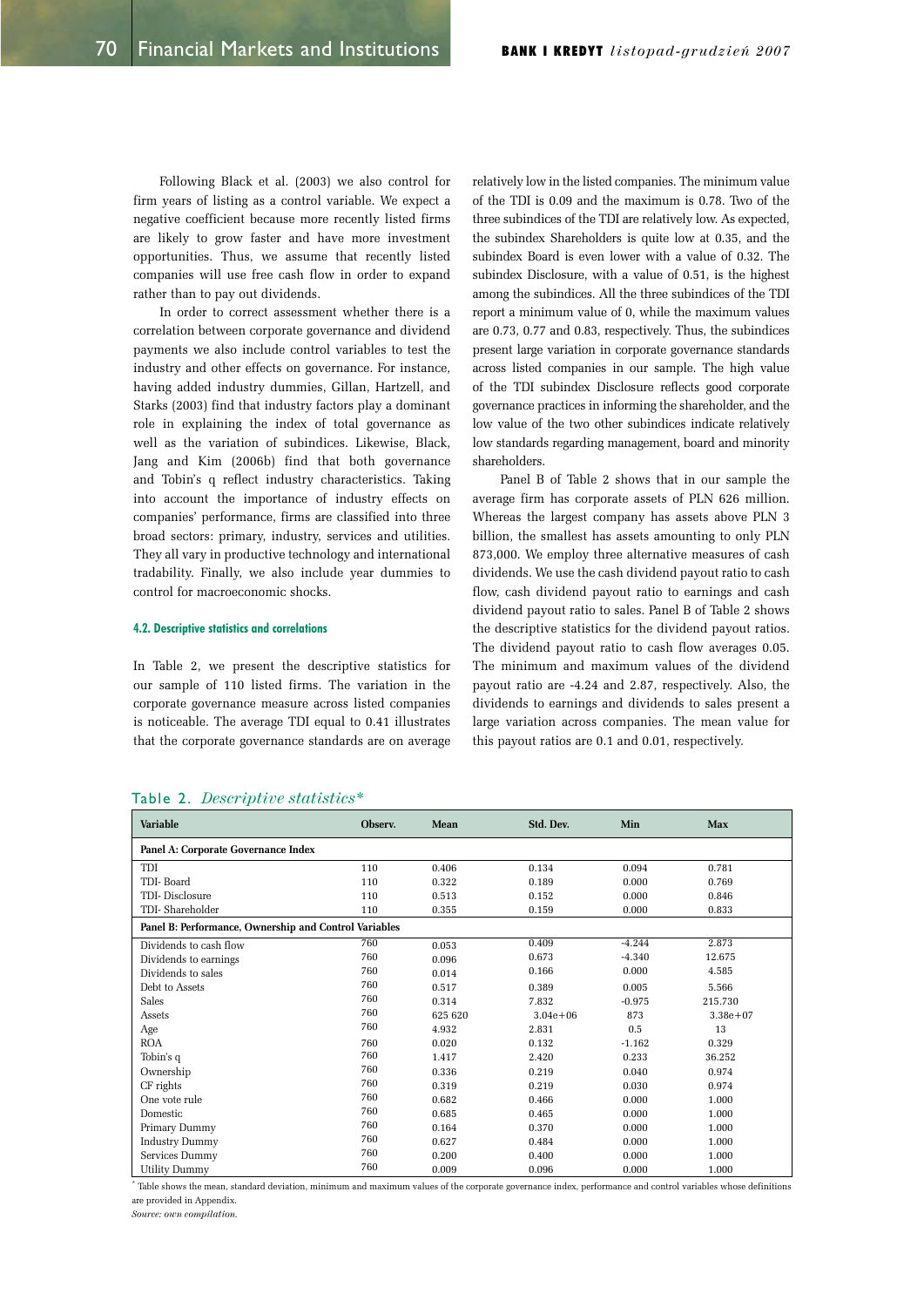The majority of the companies in our sample have a domestic controlling shareholder. The mean of the largest, ultimate shareholder voting rights is 31.9 percent. The ultimate shareholding is calculated by multiplying the shareholdings on consecutive ownership tiers. Also, the data on ownership structure of the largest shareholder presents a lot of variation. The smallest share of voting rights is 3 percent, while the largest is 97 percent. The values of the cash flow rights for the largest block holder are a little smaller than for the ownership variables and reveal a discrepancy between voting and shareholder rights in Poland. In addition, we also analyse the effect of deviations from the one-share-onevote rule. These deviations have potentially important implications with regard to dilution of control. Our data suggest that in almost half the companies in our sample we may encounter a deviation from the one share-one vote rule**.** Finally, we report that most listed companies in our sample are from the industry sector, followed by the service sector, while firms from the primary industry and utility service sectors are the least present.

In Figure 1, we reveal summary measures for our three dividend payout ratios. It can be concluded that the most stable ratio was cash dividend to earnings in the period from 2000 to 2004. With the highest mean of 21.3 percent and the lowest mean of 5.7 percent observed in the years 1998 and 2003, respectively. Those results may reflect the economic slowdown of Poland in the years 2001-2002 and a rapid recovery since 2003. In addition, the downward change may be attributed to the worldwide stock price decline initiated in 2001. However, during the years 2003-2004, in the context of stabilized markets and economy, companies seem to have returned to the previous level of dividend payout ratios.

Figure 2 shows that Return on Assets decreased steadily from 0.07 in 1998 to -0.03 in 2001, but then rose again to the level of 0.02 in 2004.

Figure 3 shows that Tobin's q decreased with the decline of the stock market and the economic slow down in the years 2001-2002. Afterwards, the ratio increased again to 2.38 in 2004, which may be associated with the economy's recovery and the bullish stock market since 2003. Figure 3 also presents the evident increasing degree of riskiness inherent in the liability structures of listed corporations. The leverage ratio increased gradually from 0.38 in 1998 to 0.63 in 2004. This increase in external financing, mostly from the banking systems, can be partially attributed to the increased competition in the financial services sector and a decrease of interest rates in Poland.

Table 3 presents a matrix of the Pearson correlation between explanatory variables as well as the corporate governance index TDI and its subindices. As expected, the TDI is positively and statistically significantly correlated with each of its subindices. Yet, only two of the three dividend payouts ratios are positively and statistically correlated with our corporate governance index. Meanwhile, only the subindex Shareholders is positively correlated to cash flow rights dividends at 5 percent statistical significance. The TDI and its three subindices are also positively and significantly correlated with the Return on Assets variable. While, the Tobin's q variable is positively correlated with the TDI and its subindices, the relation is only statistically significant for the TDI and the subindex Shareholders. Voting rights, cash flow rights and the one-share-onevote rule are negatively correlated to TDI. Finally, the domestic origin is negatively correlated and statistically significant at 5 percent.

Figure 1. *Dividend measures by year*, *ļ*



*Source: own computation* 

Figure 2. Assets and return on assets by *year*, 1998-2004



*Source: own commutation*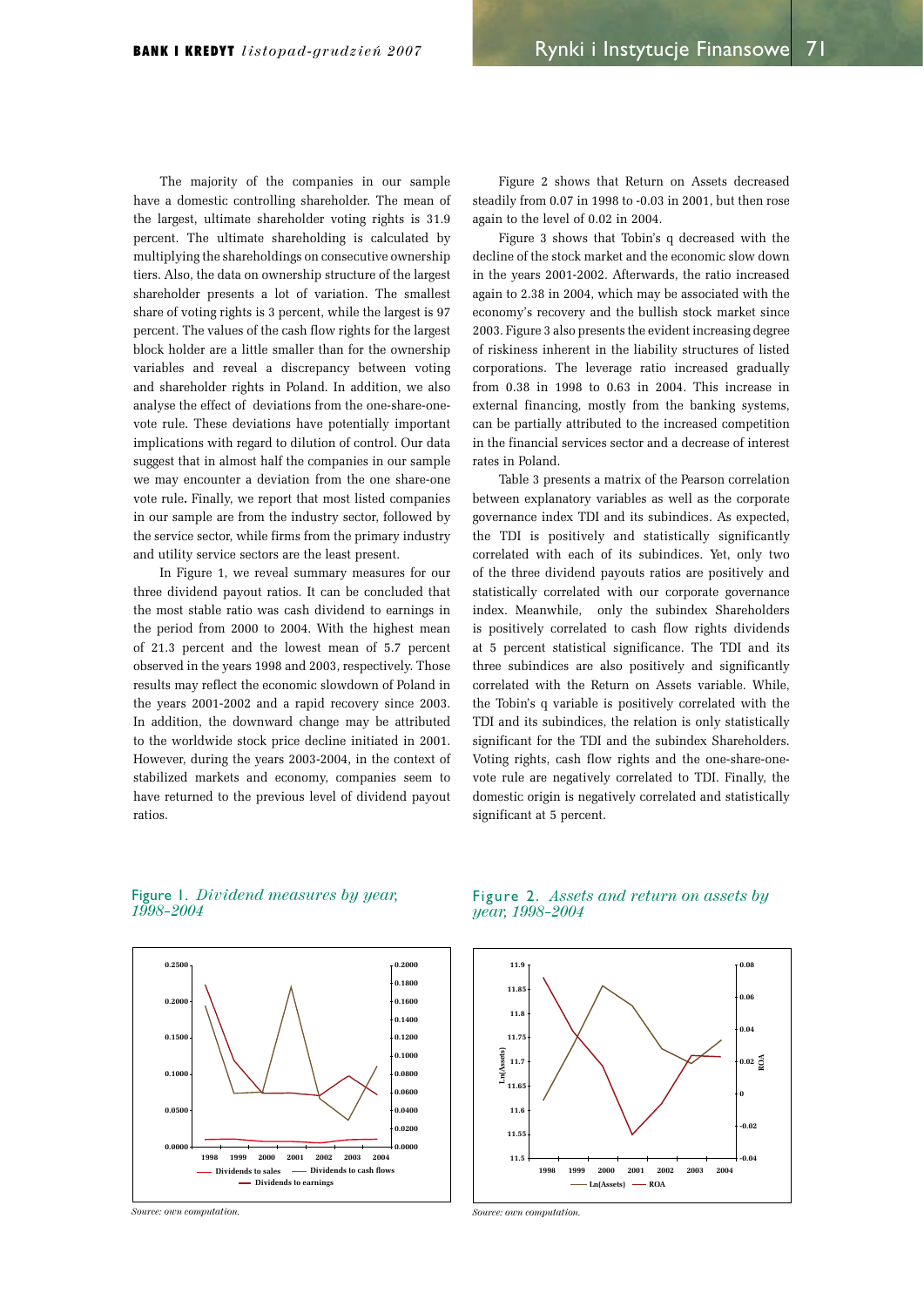Figure 3. Tobin's Q and debt to assets by *year*, 1998-2004



 $Source: own computation$ 

It is noteworthy that firm size, as measured by the total assets, is positively and significantly correlated with the TDI and all of its subindices. We assume that this correlation reflects partially the state owned origin of the largest listed companies in Poland. Those companies need to enforce corporate governance standards in order to be privatised through public listing. In most of these companies, foreign strategic investors have been attracted prior to the listing by the government in order to increase the value of the company and the share price. As a result, restructuring process and corporate standards have been thoroughly enforced. Furthermore, we assume that in those companies foreign investors guarantee that the once introduced corporate governance standards are kept with the aim to protect their own interest, which also serves the interests of other minority shareholders as well.

## 4.2. Comparison of summary data for dividend payers and nondividend payers

The sample of listed companies is split into dividend payers and non-dividend payers to enable testing whether mean are different. Table 4 reports the mean value of the main variable of interests for dividend-paying and nondividend-paying firms. The comparison supports our hypothesis on the association of dividend policy and corporate governance. Dividend-paying companies are on average larger, more profitable and less levered than non-dividend-paying ones. Dividends are higher in firms listed for a longer period. We also find support for the hypothesis on the separation of voting rights and cash flow rights based on the summary statistics. Our results show that, on average, dividend-paying companies do not follow the one-share-one-vote mechanism, which suggests a discrepancy between voting and shareholder rights. The average difference between dividend paying and non-dividend paying companies is statistically significant. On the other hand, we do not find a significant difference between companies controlled by a domestic or foreign ultimate shareholder.

Table 5 indicates that dividend paying companies have better corporate governance as estimated by the TDI and its subindices. The results are significant at 1 percent confidence level and present the expected differences across listed companies in our sample. The considerable differences in the variables support our assumption that financial determinants as well as corporate governance standards may have an impact on the dividend policy

|  |  | <b>Table 3.</b> Performance and explanatory variables: pairwise correlation |  |  |  |  |  |  |
|--|--|-----------------------------------------------------------------------------|--|--|--|--|--|--|
|--|--|-----------------------------------------------------------------------------|--|--|--|--|--|--|

|                       |              |              | <b>TDI</b>   |              |              | <b>Dividends</b> |              |              |              |            |              |              | To-<br>bin's | $0w -$<br>ner | CF           | One          |                                 |
|-----------------------|--------------|--------------|--------------|--------------|--------------|------------------|--------------|--------------|--------------|------------|--------------|--------------|--------------|---------------|--------------|--------------|---------------------------------|
|                       |              | B            | D            | S            | CF           | E                | S            | <b>Debt</b>  | <b>Sales</b> | As<br>sets | Li-<br>sting | <b>ROA</b>   | Q            | ship          | ri-<br>ghts  | <b>Vote</b>  | D <sub>0</sub> -<br>me-<br>stic |
| TDI                   | $\mathbf{1}$ |              |              |              |              |                  |              |              |              |            |              |              |              |               |              |              |                                 |
| TDI-Board             | 0.86         | $\mathbf{1}$ |              |              |              |                  |              |              |              |            |              |              |              |               |              |              |                                 |
| TDI-Disclosure        | 0.77         | 0.40         | $\mathbf{1}$ |              |              |                  |              |              |              |            |              |              |              |               |              |              |                                 |
| TDI-Shareholders      | 0.67         | 0.49         | 0.37         | $\mathbf{1}$ |              |                  |              |              |              |            |              |              |              |               |              |              |                                 |
| Dividend to cash flow | 0.06         | 0.09         | 0.03         | 0.00         | $\mathbf{1}$ |                  |              |              |              |            |              |              |              |               |              |              |                                 |
| Dividend to earnings  | 0.06         | 0.04         | 0.08         | 0.02         | $-0.04$      | $\mathbf{1}$     |              |              |              |            |              |              |              |               |              |              |                                 |
| Dividend to sales     | 0.05         | 0.03         | 0.06         | 0.02         | 0.07         | 0.21             | $\mathbf{1}$ |              |              |            |              |              |              |               |              |              |                                 |
| Debt to Assets        | $-0.02$      | $-0.02$      | 0.00         | $-0.04$      | 0.00         | $-0.08$          | $-0.19$      | $\mathbf{1}$ |              |            |              |              |              |               |              |              |                                 |
| Sales Growth          | $-0.01$      | $-0.02$      | 0.01         | $-0.00$      | $-0.00$      | $-0.00$          | $-0.01$      | $-0.04$      | $\mathbf{1}$ |            |              |              |              |               |              |              |                                 |
| Assets                | 0.31         | 0.20         | 0.27         | 0.31         | $-0.01$      | $-0.01$          | 0.00         | 0.01         | $-0.01$      | 1          |              |              |              |               |              |              |                                 |
| Listing               | 0.09         | 0.03         | 0.16         | 0.01         | $-0.01$      | 0.00             | 0.00         | 0.23         | 0.03         | 0.00       | $\mathbf{1}$ |              |              |               |              |              |                                 |
| <b>ROA</b>            | 0.12         | 0.11         | 0.07         | 0.10         | $-0.02$      | 0.05             | 0.19         | $-0.39$      | $-0.01$      | 0.07       | $-0.15$      | $\mathbf{1}$ |              |               |              |              |                                 |
| Tobin's q             | 0.09         | 0.04         | 0.03         | 0.20         | $-0.00$      | $-0.02$          | 0.03         | 0.06         | 0.01         | 0.00       | 0.03         | 0.06         | $\mathbf{1}$ |               |              |              |                                 |
| Ownership             | $-0.16$      | 0.22         | $-0.02$      | $-0.10$      | $-0.04$      | 0.00             | 0.04         | $-0.02$      | 0.00         | 0.08       | 0.00         | 0.12         | 0.01         | $\mathbf{1}$  |              |              |                                 |
| CF rights             | $-0.13$      | 0.22         | 0.00         | $-0.05$      | $-0.03$      | 0.01             | 0.02         | $-0.09$      | 0.01         | 0.09       | 0.03         | 0.13         | 0.00         | 0.97          | $\mathbf{1}$ |              |                                 |
| One vote rule         | $-0.02$      | 0.09         | 0.11         | 0.07         | $-0.05$      | 0.01             | $-0.11$      | -0.06        | 0.02         | 0.10       | 0.13         | $-0.01$      | $-0.12$      | 0.06          | 0.09         | $\mathbf{1}$ |                                 |
| Domestic              | $-0.16$      | 0.10         | $-0.20$      | 0.03         | 0.02         | $-0.00$          | $-0.08$      | 0.11         | 0.02         | $-0.13$    | $-0.07$      | $-0.10$      | 0.02         | $-0.42$       | $-0.47$      | $-0.12$      | $\mathbf{1}$                    |

 $*$  statistically significant at 10% or less in bold face

*Source: own computation.*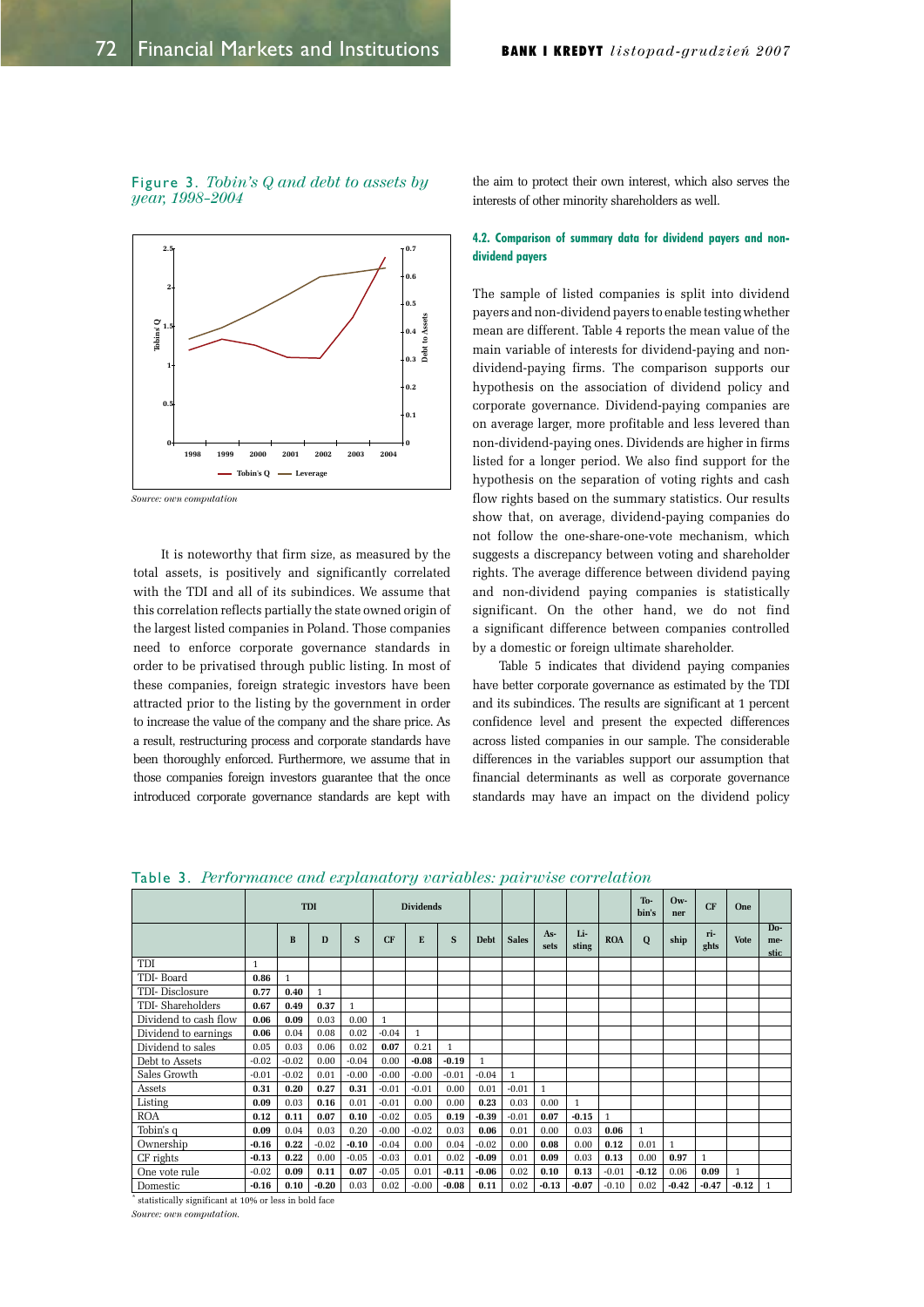|                                  | <b>Mean</b><br><b>Non-Dividend Payers</b> | Mean<br><b>Dividend Pavers</b> | <b>Difference</b> | P-value |  |  |  |  |  |  |  |
|----------------------------------|-------------------------------------------|--------------------------------|-------------------|---------|--|--|--|--|--|--|--|
| Debt to Assets                   | 0.584                                     | 0.365                          | 0.220             | 0.000   |  |  |  |  |  |  |  |
| Sales Growth                     | 0.402                                     | 0.113                          | 0.289             | 0.639   |  |  |  |  |  |  |  |
| Ln(A <sub>s</sub> <sub>s</sub> ) | 11.600                                    | 12.061                         | $-0.462$          | 0.000   |  |  |  |  |  |  |  |
| Ln(Listed)                       | 1.441                                     | 1.195                          | 0.246             | 0.000   |  |  |  |  |  |  |  |
| <b>ROA</b>                       | $-0.004$                                  | 0.073                          | $-0.076$          | 0.000   |  |  |  |  |  |  |  |
| Tobin's q                        | 1.407                                     | 1.438                          | $-0.031$          | 0.872   |  |  |  |  |  |  |  |
| Ownership                        | 0.338                                     | 0.333                          | 0.005             | 0.785   |  |  |  |  |  |  |  |
| CF rights                        | 0.317                                     | 0.324                          | $-0.007$          | 0.675   |  |  |  |  |  |  |  |
| One vote rule                    | 0.721                                     | 0.592                          | 0.129             | 0.000   |  |  |  |  |  |  |  |
| Domestic                         | 0.698                                     | 0.657                          | 0.042             | 0.255   |  |  |  |  |  |  |  |

## Table 4. Mean difference tests for balance sheet variables<sup>\*</sup>

\* Table shows the means of the balance sheet variables used in the estimation and whose definitions appear in Table 1, broken down into dividend payers and nondividend payers. The sample covers 110 companies over 1998-2004.

 $Source: own computation.$ 

of a company. Differences in means are statistically significant for all the financial control variables, except Tobin's q and sales growth, yet these variables should be negatively associated with dividend payout.

## 5. Results

Our empirical strategy is based on identifying fundamental determinants that explain dividend payout ratios and its relation with our corporate governance and ownership measures. In this section, we present the results of the three econometric techniques: (1) pooled OLS, (2) pooled probit and (3) pooled Tobit we have applied in the paper. We employ the panel OLS and probit estimators mainly as a consistency check on the tobit findings.

Our sample consists of 110 non-financial publicly traded firms with 760 observations over a seven-year period. It is divided into three sub-samples: 1998-2004, 1998-2001 and 2002-2004. The descriptive statistics of the samples, followed by the regression results and the explanation of the sensitivity analysis are presented below.

Using three different methods allows us to control for a recurring concern in econometric studies on determinants of a dividend policy and corporate governance it is the potential presence of endogenity. Specifically, if a causal positive link from performance to governance exists, the coefficient on governance is upward biased, making previous results unreliable. In order to address the issue of endogeneity, we employ an additionally instrumental variable and run a simultaneous equation model in the sensitivity analysis.

#### 5.1. OLS regression results

This section presents our pooled OLS results. The pooled OLS sample is censored because it excludes companies that had a negative ratio of cash dividend to cash flows and cash dividend to earnings due to the lack of economic significance of these values. In the pooled OLS regression, where the cash dividend to sales is the dependent variable, we employ our full sample.

The results for the cash dividend to cash flows are presented in Table 6. We regress the dependent variable first against corporate governance index TDI and then progressively add our extensive set of performance, ownership and control variables. Table 6 shows the results with a partial set of independent variables in regressions  $(2)-(4)$  and the outcome with a full set of regressors are presented in regression (5). The OLS regressions reveal that the corporate governance index TDI has a positive and significant coefficient at 1 percent level in all our regressions. Adding control variables hardly changes the coefficient on TDI. Regression (5) implies that the increase in corporate governance index TDI by 1 point results in the increase of dividend payout to cash flows by 9.798 percent. This implies that companies where shareholder rights are protected, represented by the high value of the corporate governance index TDI, pay on average higher dividends. This is in accordance with the outcome hypothesis that suggests that high shareholder rights enable the minority shareholders to put pressure on the corporate insider to pay out higher dividends.

The regression shows that Return on Assets is negative and statistically significant. The coefficient Tobin's q has the expected sign, yet it is only very weak

## Table 5. Mean difference tests for corporate governance

|                  | <b>Mean</b><br><b>Non-Dividend Pavers</b> | <b>Mean</b><br><b>Dividend Pavers</b> | <b>Difference</b> | P-value |
|------------------|-------------------------------------------|---------------------------------------|-------------------|---------|
| TDI              | 0.392                                     | 0.433                                 | $-0.041$          | 0.000   |
| TDI-Board        | 0.309                                     | 0.351                                 | $-0.042$          | 0.005   |
| TDI-Disclosure   | 0.498                                     | 0.540                                 | $-0.041$          | 0.001   |
| TDI-Shareholders | 0.343                                     | 0.381                                 | $-0.038$          | 0.003   |

**\*** Table shows the means of the corporate governance and ownership variables used in the estimation and whose definitions appear in Table 1, broken down into dividend payers and non-dividend payers.

*Source: own computation.*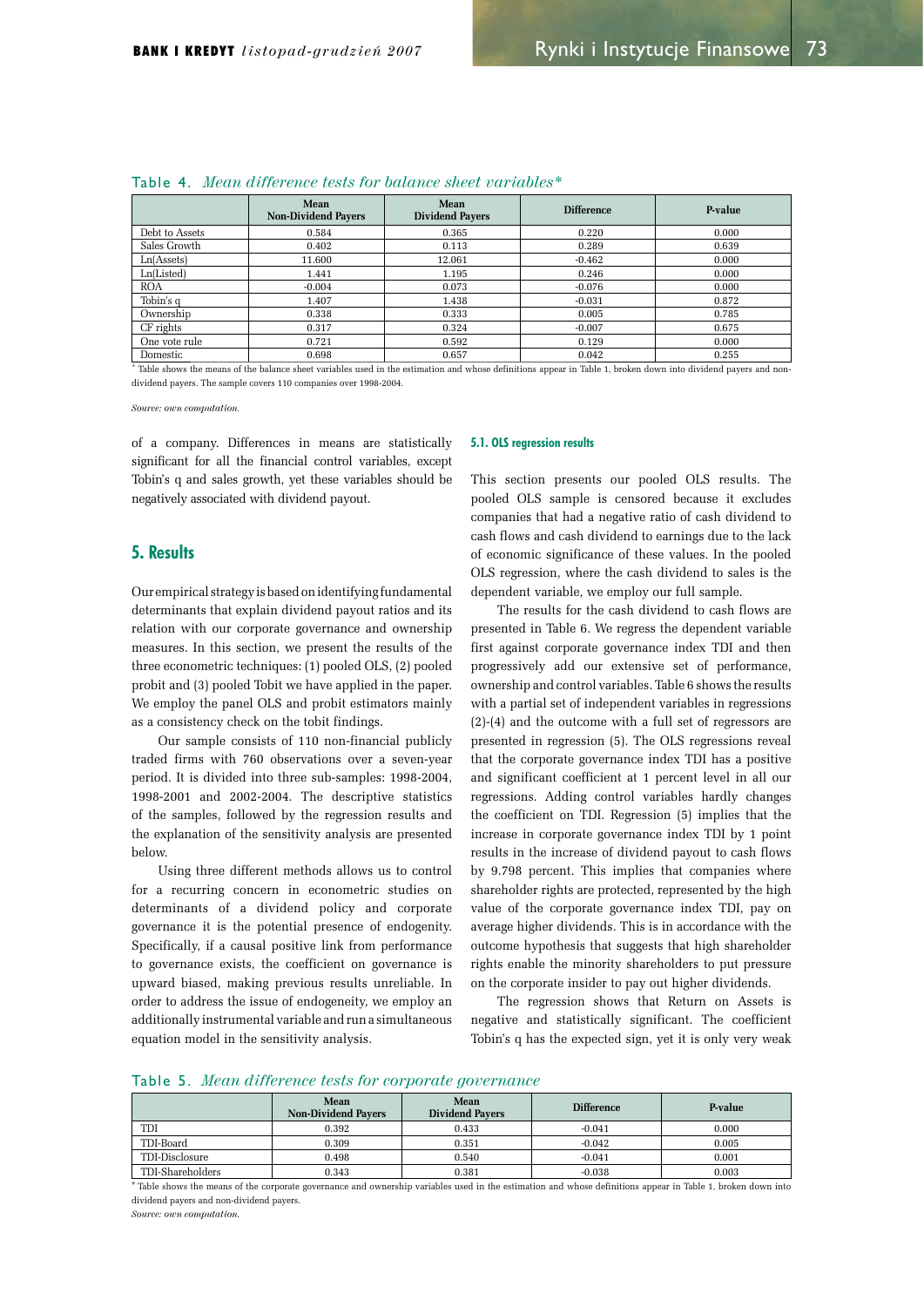|                     | (1)                     | (2)                     | (3)                      | (4)                     | (5)                     |
|---------------------|-------------------------|-------------------------|--------------------------|-------------------------|-------------------------|
| Constant            | $-5.007***$             | $-1.740***$             | $-2.039***$              | $-3.384***$             | $-4.749***$             |
|                     | $(-2.65)$<br>$7.602***$ | $(-3.16)$<br>$9.386***$ | $(-3.13)$<br>$9.442***$  | $(-2.81)$<br>$8.198***$ | $(-2.73)$<br>$9.798***$ |
| TDI                 | (2.89)                  | (2.91)                  | (3.00)                   | (3.11)                  | (2.82)                  |
| Debt to Assets      |                         | 0.298<br>(1.06)         | 0.148<br>(0.63)          | 0.080<br>(0.39)         | $-0.054$<br>$(-0.33)$   |
| Sales               |                         | $-0.003$<br>$(-1.22)$   | $-0.004$<br>$(-1.43)$    | 0.001<br>(0.46)         | 0.002<br>(0.86)         |
| Ln(A <sub>s</sub> ) |                         | $-0.375**$<br>$-2.48$   | $-0.335**$<br>$(-2.52)$  | $-0.115**$<br>$(-2.49)$ | $-0.120**$<br>$(-2.26)$ |
| Ln(Listed)          |                         | 0.162<br>(1.41)         | 0.109<br>(0.79)          | $0.387***$<br>(2.59)    | $0.686**$<br>(2.56)     |
| <b>ROA</b>          |                         |                         | $-1.484***$<br>$(-3.41)$ | $-1.587**$<br>$(-2.26)$ | $-2.069**$<br>$(-2.25)$ |
| Tobin's q           |                         |                         | $-0.0413*$<br>$(-1.80)$  | $-0.081$<br>$(-1.62)$   | $-0.087$<br>$(-1.57)$   |
| Ownership           |                         |                         |                          | $-3.751**$<br>$(-2.24)$ | $-2.839*$<br>$(-1.78)$  |
| CF rights           |                         |                         |                          | $2.634***$<br>(2.30)    | 1.376<br>(1.52)         |
| One vote rule       |                         |                         |                          | $-2.102**$<br>$(-2.50)$ | $-2.658**$<br>$(-2.34)$ |
| Domestic            |                         |                         |                          | $0.554***$<br>(2.60)    | $0.538**$<br>(2.23)     |
| Lagged dividend     |                         |                         |                          |                         | $-0.010$<br>$(-0.87)$   |
| Primary dummy       | $1.430***$<br>(2.62)    | $1.701***$<br>(2.84)    | $1.724***$<br>(2.89)     | $2.947***$<br>(2.61)    | $3.622**$<br>(2.41)     |
| Industry dummy      | $2.681***$<br>(2.71)    | $2.859***$<br>(2.75)    | $2.875***$<br>(2.84)     | $3.638***$<br>(2.73)    | $4.400**$<br>(2.53)     |
| Service dummy       | $1.362**$<br>(2.57)     | $1.622***$<br>(2.79)    | $1.657***$<br>(2.95)     | $2.267***$<br>(2.64)    | $2.855**$<br>(2.44)     |
| Time dummies        | <b>Yes</b>              | <b>Yes</b>              | <b>Yes</b>               | <b>Yes</b>              | <b>Yes</b>              |
| <b>Observations</b> | 673                     | 673                     | 673                      | 673                     | 565                     |
| R <sub>2</sub>      | 0.015                   | 0.016                   | 0.016                    | 0.020                   | 0.022                   |

Table 6. OLS for cash dividends to cash flow: TDI, ownership and balance sheet  $determinants$ 

OLS regressions of Cash Dividends to Cash Flow on the Transparency and Disclosure Index (TDI) with performance, ownership and control variables added sequentially as shown

\*, \*\*, and \*\*\* indicate significance at 10%, 5%, and 1% levels.

t-statistics based on robust standard errors in parentheses

*Source: own computation.* 

statistically. Those results only partially support the free cash flow hypothesis. As expected, the coefficient for voting rights is negative and statistically significant. Thus, companies with high ownership by large shareholder are significantly less likely to adopt a policy of paying dividends. Further, we report a positive and statistically significant relation of cash flow right. The result supports the hypothesis that dividends may signal the severity of conflicts between the controlling owner and the minority shareholder. Also, the one-vote-oneshare dummy is negative and highly significant, again confirming the hypothesis on the conflict between insiders and minority shareholders. When the one year lagged dividend variable is included in the regression, the sign of the coefficient is positive but not statistically significant. As assumed, the country origin dummy is positive and significant, showing that, on average, domestic companies pay higher dividends than foreign owned firms. Finally, the control variables included in the regressions are, in general terms, either signed as expected or insignificant. Consistent with the literature, a significant negative relationship between firm size and dividend payouts is observed. Neither sales growth nor years of listing attain significance.

We repeat the regression using the cash dividend to earnings as a dependent variable. Table 7 presents the results of the pooled OLS regression with the TDI and with the expanded data set of independent variables. Our results reveal that the corporate governance index TDI has a positive and significant coefficient at 1 percent level in all the regressions. Again, after adding the regressors the variation of the coefficient TDI is very small. Thus, the results are consistent with the previous regressions on cash dividend to cash flows.

In line with our prediction, the coefficient for Tobin's q is negative and statistically significant. Although the coefficient for Return on Assets enters with a positive sign as assumed, it is statistically insignificant. As a result, again we find only weak evidence on the free cash flow hypothesis. As expected, the dummy for the one-voteone-share variable is negative and highly significant. The coefficient indicates that a deviation of the voting and cash-flow right of the largest shareholder has an impact on the dividend policy. Finally, the coefficients for the two control variables leverage and size have the expected sign and are statistically significant at 1 percent and 5 percent level, respectively. The negative sign on sales growth indicates that firms with low growth prospects are more likely to pay out dividends, yet the coefficient is close to zero.

In the last OLS regression we regress cash dividend to sales against our corporate governance index TDI and the set of control variables. Table 8 shows the results for the OLS regression against TDI and later on with our set of regressors. TDI is highly significant in each of the regressions. Subsequent adding of independent variables scarcely changes the coefficient on TDI, and the t-statistics remains strong in all regressions.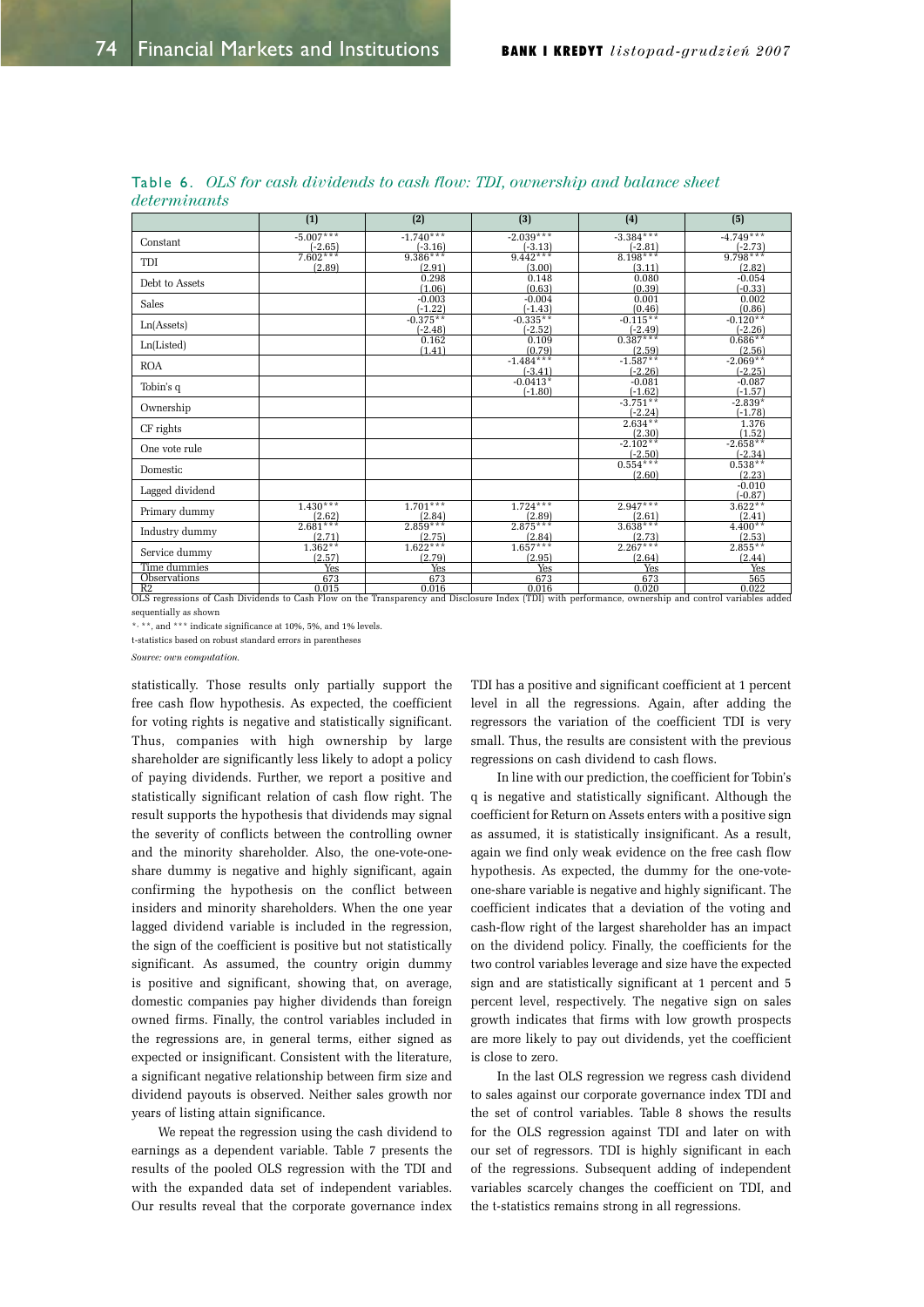|                     | (1)        | (2)         | (3)         | (4)         | (5)         |
|---------------------|------------|-------------|-------------|-------------|-------------|
|                     | 0.138      | 0.089       | 0.100       | 0.061       | $-0.082$    |
| Constant            | (0.59)     | (0.39)      | (0.43)      | (0.25)      | $(-0.44)$   |
| TDI                 | $0.314***$ | $0.242***$  | $0.248***$  | $0.344***$  | $0.297***$  |
|                     | (135.96)   | (4.68)      | (4.10)      | (4.43)      | (3.88)      |
| Debt to Assets      |            | $-0.123***$ | $-0.110***$ | $-0.110***$ | $-0.141***$ |
|                     |            | $(-4.26)$   | $(-3.61)$   | $(-3.24)$   | $(-2.96)$   |
| Sales               |            | $-0.000*$   | $-0.000$    | $-0.000**$  | $-0.000$    |
|                     |            | $(-1.85)$   | $(-1.49)$   | $(-2.15)$   | $(-1.26)$   |
| Ln(A <sub>s</sub> ) |            | $0.011**$   | $0.009**$   | 0.003       | 0.004       |
|                     |            | (2.12)      | (2.34)      | (0.77)      | (0.90)      |
| Ln(Listed)          |            | 0.009       | 0.010       | 0.016       | $0.067**$   |
|                     |            | (0.32)      | (0.35)      | (0.51)      | (1.99)      |
| <b>ROA</b>          |            |             | 0.097       | 0.086       | 0.092       |
|                     |            |             | (1.03)      | (1.03)      | (1.01)      |
| Tobin's q           |            |             | $-0.005*$   | $-0.007**$  | $-0.005**$  |
|                     |            |             | $(-1.73)$   | $(-1.95)$   | $(-2.21)$   |
| Ownership           |            |             |             | $-0.045$    | 0.191       |
|                     |            |             |             | $(-0.25)$   | (1.43)      |
| CF rights           |            |             |             | 0.217       | $-0.013$    |
|                     |            |             |             | (1.06)      | $(-0.08)$   |
| One vote rule       |            |             |             | $-0.035***$ | $-0.106***$ |
|                     |            |             |             | $(-6.77)$   | $(-3.48)$   |
| Domestic            |            |             |             | $0.048**$   | $-0.004$    |
|                     |            |             |             | (2.06)      | $(-0.27)$   |
| Lagged dividend     |            |             |             |             | 0.027       |
|                     |            |             |             |             | (1.28)      |
| Primary dummy       | $-0.043$   | $-0.053$    | $-0.052$    | $-0.055$    | $-0.008$    |
|                     | $(-0.19)$  | $(-0.21)$   | $(-0.20)$   | $(-0.22)$   | $(-0.03)$   |
| Industry dummy      | 0.006      | $-0.007$    | $-0.002$    | 0.003       | 0.014       |
|                     | (0.03)     | $(-0.03)$   | $(-0.01)$   | (0.01)      | (0.05)      |
| Service dummy       | $-0.091$   | $-0.088$    | $-0.084$    | $-0.076$    | $-0.058$    |
|                     | $(-0.40)$  | $(-0.36)$   | $(-0.34)$   | $(-0.31)$   | $(-0.22)$   |
| Time dummies        | Yes        | Yes         | Yes         | Yes         | Yes         |
| Observations        | 677        | 677         | 677         | 677         | 568         |
| R <sub>2</sub>      | 0.014      | 0.021       | 0.022       | 0.024       | 0.070       |

Table 7. OLS for cash dividends to earnings: TDI, ownership and balance sheet  $d$ *dotorminante* 

OLS regressions of Cash Dividends to Earning on the Transparency and Disclosure Index (TDI) with performance, ownership and control variables added sequentially as shown.

 $^{\star},$   $^{\star\star},$  and  $^{\star\star\star}$  indicate significance at 10%, 5%, and 1% levels

t-statistics based on robust standard errors in parenthese

*Source*: own commitation

The coefficient for the variable Return on Assets is positive and statistically significant. The sign for the coefficient for the variable Tobin's q is negative but statistically insignificant. Thus, the result supports the free cash flow hypothesis. In opposition to our previous results, the ownership coefficient is positive and statistically significant. At the same time, the variable for cash flow rights is negative and statistically significant. Nevertheless, the dummy for the one-vote-one-share variable is again negative and highly significant, which we interpret as a signal of the severity of conflicts between controlling owner and small shareholders. The coefficient for the lagged dividend payment is positive and this time statistically significant. Thus, we find some evidence on the free cash flow signalling hypothesis. Finally, the control variables included in the regressions are, in general terms, either signed as expected or insignificant.

Summarizing the results for the OLS regression, we documented that the corporate governance index TDI has a strong impact on the dividend policy. Our results present mixed support for the free cash flow hypothesis as only in two of the three regressions the coefficient had the expected sign. However, we do find strong support for the severity of conflicts between controlling owners and minority shareholders. We observe that a deviation from the one-vote-one-share leads to lower dividend payout. Yet, the regressions present only weak evidence on the signalling cash flow hypothesis. The one year lagged dividend ratio has the expected sign in all the regressions, yet it enters statistically significant only in the last model where we apply cash dividend to sales. Finally, all the control variables either enter the regression with an expect sign or are insignificant. The control variable presents that, on average, less leveraged and larger firms are more likely to pay dividends. Dividends are less likely for firms with rapid sales growth and those without long listing history.

#### 5.2. Probit regression results

Using pooled regression we try to establish whether shareholder rights affect the decision of managers to pay out dividends of any size or not pay anything at all. In the pooled probit regression, the dependent variable is a dichotomous variable equal to 1 if a firm pays dividends of any size and 0 if the company does not pay dividends at all.

Table 9 presents the results for a probit estimate on the probability of dividend payout aimed at analysing the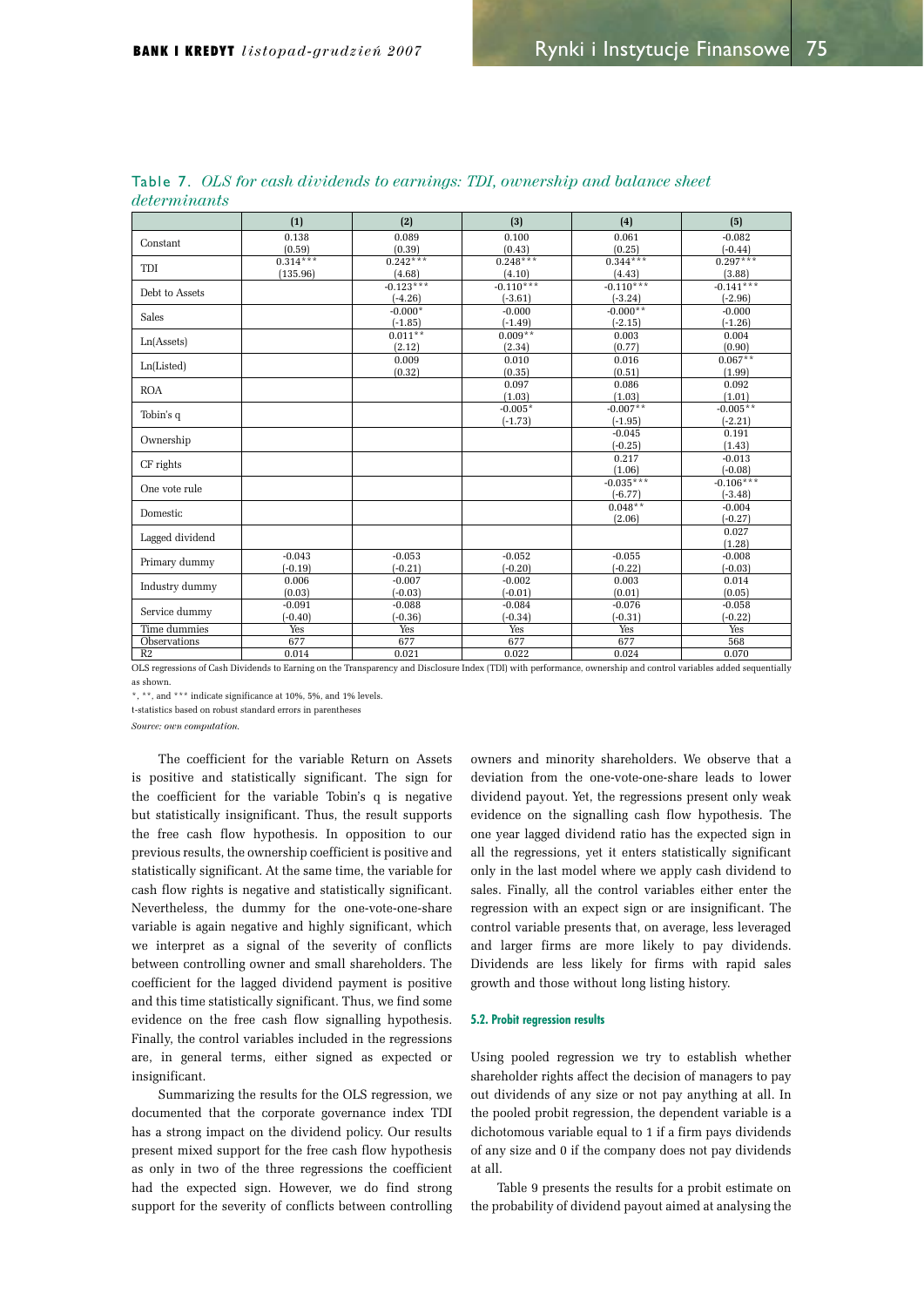|                     | (1)       | (2)         | (3)                                                                                                                                                                                                                                                                                                                                                                                                                                                                                                                                                                                                         | (4)         | (5)         |
|---------------------|-----------|-------------|-------------------------------------------------------------------------------------------------------------------------------------------------------------------------------------------------------------------------------------------------------------------------------------------------------------------------------------------------------------------------------------------------------------------------------------------------------------------------------------------------------------------------------------------------------------------------------------------------------------|-------------|-------------|
|                     | 0.010     | 0.011       | 0.014                                                                                                                                                                                                                                                                                                                                                                                                                                                                                                                                                                                                       | 0.012       | $0.015***$  |
| Constant            | (1.07)    | (0.97)      | (1.23)                                                                                                                                                                                                                                                                                                                                                                                                                                                                                                                                                                                                      | (1.00)      | (2.66)      |
| <b>TDI</b>          | $0.007*$  | $0.005**$   | $0.005***$                                                                                                                                                                                                                                                                                                                                                                                                                                                                                                                                                                                                  | $0.003***$  | $0.004***$  |
|                     | (1.75)    | (2.29)      | (3.15)                                                                                                                                                                                                                                                                                                                                                                                                                                                                                                                                                                                                      | (3.55)      | (3.70)      |
| Debt to Assets      |           | $-0.010***$ | $-0.008***$                                                                                                                                                                                                                                                                                                                                                                                                                                                                                                                                                                                                 | $-0.010***$ | $-0.008***$ |
|                     |           | $(-5.51)$   | $(-4.37)$<br>$(-5.13)$<br>$-0.000***$<br>$-0.000**$<br>$(-2.28)$<br>$(-5.15)$<br>$(-3.63)$<br>$0.000*$<br>$-0.000$<br>0.000<br>(1.90)<br>$(-0.56)$<br>(0.51)<br>$-0.000$<br>0.000<br>0.002<br>(0.37)<br>(0.87)<br>$(-0.01)$<br>$0.020*$<br>0.017<br>(1.88)<br>(1.61)<br>0.000<br>0.000<br>(0.74)<br>(0.36)<br>$0.055***$<br>(9.00)<br>$-0.056***$<br>$(-11.52)$<br>$-0.005***$<br>$(-3.63)$<br>$-0.004***$<br>$(-2.63)$<br>$-0.005$<br>$-0.005$<br>$-0.000$<br>$(-0.46)$<br>$(-0.49)$<br>$(-0.02)$<br>$-0.003$<br>$-0.003$<br>0.002<br>$(-0.26)$<br>$(-0.27)$<br>(0.18)<br>$-0.003$<br>$-0.000$<br>$-0.003$ | $(-3.64)$   |             |
| Sales               |           | $-0.000***$ |                                                                                                                                                                                                                                                                                                                                                                                                                                                                                                                                                                                                             |             | $-0.000*$   |
|                     |           |             |                                                                                                                                                                                                                                                                                                                                                                                                                                                                                                                                                                                                             |             | $(-1.65)$   |
|                     |           |             |                                                                                                                                                                                                                                                                                                                                                                                                                                                                                                                                                                                                             |             | $-0.000$    |
| Ln(A <sub>s</sub> ) |           |             |                                                                                                                                                                                                                                                                                                                                                                                                                                                                                                                                                                                                             |             | $(-0.28)$   |
|                     |           |             |                                                                                                                                                                                                                                                                                                                                                                                                                                                                                                                                                                                                             |             | 0.002       |
| Ln(Listed)          |           |             |                                                                                                                                                                                                                                                                                                                                                                                                                                                                                                                                                                                                             |             | (1.22)      |
| <b>ROA</b>          |           |             |                                                                                                                                                                                                                                                                                                                                                                                                                                                                                                                                                                                                             |             | $0.014***$  |
|                     |           |             |                                                                                                                                                                                                                                                                                                                                                                                                                                                                                                                                                                                                             |             | (2.30)      |
|                     |           |             |                                                                                                                                                                                                                                                                                                                                                                                                                                                                                                                                                                                                             |             | $-0.000$    |
| Tobin's q           |           |             |                                                                                                                                                                                                                                                                                                                                                                                                                                                                                                                                                                                                             |             | $(-0.10)$   |
| Ownership           |           |             |                                                                                                                                                                                                                                                                                                                                                                                                                                                                                                                                                                                                             |             | $0.046***$  |
|                     |           |             |                                                                                                                                                                                                                                                                                                                                                                                                                                                                                                                                                                                                             |             | (2.83)      |
| CF rights           |           |             |                                                                                                                                                                                                                                                                                                                                                                                                                                                                                                                                                                                                             |             | $-0.048***$ |
|                     |           |             |                                                                                                                                                                                                                                                                                                                                                                                                                                                                                                                                                                                                             |             | $(-2.97)$   |
| One vote rule       |           |             |                                                                                                                                                                                                                                                                                                                                                                                                                                                                                                                                                                                                             |             | $-0.004**$  |
|                     |           |             |                                                                                                                                                                                                                                                                                                                                                                                                                                                                                                                                                                                                             |             | $(-2.53)$   |
| Domestic            |           |             |                                                                                                                                                                                                                                                                                                                                                                                                                                                                                                                                                                                                             |             | $-0.004***$ |
|                     |           |             |                                                                                                                                                                                                                                                                                                                                                                                                                                                                                                                                                                                                             |             | $(-2.73)$   |
| Lagged dividend     |           |             |                                                                                                                                                                                                                                                                                                                                                                                                                                                                                                                                                                                                             |             | $0.309**$   |
|                     |           |             |                                                                                                                                                                                                                                                                                                                                                                                                                                                                                                                                                                                                             |             | (2.14)      |
| Primary dummy       | $-0.005$  |             |                                                                                                                                                                                                                                                                                                                                                                                                                                                                                                                                                                                                             |             | $-0.001$    |
|                     | $(-0.57)$ |             |                                                                                                                                                                                                                                                                                                                                                                                                                                                                                                                                                                                                             |             | $(-0.20)$   |
| Industry dummy      | $-0.003$  |             |                                                                                                                                                                                                                                                                                                                                                                                                                                                                                                                                                                                                             |             | $-0.000$    |
|                     | $(-0.27)$ |             |                                                                                                                                                                                                                                                                                                                                                                                                                                                                                                                                                                                                             |             | $(-0.05)$   |
| Service dummy       | $-0.004$  |             |                                                                                                                                                                                                                                                                                                                                                                                                                                                                                                                                                                                                             |             | $-0.002$    |
|                     | $(-0.36)$ | $(-0.24)$   | $(-0.26)$                                                                                                                                                                                                                                                                                                                                                                                                                                                                                                                                                                                                   | $(-0.01)$   | $(-0.27)$   |
| Time dummies        | Yes       | Yes         | Yes                                                                                                                                                                                                                                                                                                                                                                                                                                                                                                                                                                                                         | Yes         | Yes         |
| Observations        | 760       | 760         | 760                                                                                                                                                                                                                                                                                                                                                                                                                                                                                                                                                                                                         | 760         | 650         |
| R <sub>2</sub>      | 0.013     | 0.048       | 0.061                                                                                                                                                                                                                                                                                                                                                                                                                                                                                                                                                                                                       | 0.093       | 0.182       |

|  |  |  |  |  |  |  |  |  | Table 8. OLS for cash dividends to sales: TDI, ownership and balance sheet determinants |
|--|--|--|--|--|--|--|--|--|-----------------------------------------------------------------------------------------|
|--|--|--|--|--|--|--|--|--|-----------------------------------------------------------------------------------------|

OLS regressions of Cash Dividends to Sales on the Transparency and Disclosure Index (TDI) with performance, ownership and control variables added sequentially as shown.

\*, \*\*, and \*\*\* indicate significance at 10%, 5%, and 1% levels.

t-statistics based on robust standard errors in parentheses

 $Source: own computation$ 

managerial decision and the different hypothesis. The results of the probit regression reveal that the corporate governance index has a positive impact, yet coefficient is only significant in the basic regression  $(1)$ . As a consequence, we find limited evidence that corporate governance standards affect the probability of dividend payout. In the remaining probit regressions  $(2)$  to  $(5)$ , the coefficient of corporate governance index TDI is statistically insignificant, suggesting no relation between the managerial decision to pay dividends and the strength of shareholder rights. Nevertheless, analysing the probit results we should take into account that our dependent variables in the regression do not present variation across companies and therefore we lose a lot of information which may explain the results.

As regards the hypothesis on the agency costs of free cash flows, only the Return on Assets variable is strongly significant and has the expected sign. The variable suggests that profitable firms have a greater likelihood of paying out dividends. The average slopes from the regressions confirm also our inferences about the conflict between the controlling owner and the minority

shareholder. The coefficient for the one-vote-one-share is negative and significant at 5 percent level. The voting rights and cash flow rights variables have the expected coefficient, yet they remain statistically insignificant. The coefficient for the dividend one year lagged dummy is positive and significant. This result supports the cash flow signalling hypothesis and suggests that companies that paid out dividends in the previous year have greater probability of paying out dividends in the current year. The controlling variables have the expected signs. The probit regressions capture the effects of leverage and size on the probability of paying dividends. Specifically, a company with lower debt levels has a greater likelihood of paying out dividends. Also, larger firms are more likely to pay dividends. Neither sales growth nor years of listing have attained significance.

The elasticity at means for the regression with all the independent variables is presented in the last column of Table 9. The elasticity at means indicates the percentage change in the probability of a firm payout dividend as a result of a one-percent change in the relevant explanatory variable when all variables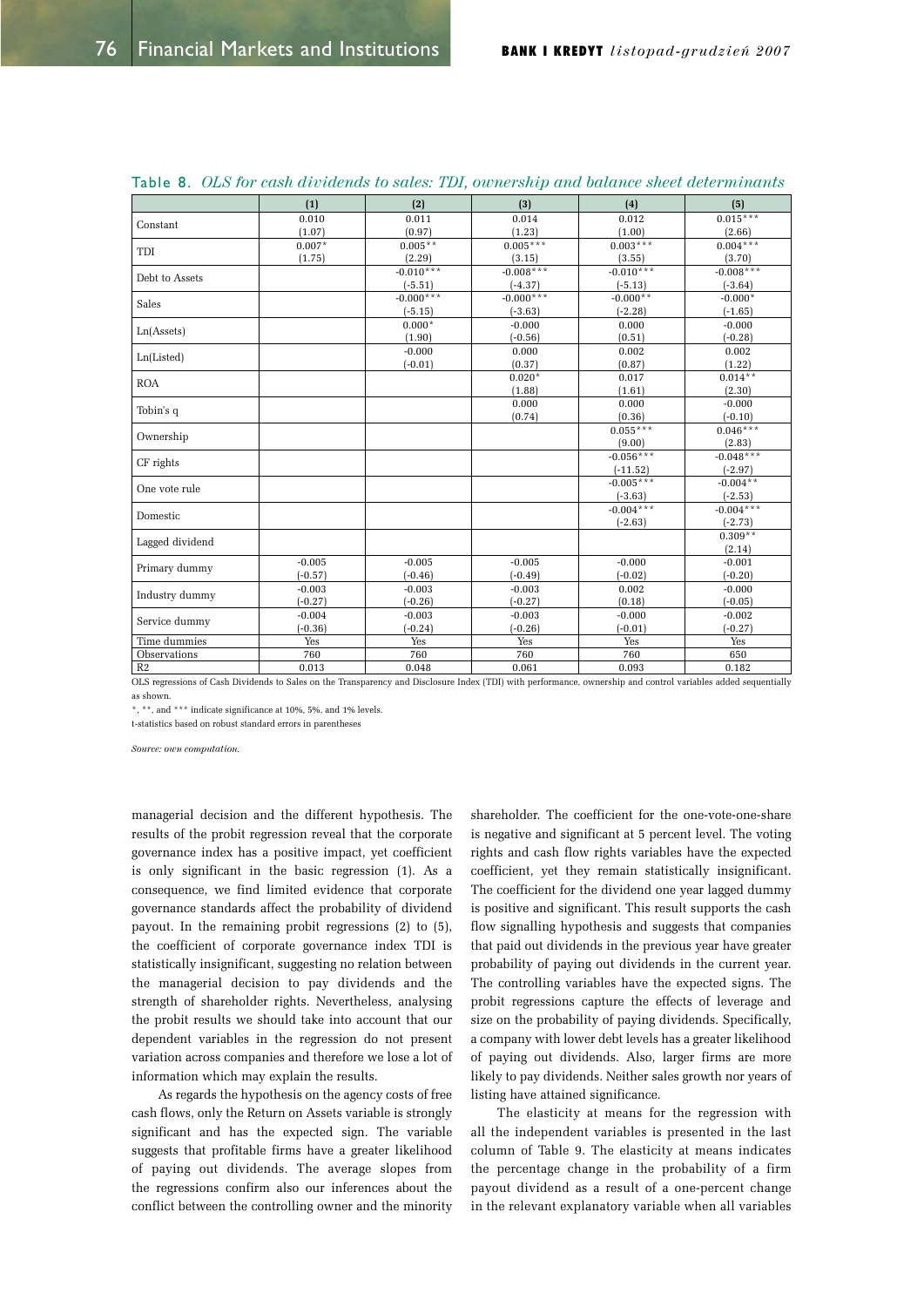|                   | (1)        | (2)         | (3)         | (4)         | (5)         | $dv$ / $ex$ |
|-------------------|------------|-------------|-------------|-------------|-------------|-------------|
| Constant          | $-0.940$   | $-2.922*$   | $-2.764*$   | $-3.047$    | $-2.075**$  |             |
|                   | $(-0.67)$  | $(-1.88)$   | $(-1.88)$   | $(-2.11)$   | $(-2.28)$   |             |
| TDI               | $2.267**$  | 1.217       | 1.102       | 0.490       | 0.314       | 0.127       |
|                   | (2.31)     | (1.21)      | (1.15)      | (0.48)      | (0.48)      |             |
| Debt to Assets    |            | $-2.646***$ | $-2.223***$ | $-2.206***$ | $-1.738***$ | $-0.940$    |
|                   |            | $(-5.52)$   | $(-4.63)$   | $(-4.54)$   | $(-3.99)$   |             |
| Sales             |            | 0.000       | $-0.001$    | $-0.000$    | $-0.038$    | $-0.013$    |
|                   |            | (0.00)      | $(-0.06)$   | $(-0.01)$   | $(-0.18)$   |             |
| Ln(Assets)        |            | $0.299***$  | $0.257***$  | $0.329***$  | $0.155***$  | 1.823       |
|                   |            | (2.92)      | (2.62)      | (3.10)      | (2.11)      |             |
|                   |            | $-0.241$    | $-0.182$    | $-0.165$    | $-0.033$    | $-0.050$    |
| Ln(Listed)        |            | $(-1.32)$   | $(-1.02)$   | $(-0.93)$   | $(-0.19)$   |             |
| <b>ROA</b>        |            |             | $3.159***$  | $3.193***$  | $3.810***$  | 0.043       |
|                   |            |             | (3.27)      | (3.27)      | (3.91)      |             |
| Tobin's q         |            |             | $-0.030$    | $-0.038$    | $-0.045$    | $-0.065$    |
|                   |            |             | $(-0.89)$   | $(-1.07)$   | $(-1.44)$   |             |
| Ownership         |            |             |             | $-1.863$    | $-1.536$    | $-0.516$    |
|                   |            |             |             | $(-0.81)$   | $(-0.94)$   |             |
| CF rights         |            |             |             | 1.243       | 1.231       | 0.392       |
|                   |            |             |             | (0.53)      | (0.74)      |             |
| One vote rule     |            |             |             | $-0.610**$  | $-0.429**$  | $-0.293$    |
|                   |            |             |             | $(-2.43)$   | $(-2.49)$   |             |
| Domestic          |            |             |             | $-0.069$    | 0.051       |             |
|                   |            |             |             | $(-0.25)$   | (0.29)      | 0.035       |
|                   |            |             |             |             | $1.158***$  |             |
| Lagged dividend   |            |             |             |             | (6.60)      | 0.363       |
|                   | $-0.828$   | $-0.744$    | $-0.731$    | $-0.210$    | $-0.008$    |             |
| Primary dummy     | $(-0.63)$  | $(-0.64)$   | $(-0.65)$   | $(-0.19)$   | $(-0.01)$   | $-0.001$    |
|                   | 0.015      | $-0.045$    | $-0.032$    | 0.325       | 0.327       |             |
| Industry dummy    | (0.01)     | $(-0.41)$   | $(-0.03)$   | (0.30)      | (0.49)      | 0.205       |
|                   | $-0.438$   | $-0.398$    | $-0.420$    | $-0.090$    | 0.053       |             |
| Service dummy     | $(-0.33)$  | $(-0.40)$   | $(-0.38)$   | $(-0.08)$   | (0.08)      | 0.010       |
| Time dummies      | Yes        | Yes         | Yes         | Yes         | Yes         | Yes         |
| Observations      | 760        | 760         | 760         | 760         | 650         |             |
| Loglikelihood     | $-366.599$ | $-342.996$  | $-337.111$  | $-333.675$  | $-249.104$  |             |
| McFadden's R2     | 0.064      | 0.168       | 0.200       | 0.218       | 0.356       |             |
| McFadden's Adj R2 | 0.041      | 0.136       | 0.163       | 0.173       | 0.302       |             |
|                   |            |             |             |             |             |             |

Table 9. Pooled probit for cash dividends: TDI, ownership and balance sheet  $d*otorminant*$ 

Pooled probit for Cash Dividends on the Transparency and Disclosure Index (TDI) with performance, ownership and control variables added sequentially as shown. The last column presents the elasticities at means of the independent variables based on the (5) regression

 $^{\star},$   $^{\star\star},$  and  $^{\star\star\star}$  indicate significance at 10%, 5%, and 1% levels.

t-statistics based on robust standard errors in parentheses

*Source: own computation.* 

are evaluated at their mean values. Based on it, we find that the corporate governance index TDI has a large impact on the probability of the dividend payout decision.

#### 5.3. Pooled tobit regression results

Finally, we test the determinants of the dividend policy in a regression framework, where the dependent variable of the ratio of cash dividend payout is censored at zero, and pooled tobit procedure is used in this estimation. The results of the regression analysis for pooled tobit are shown in Tables  $10-12$ .

Once more, we test the association of corporate governance with dividend policy in a multiple regression framework with other dividend determinants and firm specific characteristics. In Table 10 we regress dividend payout to cash flow ratio against the TDI. We add the corporate governance index TDI in the regressions to ascertain the impact of the strength of shareholder rights on dividend policy. In the same manner as in the previous regression, we then progressively add our set of independent variables that may determine the dividend

policy, showing the results with a partial set of control variables in regressions  $(2)$ – $(5)$ . The last column in the regression summarizes tobit regressions that document more formally the marginal effects at means of the independent variables on the likelihood that a firm pays dividends.

The TDI is statistically significant in all the regressions. Adding regressors does not change significantly the coefficient on the TDI, Regression (1) implies that an increase in corporate governance index by 1 point results in an increase of dividend to cash flow by 522 percentage points. The regressions  $(2)$ - $(5)$  present only a small, yet declining change in the coefficient in the TDI. The regressions present a positive and statistically significant impact of Return on Assets on dividend policy. As before, the coefficient of Tobin's q is negative, but it is statistically insignificant. Thus, the results, in our opinion, support the free cash flow hypothesis. The coefficient on the ownership and cash flow rights variables offer little insight into the potential conflict between a controlling owner and minority shareholders. On the other hand, the coefficient for the one-vote-oneshare dummy is negative and statistically significant at 1 percent level. We may thus assume that the results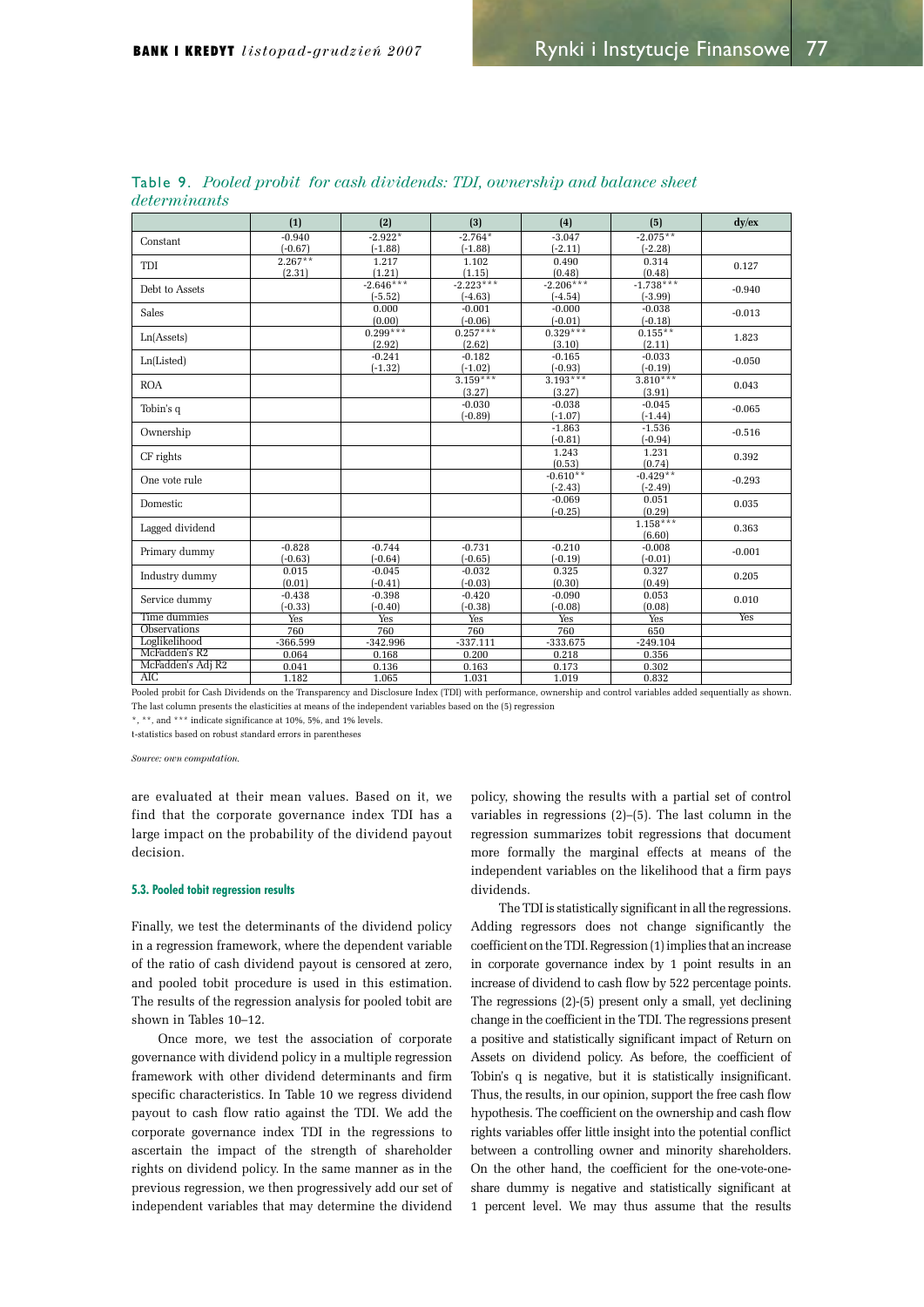|                                              | (1)                    | (2)                       | (3)                       | (4)                     | (5)                       | Dv/dx     |
|----------------------------------------------|------------------------|---------------------------|---------------------------|-------------------------|---------------------------|-----------|
| Constant                                     | $-43.076*$<br>(0.081)  | $-60.924**$<br>$(-2.16)$  | $-59.911***$<br>$(-2.22)$ | $-69.060***$<br>(0.007) | $-81.210**$<br>$(-2.49)$  |           |
| TDI                                          | $52.189***$<br>(0.003) | $43.069**$<br>(2.28)      | $40.740**$<br>(2.25)      | $36.427*$<br>(0.052)    | $44.542*$<br>(1.92)       | 7.325     |
| Debt to Assets                               |                        | $-49.411***$<br>$(-4.57)$ | $-43.599***$<br>$(-4.02)$ | $-44.169***$<br>(0.000) | $-57.544***$<br>$(-4.15)$ | $-9.463$  |
| Sales                                        |                        | $-0.102$<br>$(-0.19)$     | 0.143<br>$(-0.17)$        | $-0.139$<br>(0.890)     | $-2.095$<br>$(-0.27)$     | $-0.345$  |
| Ln(A <sub>s</sub> )                          |                        | $3.324*$<br>(1.73)        | 2.772<br>(1.49)           | $3.878*$<br>(0.052)     | $5.114***$<br>(2.06)      | 0.841     |
| Ln(Listed)                                   |                        | $-5.400$<br>$(-1.42)$     | $-3.869$<br>$(-1.02)$     | $-2.935$<br>(0.430)     | $-3.692$<br>$(-0.63)$     | $-0.607$  |
| <b>ROA</b>                                   |                        |                           | $66.017***$<br>(2.64)     | 66.611<br>(0.008)       | $80.120**$<br>(2.48)      | 13.176    |
| Tobin's q                                    |                        |                           | $-0.541$<br>$(-0.68)$     | $-0.888$<br>(0.283)     | $-1.382$<br>$(-1.34)$     | $-0.227$  |
| Ownership                                    |                        |                           |                           | $-57.744$<br>(0.237)    | $-97.044$<br>$(-1.41)$    | $-15.959$ |
| CF rights                                    |                        |                           |                           | 57.162<br>(0.250)       | 95.193<br>(1.36)          | 15.655    |
| One vote rule                                |                        |                           |                           | $-12.747***$<br>(0.005) | $-17.746***$<br>$(-3.10)$ | $-3.086$  |
| Domestic                                     |                        |                           |                           | 2.168<br>(0.661)        | 5.366<br>(0.87)           | 0.869     |
| Lagged dividend                              |                        |                           |                           |                         | $-0.268$<br>$(-0.93)$     | $-0.044$  |
| Primary dummy                                | $-14.146$<br>$(-0.61)$ | $-9.816$<br>$(-0.46)$     | $-10.022$<br>$(-0.50)$    | $-1.053$<br>(0.956)     | 1.547<br>(0.06)           | 0.256     |
| Industry dummy                               | $-0.577$<br>$(-0.03)$  | 1.110<br>(0.05)           | 0.422<br>(0.02)           | 7.151<br>(0.700)        | 12.205<br>(0.53)          | 1.962     |
| Service dummy                                | $-12.465$<br>$(-0.54)$ | $-8.763$<br>$(-0.42)$     | $-9.877$<br>$(-0.50)$     | $-3.355$<br>(0.860)     | $-3.403$<br>$-0.14$       | $-0.551$  |
| Time dummies                                 | Yes                    | Yes                       | Yes                       | Yes                     | Yes <sup></sup>           | Yes       |
| <b>Observations</b>                          | 760                    | 760                       | 760                       | 760                     | 650                       |           |
| Obs. left-censored at zero<br>Log likelihood | 562<br>$-1125.104$     | 562<br>$-1110.026$        | 562<br>$-1106.095$        | 562<br>$-1101.588$      | 491<br>$-899.492$         |           |
| McFadden's R2                                | 0.015                  | 0.041                     | 0.048                     | 0.058                   | 0.070                     |           |
| McFadden's Adi R2                            | 0.003                  | 0.026                     | 0.030                     | 0.036                   | 0.043                     |           |
| AIC                                          | 2276.208               | 2.909                     | 2.895                     | 2.878                   | 2.782                     |           |

Table 10. Pooled Tobit for cash dividends to cash flow: TDI, ownership and balance sheet  $determinants$ 

OLS regressions of Cash Dividends to Cash Flow on the Transparency and Disclosure Index (TDI) with performance, ownership and control variables added sequentially as shown. The last column presents the marginal effects at means of the independent variable based on the (5) regression.

\*, \*\*, and \*\*\* indicate significance at 10%, 5%, and 1% levels. t-statistics based on robust standard errors in parentheses

*Source: own computation.* 

provide evidence on the existence of a conflict between a controlling owner and minority shareholders. Again, we do not find statistical evidence for the cash flow signalling hypothesis. The coefficient for one year lagged dividend payment enters the regression with the expected sign, yet it is statistically insignificant. All the control variables enter the regressions with expected signs. As before, leverage is negatively associated with the variable cash dividend to cash flow at 1 percent significance confidence level. While size is positively associated with the variable cash dividend to cash flow at 10 percent significance level.

We repeat our estimation procedure, this time using as a dependent variable cash dividend to earnings in the pooled tobit regression. Table 11 presents the results on the relation between the corporate governance index TDI and dividend payout. The coefficient of TDI enters all the regressions positively, yet in the last one it is statistically insignificant. Therefore, the impact of TDI on corporate governance seems to be statistically weaker this time. On the other side, the marginal effects at means of the independent variable in the last column present that TDI has a strong impact on the dividend payout ratio.

The coefficient for the Return on Assets variable is positive and significant at 1 percent level. Also, Tobin's q coefficient has the expected sign and enters the last two regressions statistically significant. This confirms that the dividend policy may mitigate the agency conflict related to the free cash flows. As before, the results for the ownership hypothesis are statistically weak. The coefficients for voting rights and cash flow rights enter the regressions with the expected sign, yet they are statistically insignificant. In spite of that, the coefficient for the one-vote-one-share mechanism is negative and statistically significant again. This confirms that the discrepancy of ownership and cash flow rights may result in lower dividends. Alternatively, the coefficients on the one year lagged dividend payment ratio is positive, but again statistically insignificant. Control variables included in the regressions are either signed as expected or insignificant.

Table 12 presents the results of the pooled tobit regression where our dependent variable is cash dividend to sales. As before, we run first the baseline regression with the corporate governance index TDI and than add our set of control variables. The results with a partial set of control variables are shown in regressions  $(1)-(4)$ . The results with a full set of control variables are presented in the regression (5) and the marginal impacts of the independent variables are presented in the column (6). The TDI has the expected sign, yet it is only significant at 5 percent level in the baseline regression. Thus, we find only weak support this time for the hypothesis that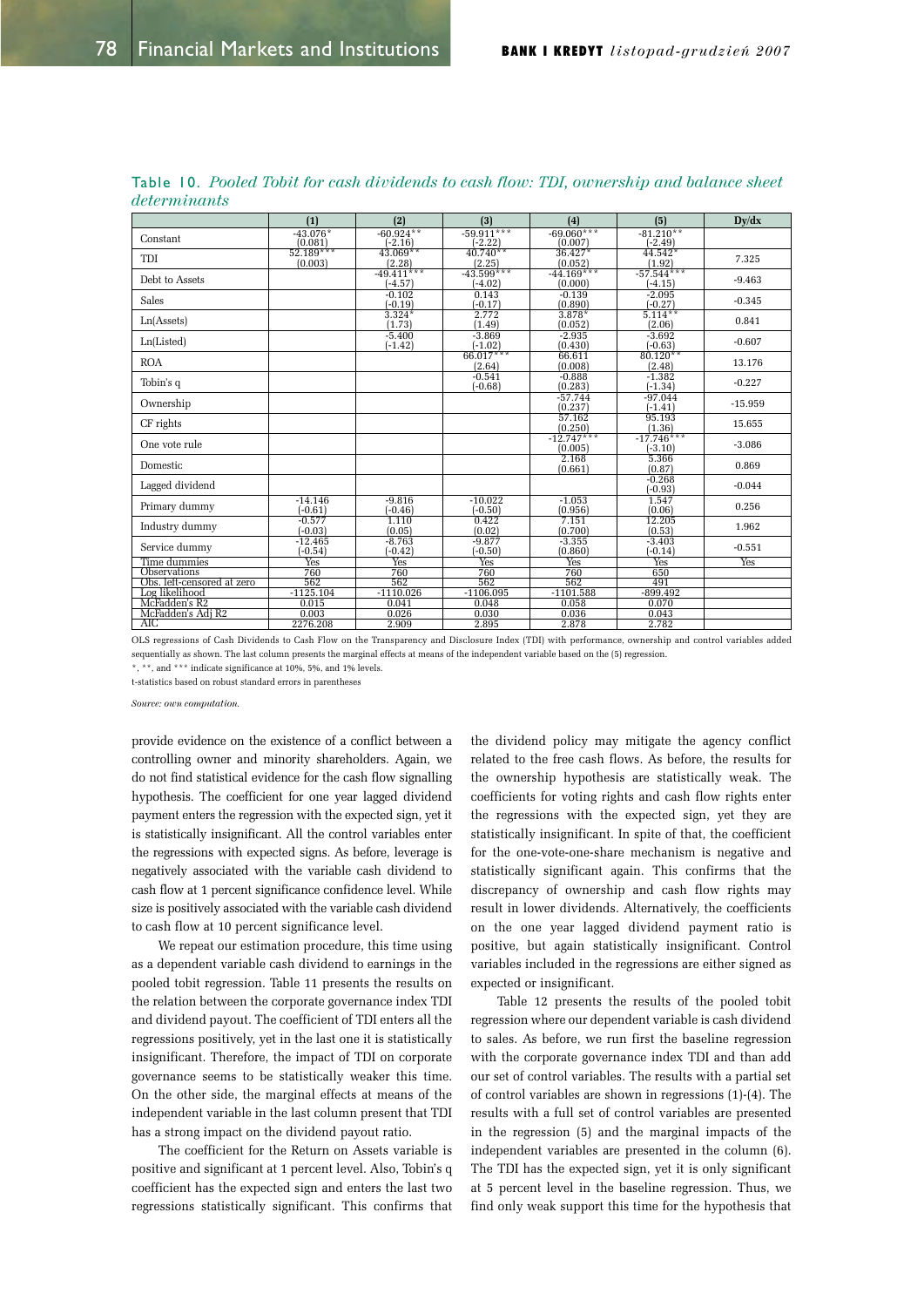|                                            | (1)                     | (2)                    | (3)                    | (4)                   | (5)                   | dy/dx      |
|--------------------------------------------|-------------------------|------------------------|------------------------|-----------------------|-----------------------|------------|
| Constant                                   | $-1.039$                | $-1.547*$              | $-1.588*$              | $-1.963**$            | $-1.522**$            |            |
|                                            | $(-1.47)$<br>$1.707***$ | $(-1.79)$<br>$1.179**$ | $(-1.81)$<br>$1.090*$  | (0.028)<br>$1.135*$   | $(-2.10)$<br>0.835    |            |
| TDI                                        | (3.40)                  | (2.00)                 | (1.83)                 | (0.083)               | (1.57)                | 0.150      |
| Debt to Assets                             |                         | $-2.532***$            | $-2.238***$            | $-2.301***$           | $-2.061***$           |            |
|                                            |                         | $(-6.63)$              | $(-5.69)$              | (0.000)               | $(-6.07)$             | $-0.371$   |
| Sales                                      |                         | $-0.005$               | $-0.005$               | $-0.005$<br>(0.825)   | 0.006                 | $-0.001$   |
|                                            |                         | $(-0.36)$<br>$0.145**$ | $(-0.24)$<br>$0.122**$ | $0.150**$             | $-0.20$<br>$0.128**$  |            |
| Ln(A <sub>s</sub> )                        |                         | (2.44)                 | (1.99)                 | (0.031)               | (2.27)                | 0.023      |
|                                            |                         | 0.002                  | 0.076                  | 0.089                 | 0.077                 | 0.014      |
| Ln(Listed)                                 |                         | (0.01)                 | (0.61)                 | (0.487)               | (0.59)                |            |
| <b>ROA</b>                                 |                         |                        | $3.950***$             | $3.896***$            | $2.684***$            | 0.483      |
|                                            |                         |                        | (4.03)<br>$-0.043$     | (0.000)<br>$-0.055*$  | (3.47)<br>$-0.048*$   |            |
| Tobin's q                                  |                         |                        | $(-1.41)$              | (0.089)               | $(-1.85)$             | $-0.009$   |
|                                            |                         |                        |                        | $-1.721$              | $-1.036$              |            |
| Ownership                                  |                         |                        |                        | (0.291)               | $(-0.76)$             | $-0.186$   |
| CF rights                                  |                         |                        |                        | 1.943                 | 1.265                 | 0.228      |
|                                            |                         |                        |                        | (0.243)<br>$-0.353**$ | (0.91)<br>$-0.406***$ |            |
| One vote rule                              |                         |                        |                        | (0.025)               | $(-3.12)$             | $-0.077$   |
|                                            |                         |                        |                        | 0.184                 | 0.084                 |            |
| Domestic                                   |                         |                        |                        | (0.283)               | (0.60)                | 0.015      |
| Lagged dividend                            |                         |                        |                        |                       | 0.048                 | 0.009      |
|                                            | $-0.610$                | $-0.669$               | $-0.709$               |                       | (0.71)<br>$-0.331$    |            |
| Primary dummy                              | $(-0.92)$               | $(-1.02)$              | $(-1.08)$              | $-0.562$<br>(0.405)   | $(-0.60)$             | $-0.056$   |
|                                            | $-0.014$                | $-0.137$               | $-0.190$               | $-0.066$              | 0.003                 |            |
| Industry dummy                             | $(-0.02)$               | $(-0.22)$              | $(-0.30)$              | (0.919)               | (0.01)                | 0.001      |
| Service dummy                              | $-0.394$                | $-0.394$               | $-0.467$               | $-0.356$              | $-0.194$              | $-0.034$   |
|                                            | $(-0.60)$               | $(-0.61)$              | $(-0.72)$              | (0.590)               | $(-0.36)$             |            |
| Time dummies                               | <b>Yes</b>              | <b>Yes</b><br>760      | Yes                    | <b>Yes</b><br>760     | Yes                   | <b>Yes</b> |
| Observations<br>Obs. left-censored at zero | 760<br>556              | 556                    | 760<br>556             | 556                   | 650<br>491            |            |
| Log likelihood                             | $-553.054$              | $-523.120$             | $-513.042$             | $-509.253$            | $-347.081$            |            |
| McFadden's R2                              | 0.034                   | 0.114                  | 0.136                  | 0.148                 | 0.226                 |            |
| McFadden's Adi R2                          | 0.011                   | 0.083                  | 0.101                  | 0.105                 | 0.168                 |            |
| AIC                                        | 1.502                   | 1.393                  | 1.365                  | 1.358                 | 1.121                 |            |

Table 11. Pooled Tobit for cash dividends to earnings: TDI, ownership and balance sheet  $determinants$ 

Pooled Tobit for Cash Dividends to Earnings on the Transparency and Disclosure Index (TDI) with performance, ownership and control variables added sequentially as shown. The last column presents the marginal effects at means of the independent variable based on the (5) regression.

\*, \*\*, and \*\*\* indicate significance at 10%, 5%, and 1% levels.

t-statistics based on robust standard errors in parenthese

*Source: own computation.* 

corporate governance has an impact on dividend policy. As in the previous two models, the coefficient for Return on Assets is positive and statistically significant, which confirms the free cash flow hypothesis. Similarly, only the coefficient for the dummy variable one-vote-oneshare is negative and statistically significant, which reinforces the hypothesis on the conflict between a controlling owner and minority shareholders. In this model the coefficients on the one year lagged dividend payment ratio is positive and statistically significant, which provides evidence on the signalling cash flow hypothesis. Control variables included in the regressions are, in general terms, either signed as expected or insignificant.

Taken together, the results for the pooled OLS, probit and Tobit estimation support the hypothesis that corporate governance standards may have an impact on the dividend payout ratio. Our results show that more profitable firms have higher dividend payout ratios. Conversely, companies with investment opportunities have lower payouts. That more profitable firms pay higher dividends while firms with better investments pay less is also consistent with the hypothesis that dividend may alleviate the agency conflict in connection with free cash flows. Besides, we present evidence that firms with the one-share-one vote mechanism have higher payout ratios, while firms with a large, controlling

shareholder report lower dividend payouts. In our opinion, the results support the hypothesis that the dividends may signal the severity of the conflict between the controlling owner and minority shareholders. Finally, there is only weak evidence that managers have incentives to signal the information about the companies' future cash flows. The one year lagged coefficient for dividend payout seldom enters significantly into the regressions and thus presents only weak support for the signalling hypothesis.

The control variables show/indicate that, on average, larger and less indebted firms pay out higher dividends. The dummy variables included to control for potential industry are statistically insignificant in the regression models. Nonetheless, time dummies are in some specification significant at the 5 percent level, yet they are not reported.

Finally, we regress our three dependent variables representing dividend payout ratios on the TDI and the three subindices that comprise Transparency Disclosure Index: Board, Disclosure and Shareholders. The results of OLS and tobit regression for the whole period 1998-2004 and the two sub-periods  $1998 - 2001$  and  $2002 - 2004$ are shown in Table 13-16. All the regressions include the full variable set as well as time and industry dummies.

In most of the regressions, the TDI and each individual TDI subindex is statistically significant at 1 percent, 5 percent, or 10 percent level. The strongest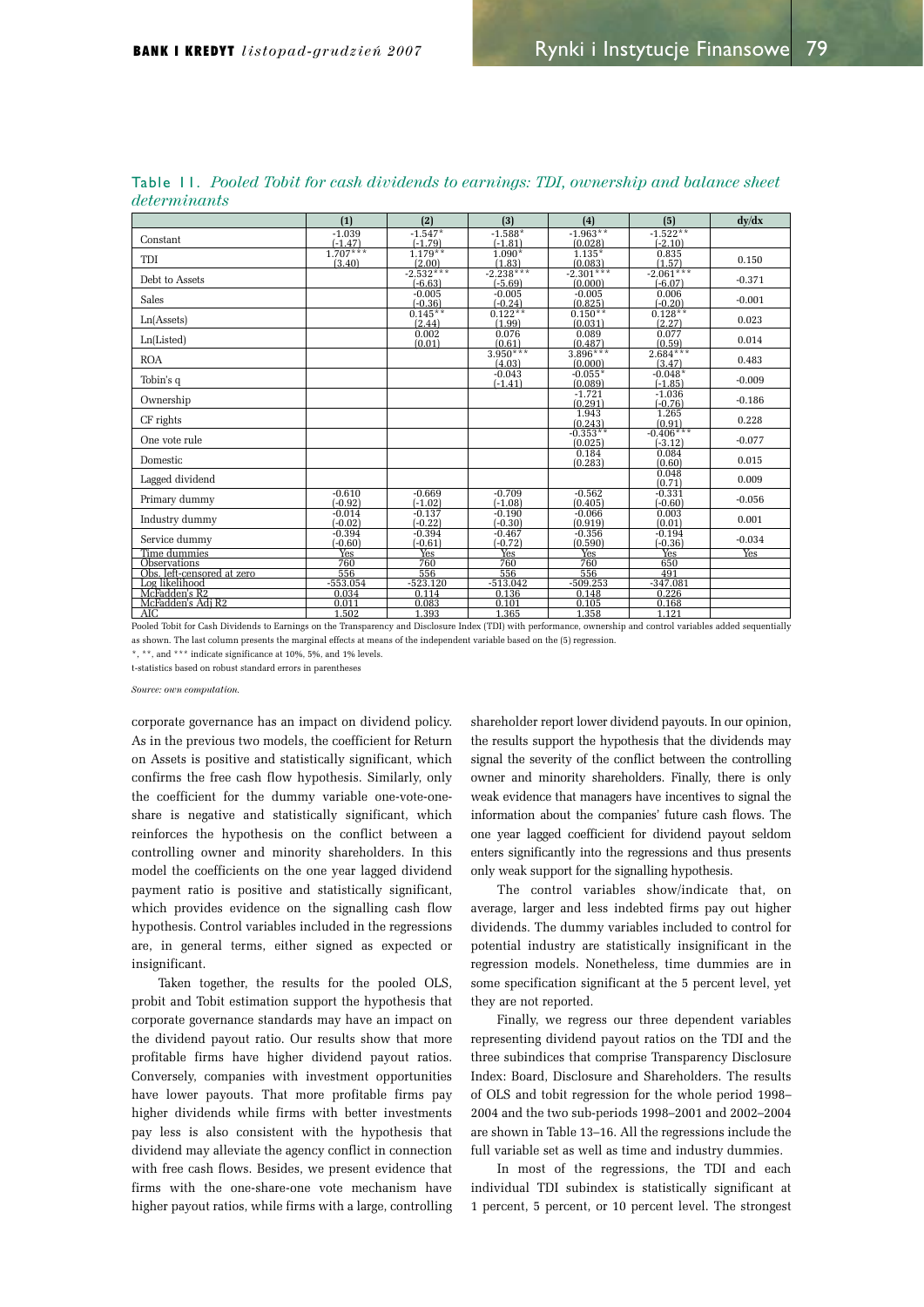|                                                                                                                                                                 | (1)                    | (2)                      | (3)                      | (4)                        | (5)                        | dy/dx    |
|-----------------------------------------------------------------------------------------------------------------------------------------------------------------|------------------------|--------------------------|--------------------------|----------------------------|----------------------------|----------|
| Constant                                                                                                                                                        | $-0.021$               | $-0.049$                 | $-0.049$                 | $-0.061*$                  | $-0.061*$                  |          |
| TDI                                                                                                                                                             | $(-0.68)$<br>$0.044**$ | $(-1.39)$<br>0.023       | $(-1.43)$<br>0.020       | $(-1.83)$<br>0.005         | $(-1.80)$<br>0.011         |          |
|                                                                                                                                                                 | (2.27)                 | (1.07)                   | (0.92)                   | $\frac{(0.23)}{-0.072***}$ | $\frac{(0.47)}{-0.076***}$ | 0.002    |
| Debt to Assets                                                                                                                                                  |                        | $-0.081***$<br>$(-6.59)$ | $-0.070***$<br>$(-5.48)$ | $(-5.56)$                  | $(-5.26)$                  | $-0.014$ |
| Sales                                                                                                                                                           |                        | $-0.000$                 | $-0.005$                 | $-0.006$                   | $-0.018**$                 |          |
|                                                                                                                                                                 |                        | $(-0.27)$                | $(-0.78)$                | $\frac{(-0.88)}{0.007***}$ | $\frac{(-2.17)}{0.007***}$ | $-0.004$ |
| Ln(A <sub>s</sub> )                                                                                                                                             |                        | $0.006**$                | $0.005**$                |                            |                            | 0.001    |
|                                                                                                                                                                 |                        | (2.54)<br>$-0.005$       | (2.19)<br>$-0.004$       | (2.94)<br>$-0.002$         | (2.66)<br>$-0.002$         |          |
| Ln(Listed)                                                                                                                                                      |                        | $(-1.27)$                | $(-0.80)$                | $(-0.47)$                  | $(-0.26)$                  | $-0.000$ |
| <b>ROA</b>                                                                                                                                                      |                        |                          | $0.111***$               | $0.111***$                 | $0.148***$                 | 0.028    |
|                                                                                                                                                                 |                        |                          | (3.75)                   | (3.76)                     | (4.39)                     |          |
| Tobin's q                                                                                                                                                       |                        |                          | $-0.000$<br>$(-0.51)$    | $-0.001$<br>$(-0.76)$      | $-0.001$<br>$(-1.32)$      | $-0.000$ |
| Ownership                                                                                                                                                       |                        |                          |                          | 0.077                      | 0.056                      |          |
|                                                                                                                                                                 |                        |                          |                          | (1.51)                     | (0.98)                     | 0.011    |
| CF rights                                                                                                                                                       |                        |                          |                          | $-0.089*$<br>$(-1.74)$     | $-0.069$                   | $-0.013$ |
|                                                                                                                                                                 |                        |                          |                          | $-0.017***$                | $(-1.18)$<br>$-0.019***$   |          |
| One vote rule                                                                                                                                                   |                        |                          |                          | $(-3.11)$                  | $(-3.40)$                  | $-0.004$ |
| Domestic                                                                                                                                                        |                        |                          |                          | $-0.005$                   | $-0.003$                   | $-0.001$ |
|                                                                                                                                                                 |                        |                          |                          | $(-0.85)$                  | $(-0.53)$                  |          |
| Lagged dividend                                                                                                                                                 |                        |                          |                          |                            | $0.406***$<br>(3.96)       | 0.077    |
| Primary dummy                                                                                                                                                   | $-0.022$               | $-0.021$                 | $-0.021$                 | $-0.008$                   | $-0.007$                   |          |
|                                                                                                                                                                 | $(-0.77)$              | $(-0.78)$                | $(-0.82)$                | $(-0.33)$                  | $(-0.26)$                  | $-0.001$ |
| Industry dummy                                                                                                                                                  | $-0.005$<br>$(-0.18)$  | $-0.006$<br>$(-0.24)$    | $-0.007$<br>$(-0.29)$    | 0.003<br>(0.16)            | 0.006<br>(0.25)            | 0.001    |
|                                                                                                                                                                 | $-0.013$               | $-0.008$                 | $-0.011$                 | $-0.005$                   | $-0.006$                   |          |
| Service dummy                                                                                                                                                   | $(-0.48)$              | $(-0.31)$                | (-0.42)                  | $(-0.19)$                  | (-0.22)                    | $-0.001$ |
| Time dummies                                                                                                                                                    | Yes <sup></sup>        | Yes <sup></sup>          | Yes <sup>-</sup>         | <b>Yes</b>                 | Yes <sup></sup>            | Yes      |
| <b>Observations</b>                                                                                                                                             | 760                    | 760                      | 760                      | 760                        | 650                        |          |
| Obs. left-censored at zero                                                                                                                                      | 527                    | 527                      | 527                      | 527                        | 466                        |          |
| Log likelihood                                                                                                                                                  | 189.664                | 223.230                  | 230.938                  | 236.609                    | 181.310                    |          |
| McFadden's R2                                                                                                                                                   | $-0.143$               | $-0.568$                 | $-0.699$                 | $-0.770$                   | $-1.488$                   |          |
| McFadden's Adj R2                                                                                                                                               | $-0.047$               | $-0.440$                 | $-0.554$                 | $-0.593$                   | $-1.178$                   |          |
| AIC                                                                                                                                                             | $-0.343$               | $-0.471$                 | $-0.508$                 | $-0.521$                   | $-0.475$                   |          |
| Pooled Tobit for Cash Dividends to Sales on the Transparency and Disclosure Index (TDI) with performance, ownership and control variables added sequentially as |                        |                          |                          |                            |                            |          |

|              |  |  |  |  | <b>Table 12.</b> Pooled Tobit for cash dividends to sales: TDI, ownership and balance sheet |  |  |
|--------------|--|--|--|--|---------------------------------------------------------------------------------------------|--|--|
| determinants |  |  |  |  |                                                                                             |  |  |

shown. The last column presents the marginal effects at means of the independent variable based on the (5) regression.

\*, \*\*, and \*\*\* indicate significance at 10%, 5%, and 1% levels.

t-statistics based on robust standard errors in parentheses

 $Source: own computation$ 

results are for the TDI subindices Board, Disclosure, and Shareholders, in that order. The results are somewhat surprising as we expected to find the subindex TDI Shareholders as the most significant of all the TDI subindices because, in our opinion, it is the one that should be most related to dividend policy.

Table 13 presents the results of the OLS and tobit regression of the cash dividend to cash flows on the corporate governance index TDI and the three subindices. The OLS results show that the TDI and the three subindices are statistically significant for the whole period as well as the subperiod 1998-2001. Yet, for the

|                | Table 13. Pooled OLS and Tobit regression for cash dividends to cash flow on TDI |  |  |  |  |  |  |  |
|----------------|----------------------------------------------------------------------------------|--|--|--|--|--|--|--|
| and subindices |                                                                                  |  |  |  |  |  |  |  |

|                  | (1)             | (2)             | (3)                                                                                                                                                           |
|------------------|-----------------|-----------------|---------------------------------------------------------------------------------------------------------------------------------------------------------------|
|                  | $(1998 - 2004)$ | $(1998 - 2001)$ | $(2002 - 2004)$                                                                                                                                               |
| <b>OLS</b>       |                 |                 |                                                                                                                                                               |
| TDI              | $9.798***$      | $20.327*$       | 0.174                                                                                                                                                         |
|                  | (2.82)          | (1.83)          | (1.16)                                                                                                                                                        |
| TDI-Board        | $9.101***$      | $19.100*$       | 0.053                                                                                                                                                         |
|                  | (2.69)          | (1.89)          | (0.79)                                                                                                                                                        |
| TDI-Disclosure   | $4.590***$      | $11.277*$       | $0.179***$                                                                                                                                                    |
|                  | (2.55)          | (1.80)          | (3.50)                                                                                                                                                        |
| TDI-Shareholders | $-4.166***$     | $-10.183*$      | 0.087                                                                                                                                                         |
|                  | $(-2.30)$       | $(-1.95)$       | (0.44)                                                                                                                                                        |
| Tobit            |                 |                 |                                                                                                                                                               |
| TDI              | 44.542*         | 93.585**        | 0.535                                                                                                                                                         |
|                  | (1.92)          | (41.078)        | (1.06)                                                                                                                                                        |
| TDI-Board        | 28.179*         | 45.987*         | 0.364                                                                                                                                                         |
|                  | (1.86)          | (1.79)          | (1.05)                                                                                                                                                        |
| TDI-Disclosure   | 28.188          | $100.117**$     | 0.151                                                                                                                                                         |
|                  | (1.37)          | (2.49)          | (0.33)                                                                                                                                                        |
| TDI-Shareholders | 9.451           | 1.675           | 0.428                                                                                                                                                         |
|                  | (0.53)          | (0.05)          | (1.10)                                                                                                                                                        |
|                  |                 |                 | Pooled OLS and Tobit regressions for Cash Dividends to Cash Flow on corporate governance measure TDI and the three subindices defined in the text (Board, Di- |

sclosure, Shareholders). Sample firms and control variables are the same as in the regression (5) in Tables 6 and 10. Each line of Table displays, for the whole period (1998-2004) and two subperiods (1998-2001 and 2002-2004), the estimated coefficient on TDI measures

\*, \*\*, and \*\*\* indicate significance at 10%, 5%, and 1% levels.

t-statistics based on robust standard errors in parentheses

*Source: own computation.*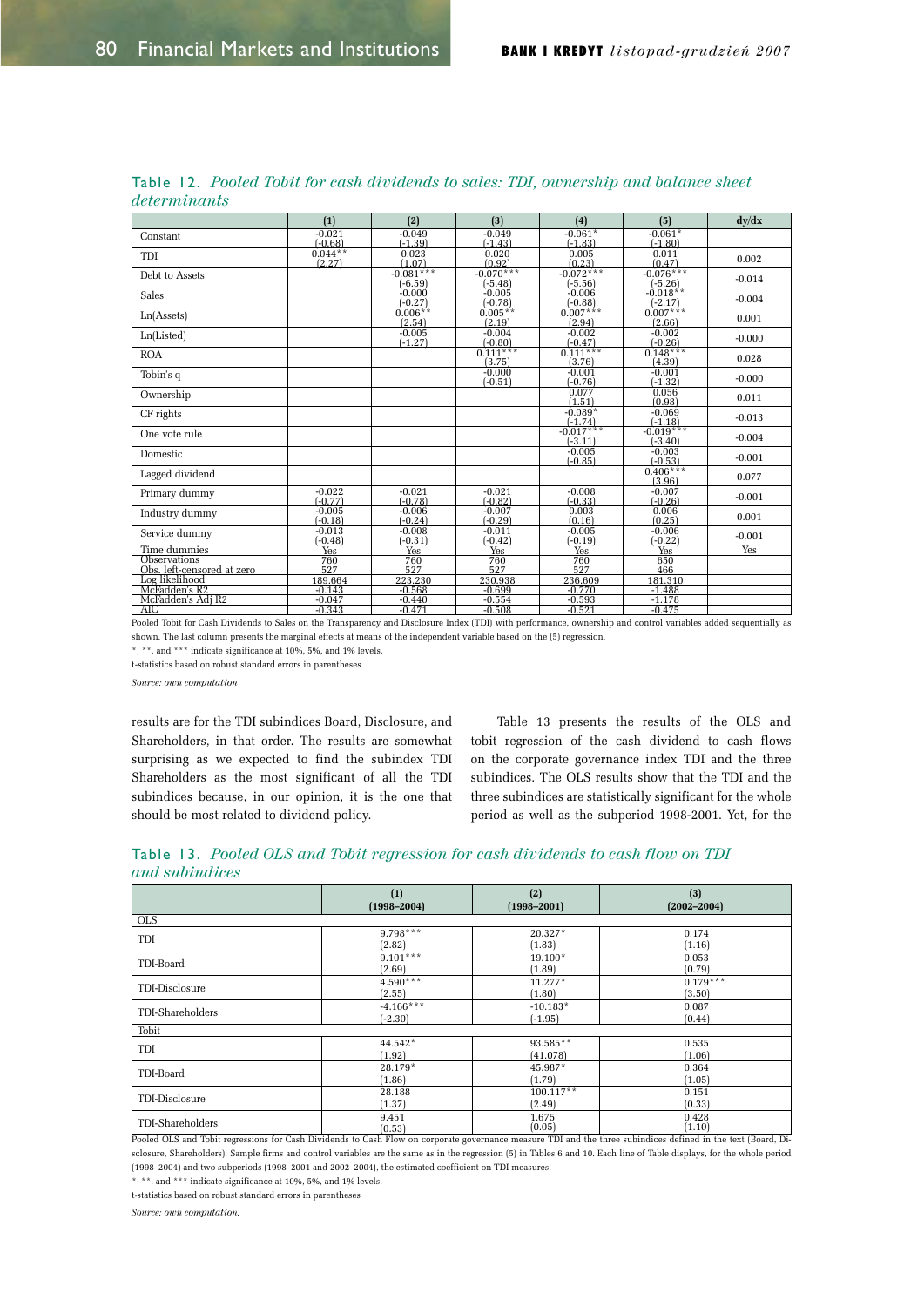|                  | (1)             | (2)             | (3)             |
|------------------|-----------------|-----------------|-----------------|
|                  | $(1998 - 2004)$ | $(1998 - 2001)$ | $(2002 - 2004)$ |
| $_{\text{OLS}}$  |                 |                 |                 |
| TDI              | $0.297***$      | $0.299***$      | $0.293**$       |
|                  | (3.88)          | (3.88)          | (2.27)          |
| TDI-Board        | $0.136*$        | $0.162*$        | 0.141           |
|                  | (1.92)          | (1.90)          | (1.24)          |
| TDI-Disclosure   | 0.290           | $0.414***$      | $0.201***$      |
|                  | (3.48)          | (7.20)          | (2.65)          |
| TDI-Shareholders | 0.064           | $-0.094*$       | $0.155***$      |
|                  | (0.70)          | $(-1.73)$       | (2.62)          |
| Tobit            |                 |                 |                 |
| TDI              | 0.835           | 0.800           | $0.978*$        |
|                  | (1.57)          | (0.83)          | (1.75)          |
| TDI-Board        | 0.337           | 0.015           | $0.692*$        |
|                  | (0.95)          | (0.02)          | (1.80)          |
| TDI-Disclosure   | $0.860*$        | $1.637*$        | 0.371           |
|                  | (1.83)          | (1.86)          | (0.74)          |
| TDI-Shareholders | 0.188           | $-0.132$        | 0.570           |
|                  | (0.48)          | $-0.19$         | (1.30)          |

Table 14. Pooled OLS and Tobit rearession for cash dividends to earnings on TDI

Shareholders). Sample firms and control variables are the same as in the regression (5) in Tables 7 and 11. Each line of Table displays, for the whole period (1998-2004) and two subperiods  $(1998-2001$  and  $2002-2004)$  the estimated coefficient on TDI measures

\*, \*\*, and \*\*\* indicate significance at 10%, 5%, and 1% levels.

t-statistics based on robust standard errors in parentheses

*Source: own computation.* 

subperiod 2002-2004 only the subindices representing TDI Disclosure is statistically significant at 5 percent level. For example, the coefficient on subindex TDI Disclosure implies that the improvement in corporate governance practice concerning disclosure in the years 1998-2004 by 1 point predicts a 4.6 points increase of dividend to cash flow ratio. The results for tobit are in line with the OLS results, yet they present a statistical weaker impact of the subindices on the dividend policy.

Compared with the previous results when cash dividend to earnings are applied in the OLS regression, the results seem to be more persistent over time. Table 14 shows that the corporate governance index TDI and the subindex TDI Board are statistically significant for the years 1998-2004. Nevertheless, the TDI and the subindices are all statistically significant for both of the subperiods. Again, the pooled tobit confirms the OLS results, yet they present a statistical weaker impact of the TDI and its subindices on the dividend payout ratio.

Table 15 presents the last regressions for corporate governance index TDI and its subindices, where the dependent variable is cash dividend to sales. In comparison to the two previous models, the regression results are much weaker statistically. In the OLS regression, the TDI is significant for the whole period and for the subperiod 1998-2001 as well as for the subindex Disclosure. On the other hand, in the pooled tobit regression neither TDI nor the subindices are statistically significant.

|            |  |  | <b>Table 15.</b> Pooled OLS and Tobit regression for cash dividends to sales on TDI and |  |  |  |  |
|------------|--|--|-----------------------------------------------------------------------------------------|--|--|--|--|
| subindices |  |  |                                                                                         |  |  |  |  |

|                  | (1)             | (2)             | (3)             |
|------------------|-----------------|-----------------|-----------------|
|                  | $(1998 - 2004)$ | $(1998 - 2001)$ | $(2002 - 2004)$ |
| <b>OLS</b>       |                 |                 |                 |
| TDI              | $0.004***$      | $0.007***$      | 0.001           |
|                  | (3.70)          | (3.73)          | (0.25)          |
| TDI-Board        | $-0.000$        | 0.003           | $-0.003$        |
|                  | $(-0.17)$       | (1.38)          | $(-1.24)$       |
| TDI-Disclosure   | 0.007           | $0.007***$      | 0.003           |
|                  | (1.05)          | (4.58)          | (0.27)          |
| TDI-Shareholders | 0.003           | 0.000           | 0.007           |
|                  | (0.59)          | (0.04)          | (0.81)          |
| Tobit            |                 |                 |                 |
| TDI              | 0.011           | 0.024           | 0.006           |
|                  | (0.47)          | (0.78)          | (0.18)          |
| TDI-Board        | $-0.002$        | 0.002           | $-0.001$        |
|                  | $(-0.14)$       | (0.15)          | $(-0.04)$       |
| TDI-Disclosure   | 0.015           | 0.033           | $-0.001$        |
|                  | (0.74)          | (1.23)          | $-0.05$         |
| TDI-Shareholders | 0.015           | 0.010           | 0.022           |
|                  | (0.81)          | (0.43)          | (0.93)          |

Pooled OLS and Tobit regressions for Cash Dividends to Sales on corporate governance measure TDI and the three subindices defined in the text (Board, Disclosure, Shareholders). Sample firms and control variables are the same as in the regression (5) in Tables 8 and 12. Each line of Table displays, for the whole period (1998-2004) and two subperiods (1998-2001 and 2002-2004), the estimated coefficient on TDI measures.

\*, \*\*, and \*\*\* indicate significance at 10%, 5%, and 1% levels.

t-statistics based on robust standard errors in parentheses

 $Source: own commutation$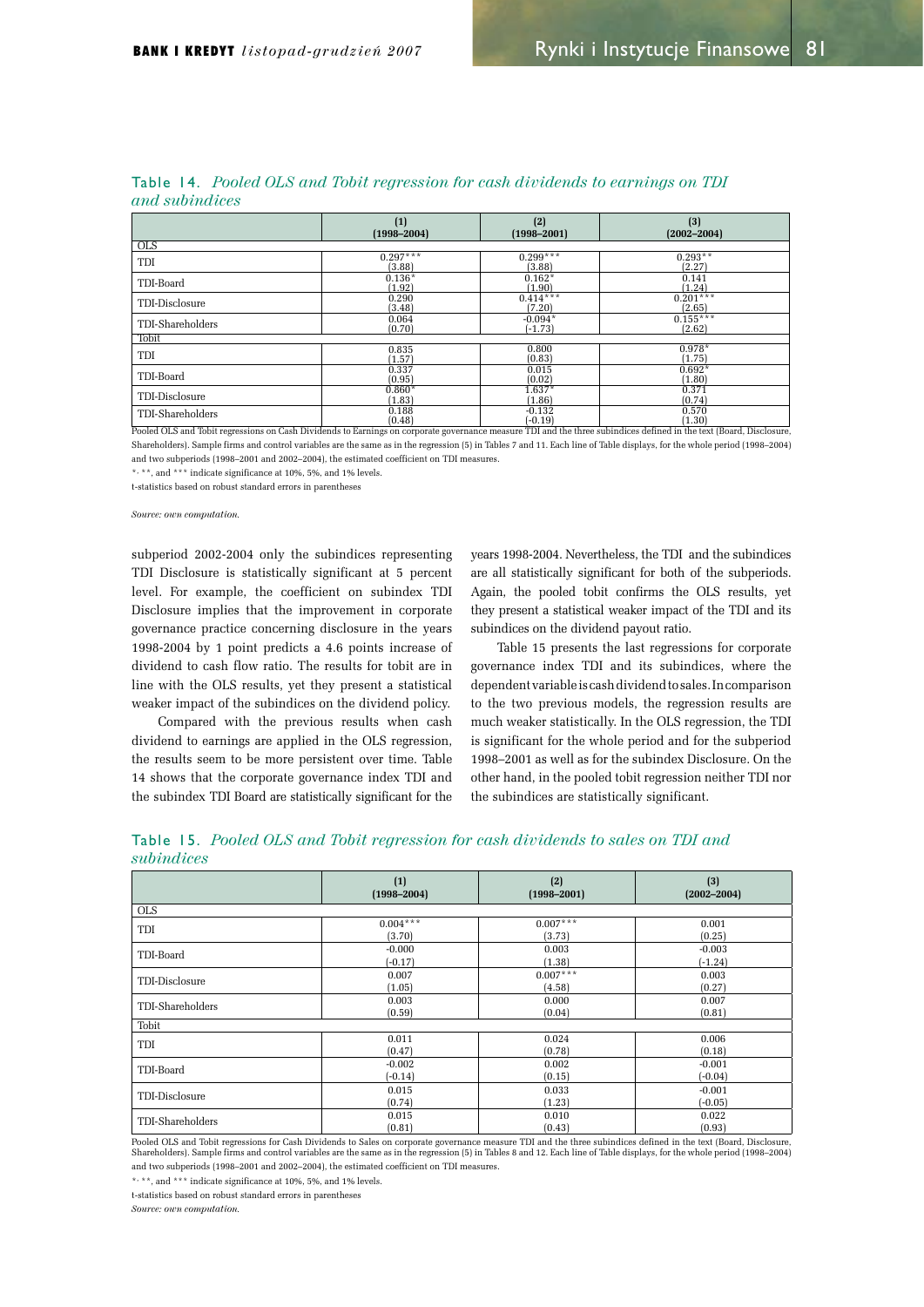Concluding, in all the regressions we find significant differences in results between the two subperiods. We observe that the relationship has sizeable effects for both subperiods: from 1998 to 2001 and from 2002 to 2004. We assume that the TDI of corporate governance measure is a valid measure of minority shareholder protection and thus also dividend payouts throughout our sample period. In our opinion, its prediction power is getting statistically weaker because companies have begun to implement the corporate governance standards represented by the Best Practice Code since 2001. Nevertheless, the TDI remain statistically significant and our results present a strong correlation between dividends' payout and companies' corporate governance standards. We should emphasize that our results show that the elements of the corporate governance index have more predictive power when aggregated into an index than individually.

#### 5.4. Sensitivity analysis

A number of robustness tests are conducted. We test the sensitivity of the results to a number of alternative specifications of our regression<sup>2</sup>. First, we check the consistency of the results after removing outliers. These outliers are eliminated after considering the scatter plot of the dividend payout regressions involving corporate

 $\overline{\text{2}^2}$  The results of robustness analysis are not reported but are available upon request.

governance measure. We eliminate those companies that fall particularly far from the regression line and then repeat the estimation on a new sample. After dropping out the extreme observations, we still get a significant and positive relationship between corporate governance practice and dividend payout.

Obviously, in case of leverage and Tobin's q, endogeneity could challenge the reliability of the econometric model. As for leverage, this could be the case if firms set in advance some dividend targets and adjust the debt ratio to meet them correspondingly. In the case of Tobin's q, endogeneity might be present as long as investors prefer high dividends and properly anticipate the disbursement to be declared after every fiscal year.

Standard econometric techniques for addressing possible endogeneity require identifying a good instrument. The instrument should ideally be exogenous and not influenced by the dependent variable dividend payout to cash flow ratio. The instrument should be correlated, preferably strongly, with the independent variable of the TDI, but otherwise uncorrelated with the dependent variable of interest. It means that the instrument should predict the dependent variable only indirectly, through its effect on the independent variable.

To address endogeneity, we use  $ln(assets)$ , the standard deviation of Return on Assets in the previous three years and sector dummies variables as the exogenous instrumental variables. In line with most

| <b>Table 16.</b> Cash dividends to cash flow: instrumented |  |  |  |  |
|------------------------------------------------------------|--|--|--|--|
|------------------------------------------------------------|--|--|--|--|

|                               | (1)                  | (2)                    |
|-------------------------------|----------------------|------------------------|
| Constant                      | 0.296                | $-0.448$               |
|                               | (0.468)              | (0.333)                |
|                               | $0.258***$           | $0.051**$              |
| Ln(A <sub>s</sub> )           | (0.059)              | (0.025)                |
| Lagged dividend payment dummy |                      | $-0.489***$<br>(0.073) |
| <b>ROA</b>                    |                      | $2.244***$             |
|                               | $-1.689***$          | (0.464)<br>$-0.016$    |
| Tobin's q                     | (0.368)              | (0.014)                |
|                               | $-3.242***$          | $-0.965***$            |
| Debt to Assets                | (0.483)              | (0.192)                |
| Dummy 1999                    | $-0.096$<br>(0.114)  |                        |
|                               | $-0.006$             | $-0.015$               |
| Dummy 2000                    | (0.120)              | (0.111)                |
| Dummy 2001                    | $-0.144$             | $-0.054$               |
|                               | (0.123)              | (0.117)                |
| Dummy 2002                    | $-0.120$<br>(0.119)  | $-0.102$<br>(0.120)    |
|                               | $-0.057$             | 0.000                  |
| Dummy 2003                    | (0.117)              | (0.114)                |
|                               | $-0.096$             |                        |
| Dummy 2004                    | (0.114)              |                        |
| Industry dummy                | $0.295**$<br>(0.131) | 0.141<br>(0.090)       |
| Primary product dummy         | 0.086                | 0.056                  |
|                               | (0.123)              | (0.118)                |
| Observations                  | 656                  | 652                    |
| Chi2                          | 127.978              | 209.335                |
| Obs. left-censored at zero    | 498                  | 493                    |

Pooled Tobit results for yearly data 1998–2004 and a maximum of 110 non-financial listed firms. In regression (1), Q is instrumented with  $\ln(A$ ssets), the standard deviation of ROA in the previous three years and sector dummies. Debt to assets is instrumented with ln(Assets), langibility (fixed to total assets), ROA and sector dummies. In regression (2), the lagged dividend payment dummy takes the value 1 if the company paid any cash dividends in the previous year, and 0 otherwise. The yearly cash dividends are those announced once the company's fiscal year has ended, and the accounting variables are calculated from fiscal year's statements. \*, \*\*, and \*\*\* indicate significance at 10%, 5%, and 1% levels.

t-statistics based on robust standard errors in parenthese

 $Source: own$ *computation*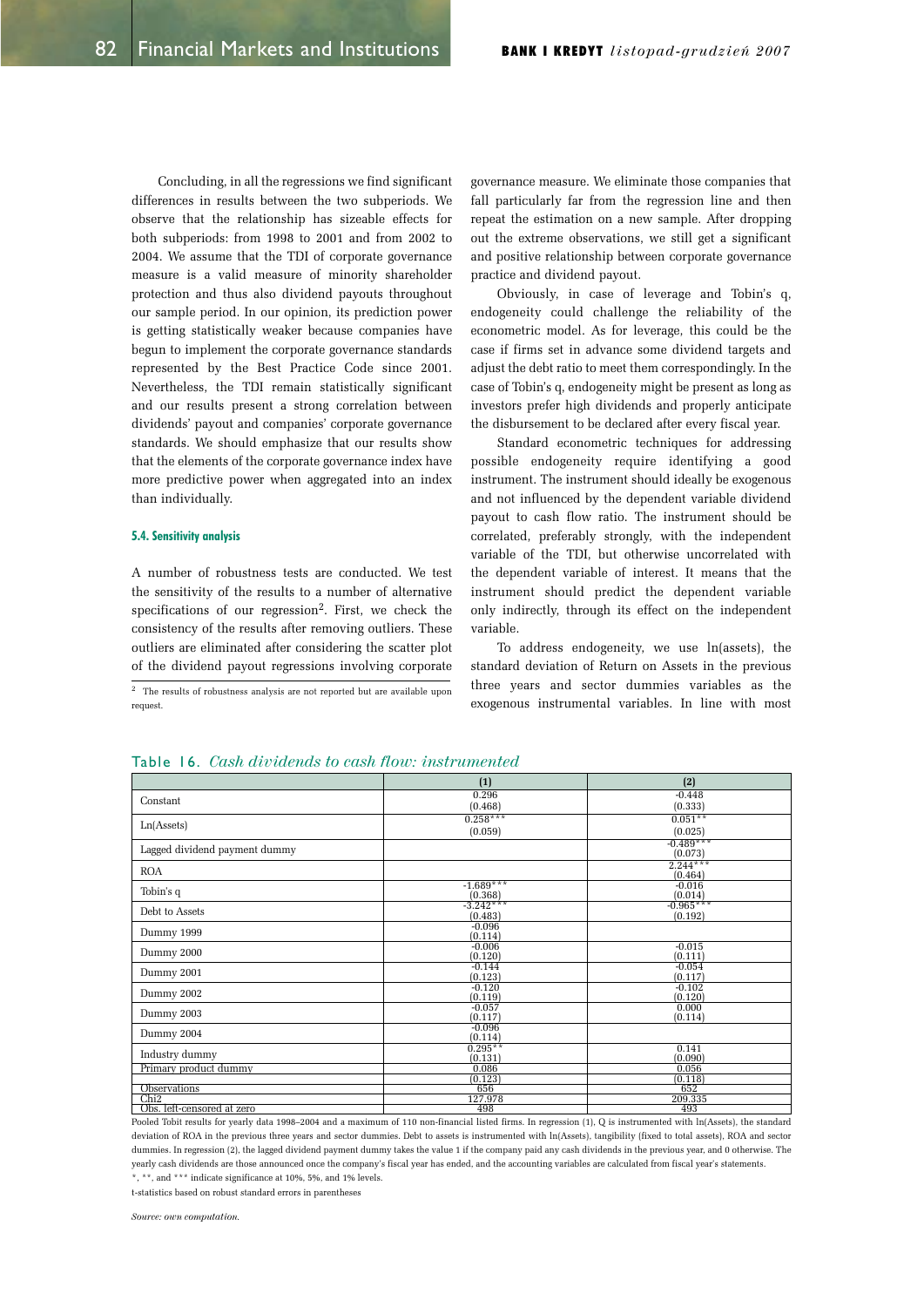capital structure theories, we also instrument leverage variable with tangibility, assets and Return on Assets, as well as sector dummies. In Table 16, the regression  $(1)$  presents the regression results with instrumental variables and shows that neither leverage nor Tobin's q lose explanatory power after being instrumented. We report a negative sign of the leverage ratio and Tobin's q, ruling out the possibility of endogeneity.

There are not many ways of measuring the variables that enter the regression. Nevertheless, as we want to ensure that the results are not due to our choice of indicators, we perform a number of robustness tests using alternative measures for dividend payout and corporate governance practices. We repeat the regressions reported in this paper using an alternative measure for the dividend payout ratio. The new ratio is defined as dividends to assets or dividends to equity. In both cases, the results are qualitatively the same as those previously reported. The TDI and its subindices are significantly and positively associated with the alternative dividend payout measures.

We also run a regression using an alternative index for corporate governance practices employing the Polish Corporate Governance Rating for 50 listed companies instead of the TDI. The coefficient is still positive, yet the results are very weak statistically. As an alternative index for corporate governance practices, we also employ a variable that reflects the number of rules followed by the listed companies from the WSE Best Practice Code. In this case, the coefficient is relatively small and not statistically significant. Therefore, in our opinion, the Best Practice Code may not be used as a proxy for corporate governance practices. We also compute the regressions changing the ratios for both the dependent variable and the main regressor, using the Polish Corporate Governance Rating, and in either case the signs of the estimated coefficients do not change.

Finally, changing the conditioning information set has not affected our results. Further increasing the set of explanatory variables included in the regressions with the company's age and dummy variables for state owned origin or for ADRs does not change either the significance level or the sign of the estimated coefficients. Concluding, the results of the sensitivity test using a different set of data remain unaffected by an array of robustness checks and confirm our previous findings on the link between corporate governance practices and dividend payouts.

## 6. Conclusions

Our empirical results demonstrate that corporate governance is an important determinant in explaining the dividend policy of Polish public companies. The constructed Transparency Disclosure Index (TDI) for 110 companies listed on the WSE has proved to be

an appropriate measure of the quality of corporate governance. In line with our predictions, and controlling for other factors, we find a strong positive correlation between the overall TDI and dividend payout, which is robust across different regression specification and time sub-samples. Our measure for corporate governance, the TDI and its subindices enter the regressions positively and significantly. Those results are in line with the outcome model assuming that when shareholders have greater rights, they can use their power to influence dividend policy.

Our results for the remaining dividend determinants are in line with the corporate finance literature and expectations. We find that larger companies and more profitable firms without good investment opportunities pay more dividends. That more profitable firms pay more dividends while firms with better investments pay less is also consistent with the propositions of Easterbrook  $(1984)$  and Jensen  $(1986)$  about the role of dividends in controlling the agency costs of free cash flow.

Relating dividend rates to the discrepancy between the controlling shareholder's voting rights and its cash flow rights, our results complement the evidence in Gugler and Yortogul (2003) for German companies. We document that Polish firms with a large shareholder have, on average, lower payouts. On the other hand, we observe that an increase in cash flow rights leads to a higher dividend payout. Next, we conclude that the one-share-one-vote mechanism significantly reduces the dividend payout ratio in Poland. We find that the smaller the ratio, the larger the incentive of the controlling shareholder to seek compensation other than through dividends payout. Nevertheless, we do not find any evidence of the foreign ownership of listed companies that often have pyramid structures, which has an impact on the dividend payout ratio.

Based on the empirical finding by Lintner (1956) and the more recent signalling models, we assumed that firms may attempt to maintain stable dividends payout ratios. However, our findings for Polish listed companies do not support the signalling theory and we do not find any persistent pattern of dividend payout over time. Our results are attributed to the underdevelopment of the capital market in Poland. As a result, the number of listed companies is relative small and most of them have a very short history as a listed public company. In such a situation, companies may not care about maintaining stable dividend payout ratios over time and use other techniques to compete for investors.

Our results provide evidence that in Poland listed companies, where corporate governance practices are high and, as a consequence, shareholder rights are strong pay out higher dividends. Thus, we show that individual companies are not entirely trapped by the weak legal regimes and enforcement in transition countries. Companies may demonstrate a commitment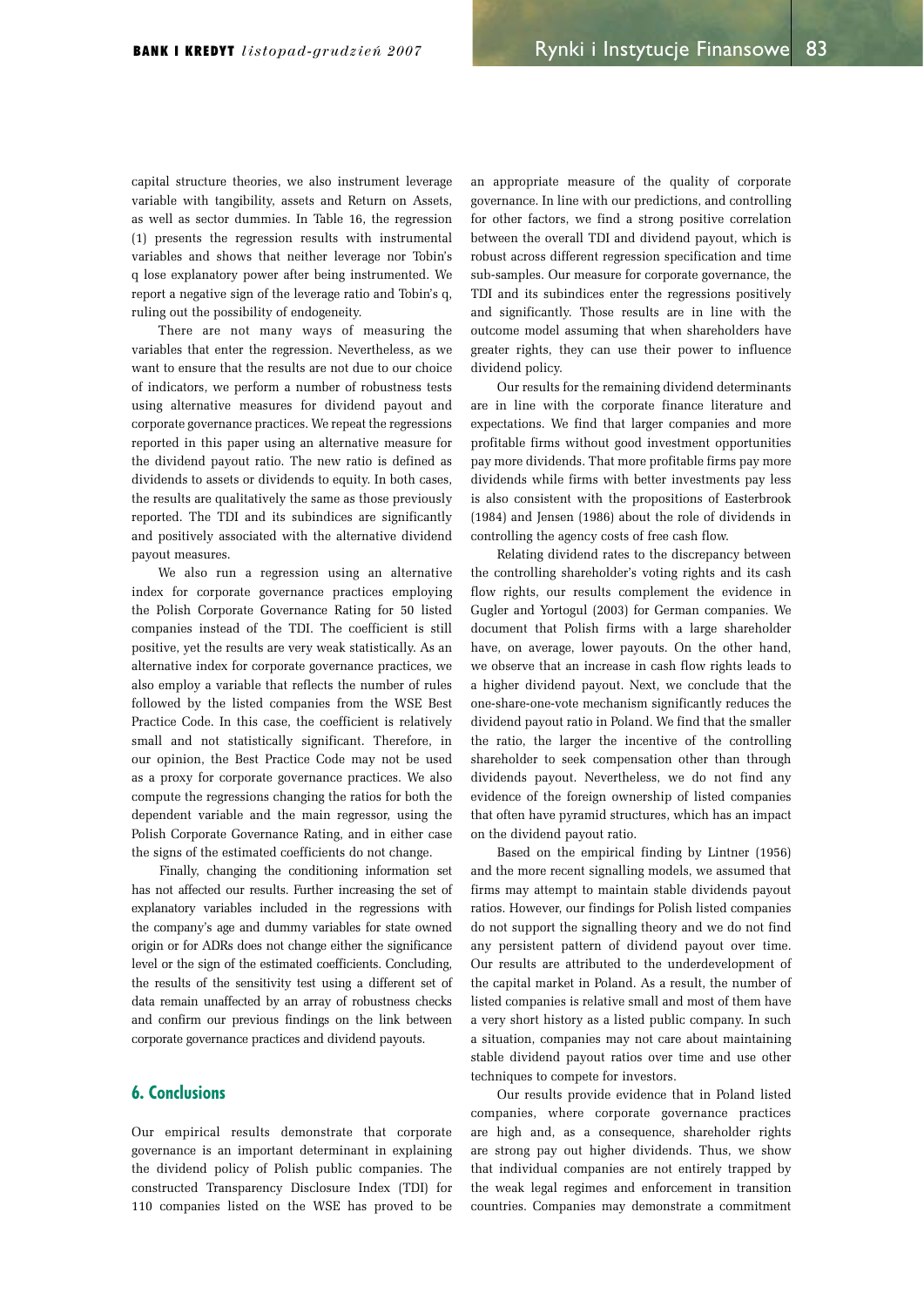to protecting investors by improving their corporate governance standards. Putting our results in the context of the literature, this study contributes twofold to the literature on the dividend policy. Using an extensive dataset on Polish listed companies, we show that corporate governance is a significant determinant of the dividend policy in a transition economy. In addition, we provide a new insight on the dividend determinants in a transition capital market. We document that some of the existing theories, like the agency or ownership theory, may be applied to a country in transition, while others, like the signalling theory, do not hold.

Finally, a recurring concern with econometric studies on corporate governance and performance is the potential presence of simultaneity and reverse causality. Specifically, if there exists a casual positive link from companies' performance to corporate governance, the estimated coefficient on corporate governance would be upward biased, thus rendering the previous results anything but reliable. We have tried to address this issue using three different econometric methods as well instrumental variables. Yet, we are fully aware that due to limited sample the present econometric methods do not allow us to fully control for the problems mentioned.

Concluding, our results present strong evidence that corporate governance and ownership may determine the dividend policy of listed companies on the WSE. Yet, much more needs to be done in this direction as policymakers in Poland and other countries need to learn how to encourage the expansion of corporate governance practices without creating a burden for listed companies. In our opinion, our results suggest that corporate governance regulations are needed in order to improve the performance of listed companies as well as the protection of minority shareholders. In the long term, improving regulations should result in the development of the stock market in Poland. Therefore, researchers need to continue to develop the next stage of work on the channels of how corporate governance and regulations affect performance of listed companies and how to apply these regulations to listed companies and thus enhance the growth of the stock market.

## **References**

- Allen F., Bernardo A., Welch I. (2000), A theory of dividends based on tax clienteles, "Journal of Finance", Vol. 55, No.6, pp. 2499-2536.
- Allen F., Bartiloro L., Kowalewski O. (2006), The financial system of the EU 25, in: K. Liebscher, J. Christl, P. Mooslechner HGV*Financial Development, Integration and Stability in Central, Eastern and South-Eastern Europe*, Edward Elgar, Cheltenham.
- Barca F., Becht M. (eds.) (2001). *The control of corporate Europe*, Oxford University Press, Oxford.
- Barclay M.J., Holderness C.G. (1989), *Private benefits from control of public corporations*, "Journal of Financial Economics", Vol. 25, No. 2, pp. 371-395.
- Bebczuk R. (2004), *Explaining dividend policies in Argentina*, "Documento de Trabajo", No. 50 (April), Universidad Nacional de La Plata.
- Bebczuk R. (2005), *Corporate governance and ownership: measurement and impact on corporate performance and dividend policies in Argentina*, "Research Network Working Paper", No. R-516, Universidad Nacional de La Plata, Center for Financial Stability, La Plata.
- Berglöf E., Bolton P. (2002), *The great divide and beyond financial architecture in transition*, "Journal of Economic Perspectives", Vol. 16, No. 1, pp. 77-100.
- Berglöf E., Pajuste A. (2003), *Emerging owners, eclipsing markets? Corporate governance in Central and Eastern Europe*, in: P.K. Cornelius, B. Kogut (eds.), *Corporate governance and capital flows in a global economy*, Oxford University Press, Oxford.
- Bertrand M., Mehta P., Mullainathan S. (2000), *Ferreting out tunneling: an application to Indian business groups*, "Working Paper", No. 7952, NBER, Cambridge.
- Black F. (1976), *The dividend puzzle*, "Journal of Portfolio Management", No. 2, pp. 5–8.
- Black B. (2001), *The Corporate Governance Behavior and Market Value of Russian Firms*, "Emerging Markets Review", No. 2, pp. 89-108.
- Black B., Jang H., Kim W. (2006a), *Does corporate governance predict firms' market values? Evidence from Korea*, "Journal of Law, Economics and Organization", Vol. 22, No. 2, pp. 366-413.
- Black B., Jang H., Kim W. (2006b), *Predicting firms' corporate governance choices: Evidence from Korea*, "Journal of Corporate Finance", Vol. 12, No. 3, pp. 660-691.
- Bonin L. Wachtel P. (2003). *Financial sector development in transition economies: lessons from the first decade*, "Financial" Markets, Institutions and Instruments", Vol. 12, No. 1, pp. 1–66.
- Boycko, M., Shleifer A., Vishny R. (1995), *Privatizing Russia*, The MIT Press, Cambridge.
- Burkart M.C., Fausto P. (2001), Agency conflicts, ownership concentration, and legal shareholder protection, "Discussion Paper" No. 2708, CEPR, London.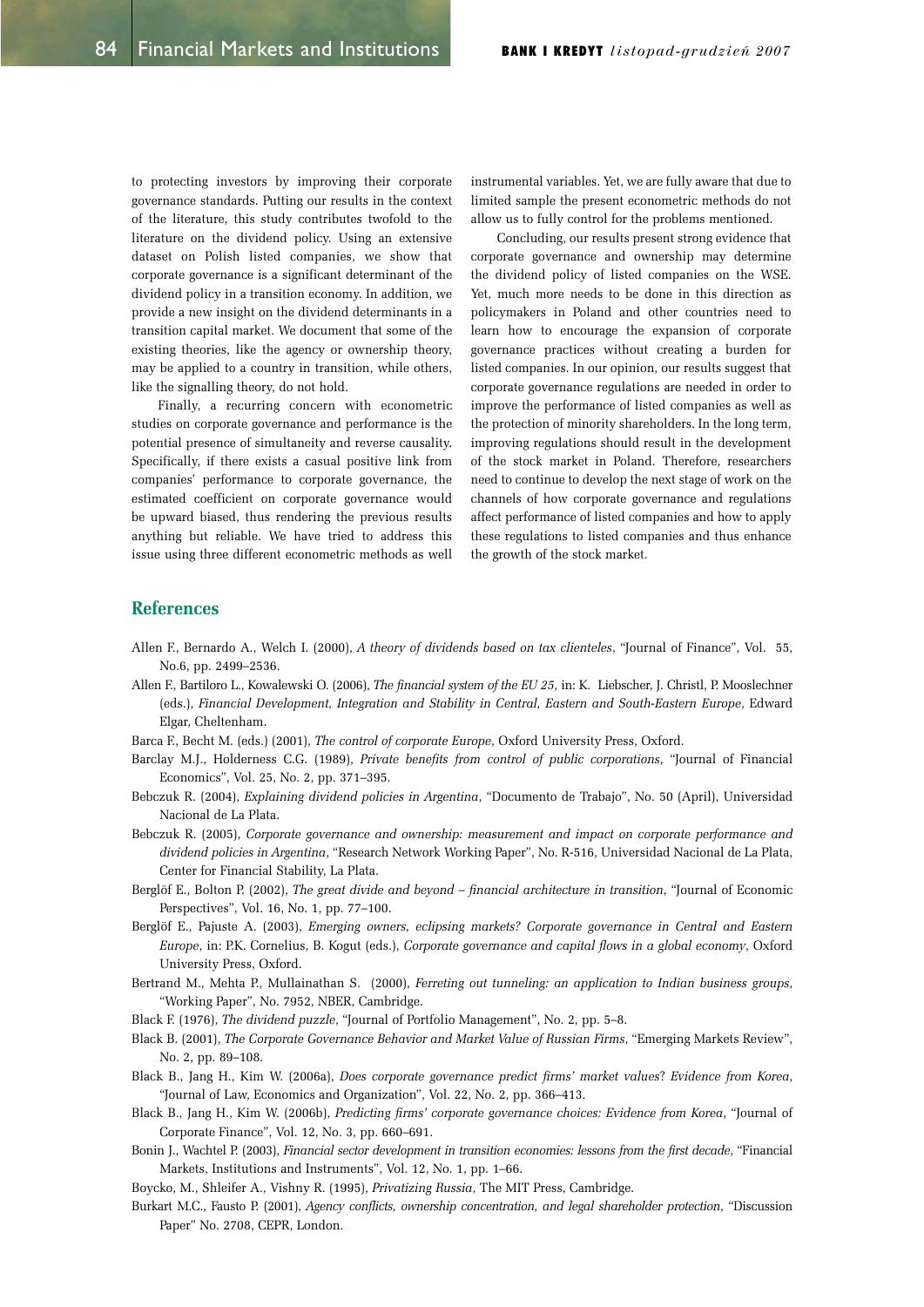- Claessens S., Djankov S., Klingebiel D. (2000), *Stock markets in transition economies*, "Financial Sector Discussion Paper", No. 5, The World Bank, Washington, D.C.
- Durnev, A., Kim E.H. (2002), To steal or not to steal: firm attributes, legal environment, and valuation, http://ssrn.com/abstracxt=318719.
- Easterbrook F. H. (1984), *Two agency-cost explanations of dividends*, "American Economic Review", Vol. 74, No. 4, pp. 650-659.
- Fama E., Babiak H. (1968), *Dividend policy: An empirical analysis*, "American Statistical Association Journal", Vol. 63, pp. 1132-1161.
- Faccio M., L. Lang, and L. Young (2001), *Dividends and Expropriation*, "American Economic Review", Vol. 91, No. 1, pp. 54-78.
- Fluck Z. (1998), *Optimal financial contracting: debt versus outside equity*, "Review of Financial Studies", No. 11, pp. 383-418.
- Gillan S, Hartzell J., Starks L. (2003), *Explaining corporate governance: boards, by laws, and charter provisions*, "Working Paper", No. 2003-03, University of Delaware, Weinberg Center for Corporate Governance, Newark.
- Glen J.D., Karmokolias Y., Miller R.R., Shah S. (1995), *Dividend policy and behavior in emerging markets: To pay or not to pay*, "Discussion paper", No. 26, International Finance Corporation, World Bank Group, Washington.
- Goergen, M., Renneboog L., Correia da Silva L. (2004), When do German firms change their dividend?, "Journal of Corporate Finance", Vol.11, No. 1-2, pp. 375-399.
- Gómes A. (1996), *The dynamics of stock prices, manager ownership, and private benefits of control*, manuscript, Harvard University, Cambridge.
- Gompers P., Ishii J.L., Metrick A. (2003), *Corporate governance and equity prices*, "Quarterly Journal of Economics", No. 118, pp. 107-155.
- Grossman S., Hart O. (1980), *Disclosure laws and take-over bids*, "Journal of Finance", Vol. 35, pp. 323-334.
- Grullon, G., Michaely R., Swaminathan B. (2002), *Are dividend changes a sign of firm maturity?*, "Journal of Business", No. 75, pp. 387-424.
- Gugler K., Peev E. (2006), *Ownership changes and investment in transition countries*, Finance Working Paper No. 169/2007, European Corporate Governance Institute, Brussels.
- Gugler K., Yurtoglu B.B. (2003), *Corporate governance and dividend pay-out policy in Germany*, "European Economic Review", Vol. 47, No. 4, pp. 731-758
- Jackowicz K., Kowalewski O. (2006), Why do companies go private in emerging markets? Evidence from Poland, "Journal for East European Management Studies", Vol. 11, No. 4, pp. 328–350.
- *Lensen M. (1986), Agency costs of free cash flow, corporate finance, and takeovers*, "American Economic Review", Vol. 76, No. 2, pp. 323-329.
- Johnson S.H, La Porta R., Lopez-de-Silanes F., Shleifer A. (2000), Tunnelling, "Working Paper", No. 7523, NBER, Cambridge.
- Klapper, L.F., Love I. (2002), *Corporate governance, investor protection and performance in emerging markets*, "Policy Research Working Paper", No. 2818, The World Bank, Washington, D.C.
- La Porta R., Lopez-de-Silanes F., Shleifer A., Vishny R. (2000), *Investor protection and corporate governance*, "Journal of Financial Economics", Vol. 58, No. 1-2, pp. 3-27.
- Lintner (1956), *Distribution of incomes of corporations among dividends, retained earnings and taxes*, "American Economic Review", Vol. 46, pp. 97-113.
- Moh'd, M.A., Perry L.G., Rimbey J.N. (1995). An investigation of the dynamic relationship between agency theory and *dividend policy*, "Financial Review", Vol. 30, No. 2, pp. 367-385
- Pajuste A. (2002), *Corporate governance and stock market performance in Central and Eastern Europe: A study of nine countries, 1994-2001*, "Working Paper" No. 22, University College London, Centre for the Study of Economic and Social Change in Europe, School of Slavonic and East European Studies, London.
- Shleifer A., Vishny R. (1986), *Large shareholders and corporate control*, "Journal of Political Economy", Vol. 94, No. 3, pp. 461-488.
- Short H., Keasey K. (1999), Managerial ownership and the performance of firms: evidence from the U.K., "Journal of Corporate Finance, Contracting, Governance and Organization", Vol. 5, pp.79-101.
- Smith C.W., Watts R.L. (1992), *The investment opportunity set and corporate financing, dividend, and compensation policies*, "Journal of Financial Economics", Vol. 32, No. 3, pp. 263–292.
- Tamowicz P., Dzierzanowski M. (2002). *Ownership and control of Polish listed corporations*, mimeo, Gdansk Institute for Market Economics, October.
- Zeckhauser, R.J., Pound J. (1990), Are large shareholders effective monitors? An investigation of share ownership and *corporate performance*, in: R.G. Hubbard (ed.), *Asymmetric information, corporate finance, and investment*, University of Chicago Press, Chicago.